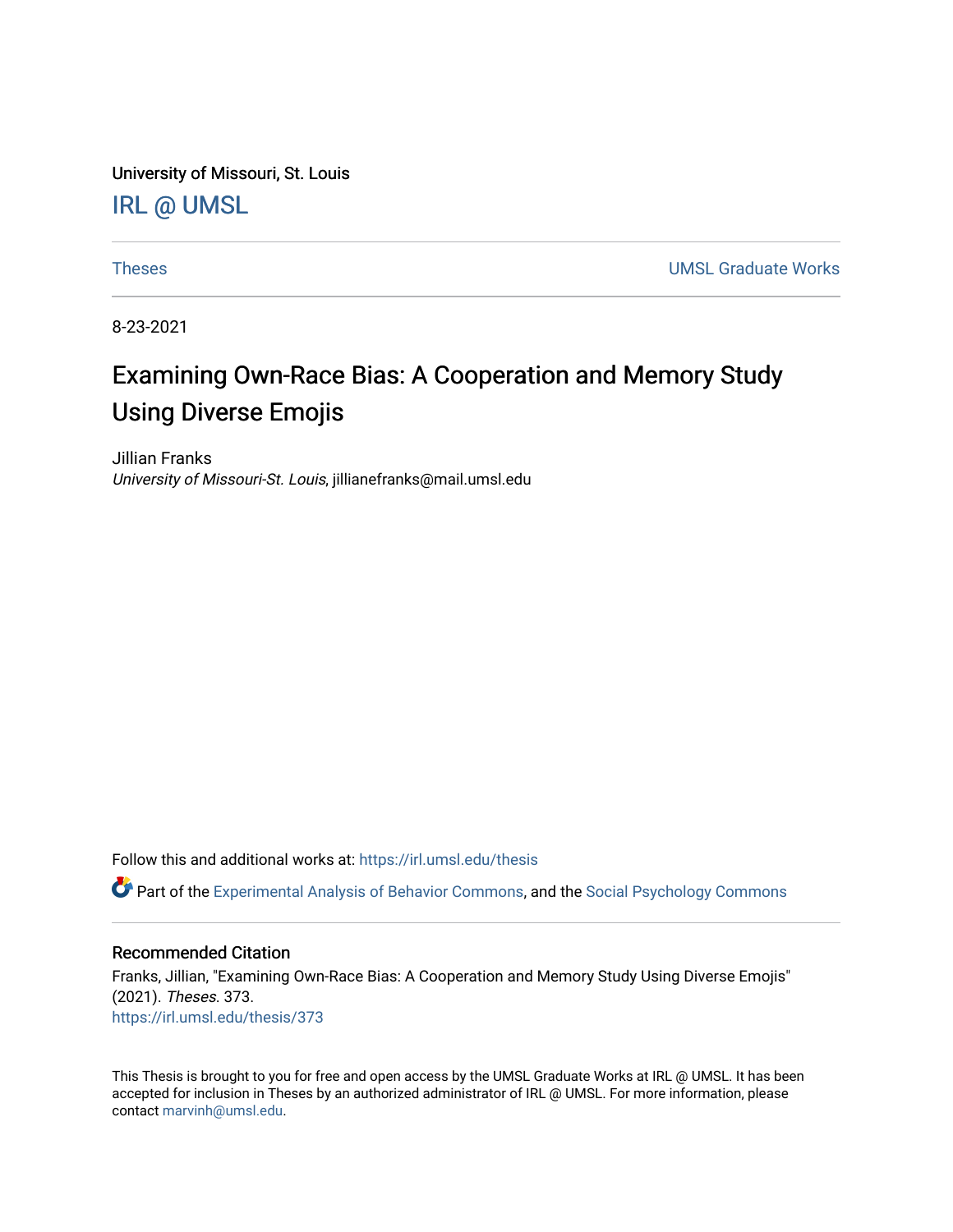## **Examining Own-Race Bias: A Cooperation and Memory Study Using Diverse Emojis**

Jillian E. Franks

B.S. Neuroscience, Rhodes College, 2018

A Thesis Submitted to The Graduate School at the University of Missouri-St. Louis in partial fulfillment of the requirements for the degree Master of Science in Psychology

> August 2021

> > Advisory Committee

Bettina J. Casad, Ph.D. Chairperson

Carissa L. Philippi, Ph.D.

Michael G. Griffin , Ph.D.

Copyright, Jillian E. Franks, 2021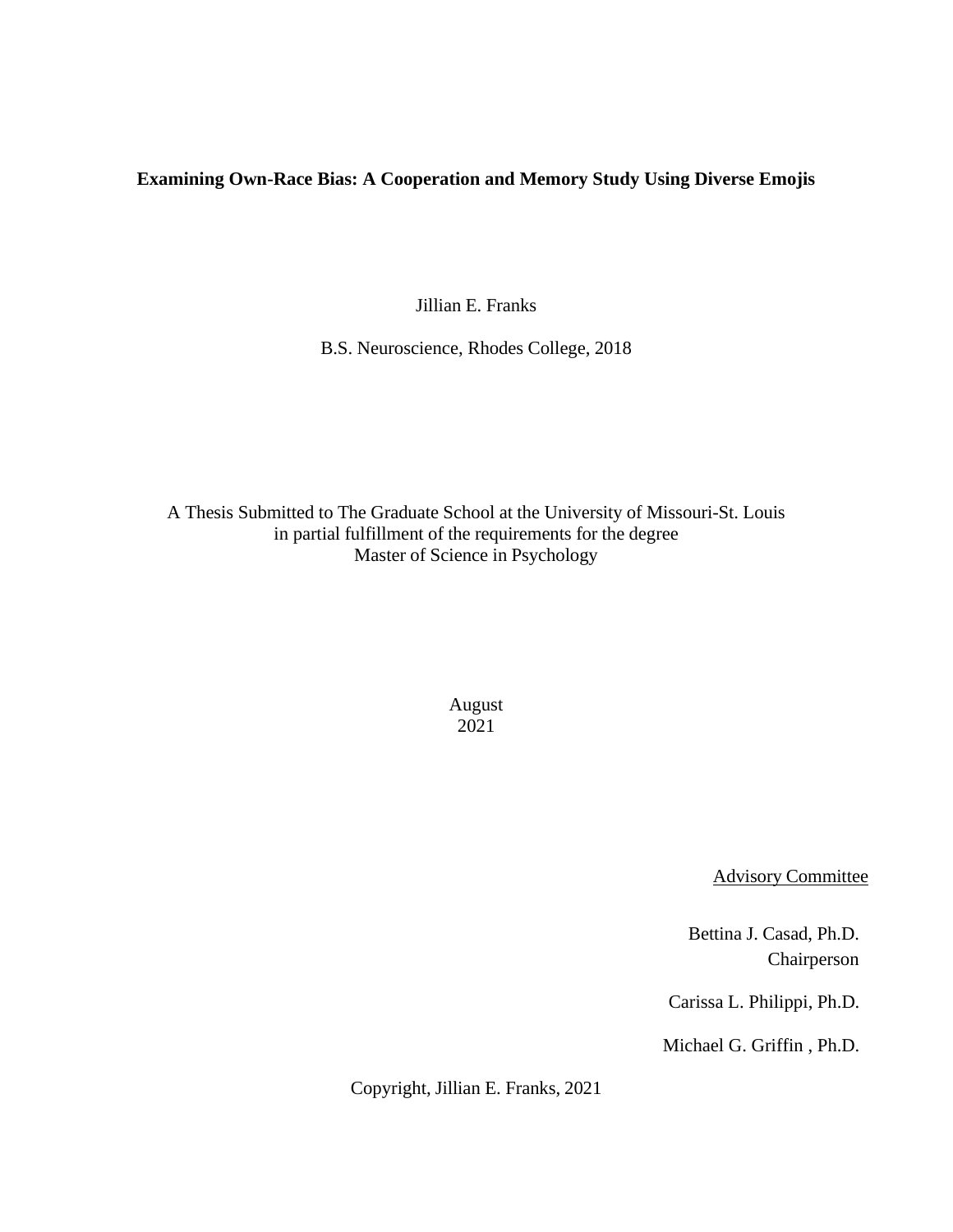#### **Abstract**

Other-race-effect or own-race bias is a well-documented phenomenon in memory. Findings suggest that humans are better at recognizing and remembering faces of their own race than other races. Previous research suggests that these results are due to a lack of interracial contact or exposure to other racial groups. Evidence from previous studies has demonstrated that individuals process own-race faces differently than other-race faces, paying more attention to more salient features that become better encoded. While there is empirical support for both hypotheses, it has yet to be studied if the other-race effect for memory extends to representational human faces, for instance, emojis. Emojis are digital pictures used for electronic communication of emotions, expressions, and meaning. The current study examined if the other-race effect for recognition memory extended to people emojis. Black  $(n = 47)$  and White (*n* = 47) participants viewed both light/medium-light skin tone and dark/medium-dark skin tone emojis. Participants completed a cooperation task and a memory computer task. Results indicated that there was no difference in memory or cooperation for same-race or other-race faces. However, Black participants that held their racial identity in more positive regard were marginally more likely to remember dark and medium-dark emoji faces. Additionally, Black participants that were more satisfied with their skin color were significantly more likely to remember dark and medium-dark emoji faces. Overall, participants cooperated significantly more with emoji faces than human faces. White participants higher in empathy were marginally more likely to cooperate with Black and dark/mediumdark partners than those lower in empathy. These results suggest that individual differences can moderate own-race bias even for emoji faces.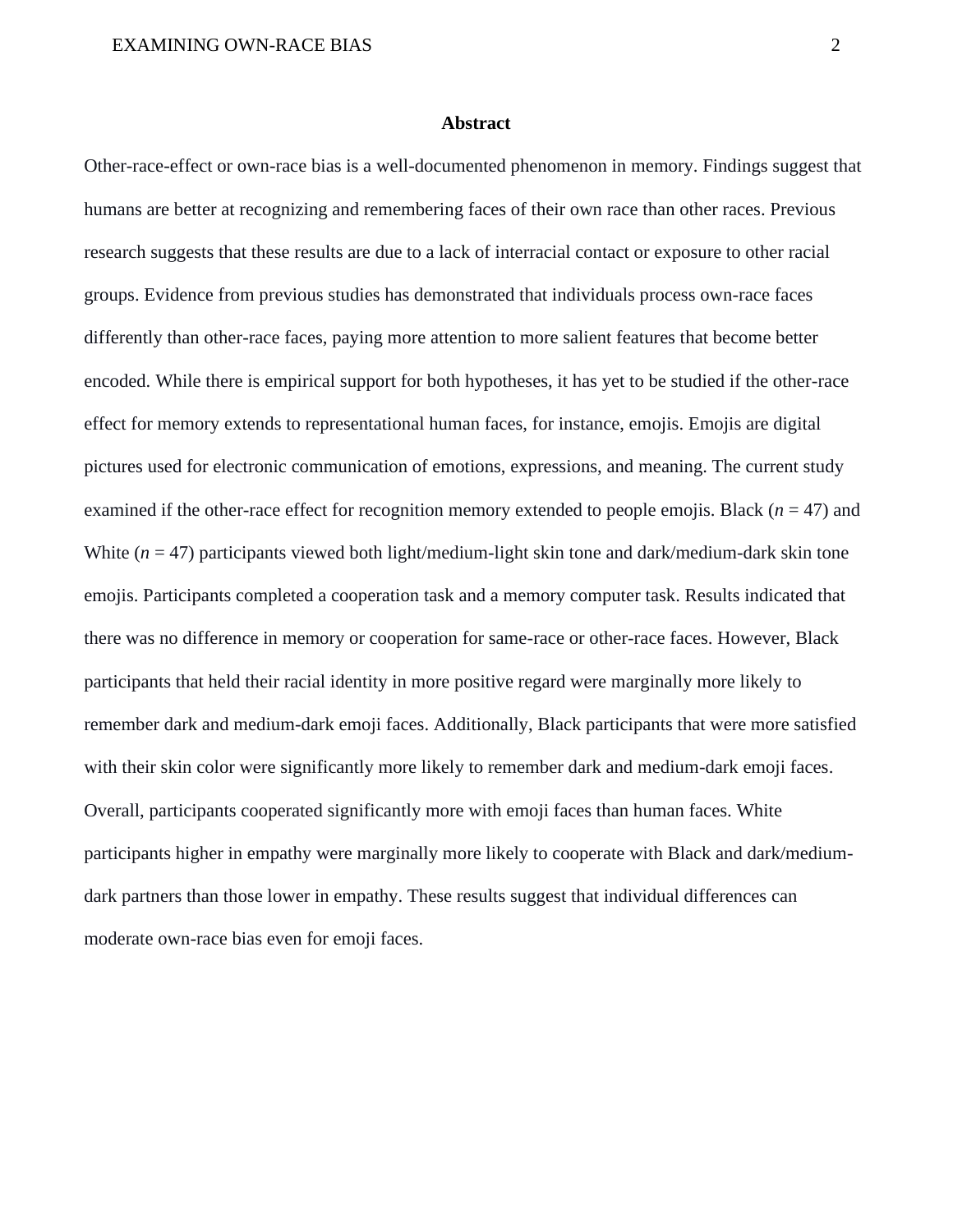#### **Examining Own-Race Bias: A Cooperation and Memory Study Using Diverse Emojis**

Due to frequent exposure, humans have become experts in detecting faces. Nevertheless, the degree of expertise can vary due to differences among faces. It is well-documented that people show greater attention and memory for individuals who share aspects of their self-identity (see Meissner & Brigham, 2001). This phenomenon is known as the other-race-effect (or own-race bias or cross-racial identification effect). The other-race effect refers to the finding that facial recognition memory tends to be better for faces that correspond to a participant's race than for faces of different races (Lindsay et al., 1991). Findings from a functional magnetic resonance imaging study support the other-race effect (Golby et al., 2001). In this study, when adults viewed other-race faces, there was less activity in the fusiform face area compared to when viewing own-race faces (Golby et al., 2001). Furthermore, activation in the left fusiform cortex and right parahippocampal and hippocampal areas correlated with memory differences between same-race and other-race faces (Golby et al., 2001).

Meissner and Brighman (2001) define the other-race effect as a phenomenon in memory for human faces. Even though the other-race effect has been observed for inverted faces, scrambled faces, and blurred faces, in general, prior research has limited the use of stimuli to explore the other-race effect among images of real people (Hayward et al., 2008; Rhodes et al., 1989). Although claiming that ownrace memory bias is specific to "human" faces, to my knowledge, no previous research has directly compared the own-race memory bias for both human and human-like faces.

In the late 1990s, a Japanese company transformed emoticons into emojis, a basic string of characters that portray facial expressions (Kaye et al., 2017). Emojis are colorful digital pictures used on mobile phones and other forms of electronic communication. Due to online and digital communication growth, emojis are becoming an increasingly common form of electronic communication. A unique aspect of emojis is that they are nonverbal cues that convey semantic functions (meaning) and emotional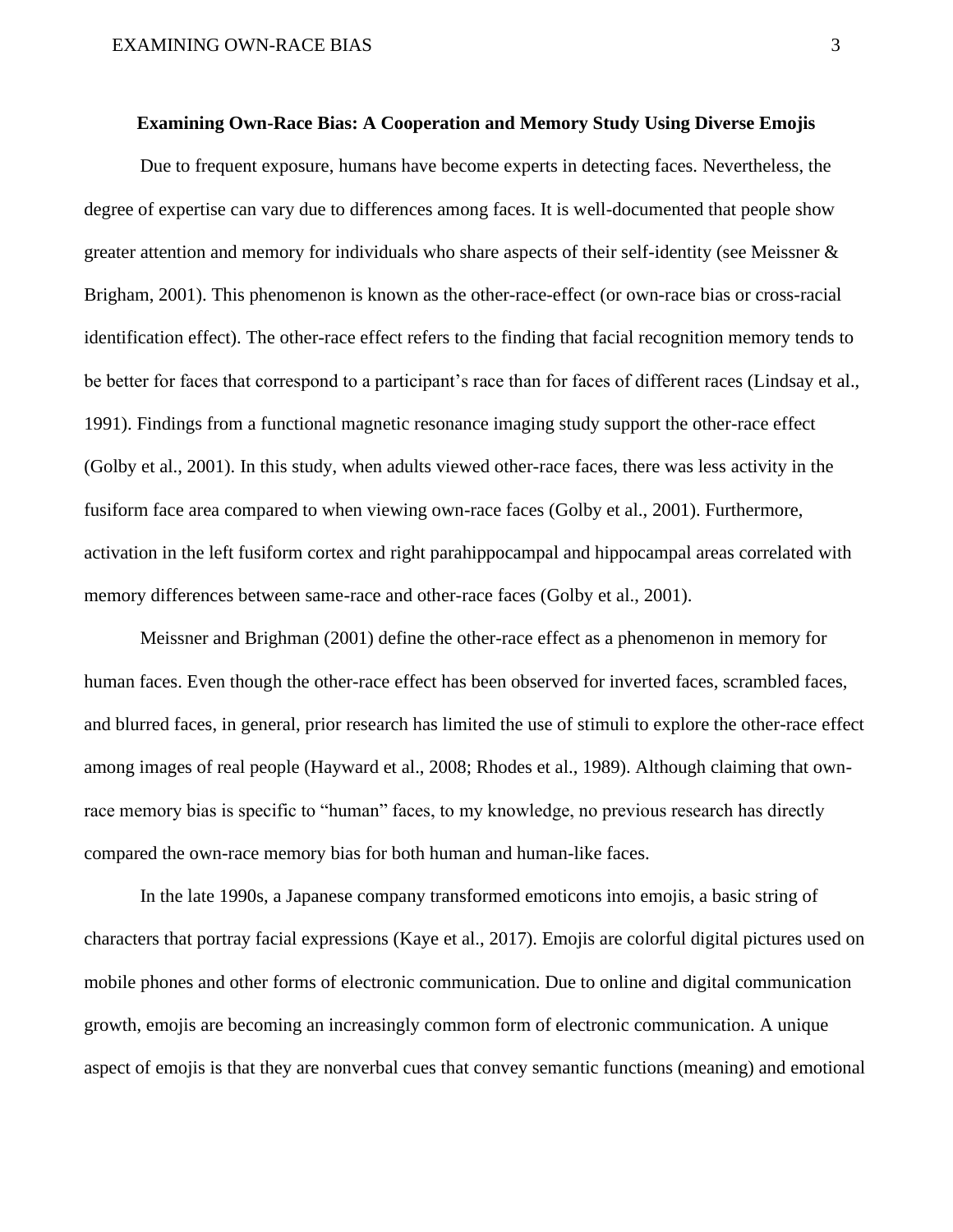functions (Bai et al., 2019). Moreover, a recent study that included over 85,000 Facebook users found that 90% of these users included an emoji in their public feed (Oleszkiewicz et al., 2017).

One category of emojis is people emojis. The first emoji set launched in 2011 under iOS 5 with all light-skinned people emojis. In 2014 the default was changed to yellow to depict a non-human skin color. In 2015 Unicode introduced racially diverse human emojis (version 8.0, Apple iOS 8.3, and OS X 10.10.3; Sweeney, & Whaley, 2019). This update allowed for skin tone modification to the "people" category of emojis. The skin tone modifiers increase racial representation in the people emoji category (Sweeney & Whaley, 2019).

The emoji skin tone modifiers are based upon the Fitzpatrick skin type scale used throughout dermatology to classify human skin color and susceptibility to skin cancer (Fizpatrick, 1988). The emoji skin tone modifiers make the emojis more personal and reflective of self-identity. A study that examined over 44 million public tweets found that 330,300 contained a diversity associated emoji, for example, emojis that varied by skin tones, gender symbols, religious symbols, and the LGBT pride flag, with people typically selecting emojis that represent their skin tone (Swartz et al., 2020). Social identity and social media are becoming increasingly linked, allowing for digital intergroup interactions to occur.

### **Contact Hypothesis**

One theory is that the other-race effect is a byproduct of a lack of exposure to other races and interracial contact, known as the contact hypothesis (Chironro & Valentine, 1995). An ingroup is a social group in which an individual psychologically identifies as a member and views themselves as similar to other ingroup members (Haslam et al., 1996). Conversely, outgroups are groups with which individuals do not identify (Haslam et al., 1996). Examples of possible social groups individuals can classify themselves as ingroup or outgroup members include race, gender, and socio-economic status. The contact hypothesis, or intergroup contact theory, proposes that through interpersonal contact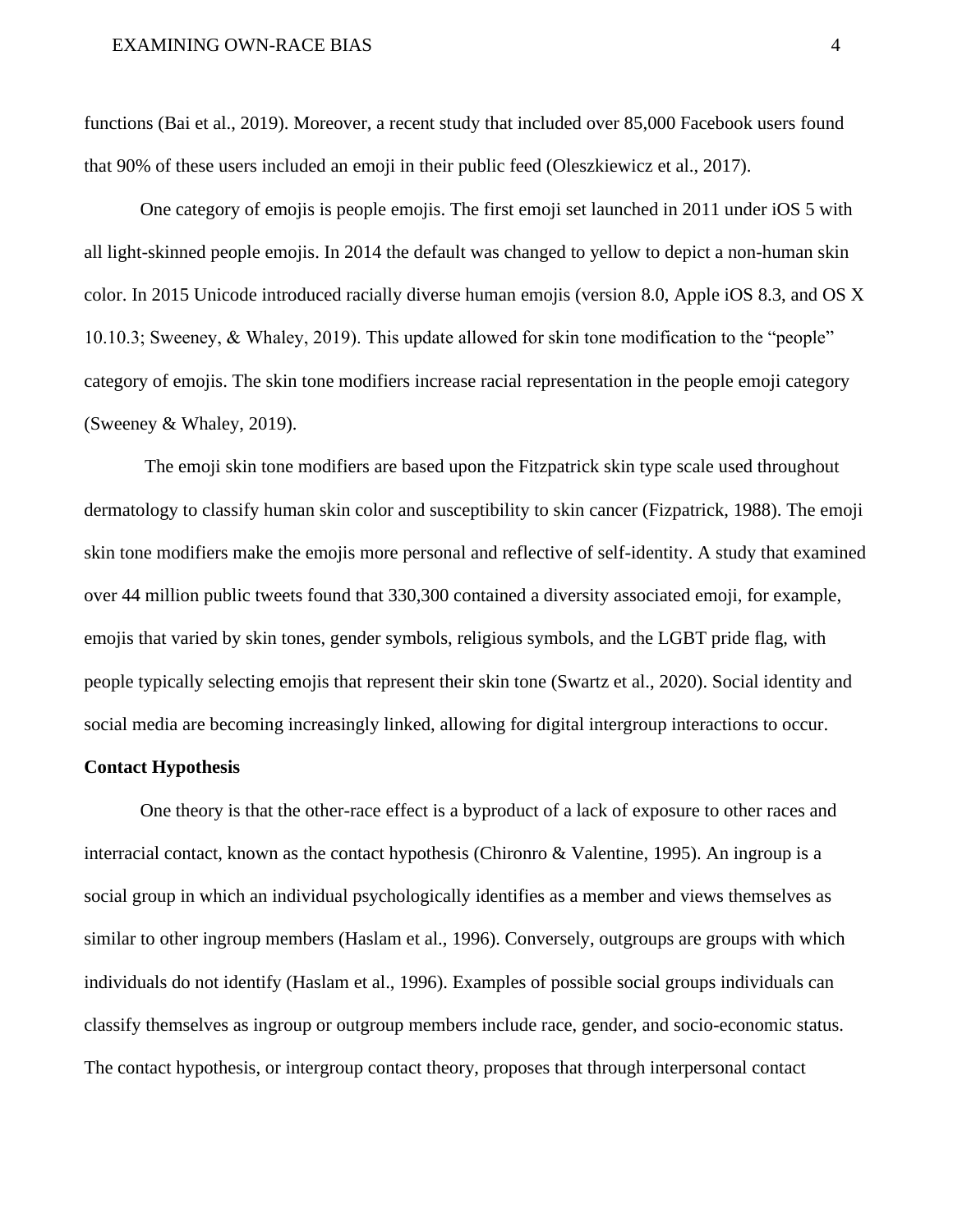between ingroup and outgroup members, under the right circumstances, prejudice can be reduced due to more exposure and knowledge about other races (Allport, 1954; Shook & Fazio, 2008). Lending support to this hypothesis, one study found that children living in integrated neighborhoods recognize novel other-race faces better than those living in segregated neighborhoods (Cross et al., 1971). These results suggest that the amount of interracial exposure may mitigate the other-race effect. Allport's (1954) contact hypothesis primarily focuses on direct contact or in-person contact between outgroup and ingroup members; however, evidence shows that indirect contact is also an effective way to reduce prejudice (Dovidio et al., 2011).

Two forms of indirect contact are extended and vicarious contact. The extended contact effect is knowing that an ingroup member has a close relationship with an outgroup member, which can reduce prejudice between ingroup and outgroup members (Wright et al., 1997). Vicarious contact consists of observing positive interactions between ingroup and outgroup members (Mazziotta et al., 2011). Vicarious forms of indirect contact include watching television shows and movies that depict interracial interactions (Vezzali et al., 2014). Quality of intergroup interactions may have a greater effect on ownrace bias than the quantity of contact due to individuation during holistic facial processing (Bukach et al., 2012). Levin (2000) proposes that people may be more likely to classify faces based on racial categorization and less motivated to encode other-race faces due to lack of individuation. Individuation does take place when using avatars in a virtual environment (van der Land, 2015). However, to my knowledge, no studies have examined if individuation applies to emojis and if using other-race emojis is a form of vicarious contact.

### **Skin Color Satisfaction**

Previous studies have found that skin color is an important factor in producing an own-race bias memory effect (Brebner et al., 2011). Skin color is a phenotypic feature that cues ingroup and outgroup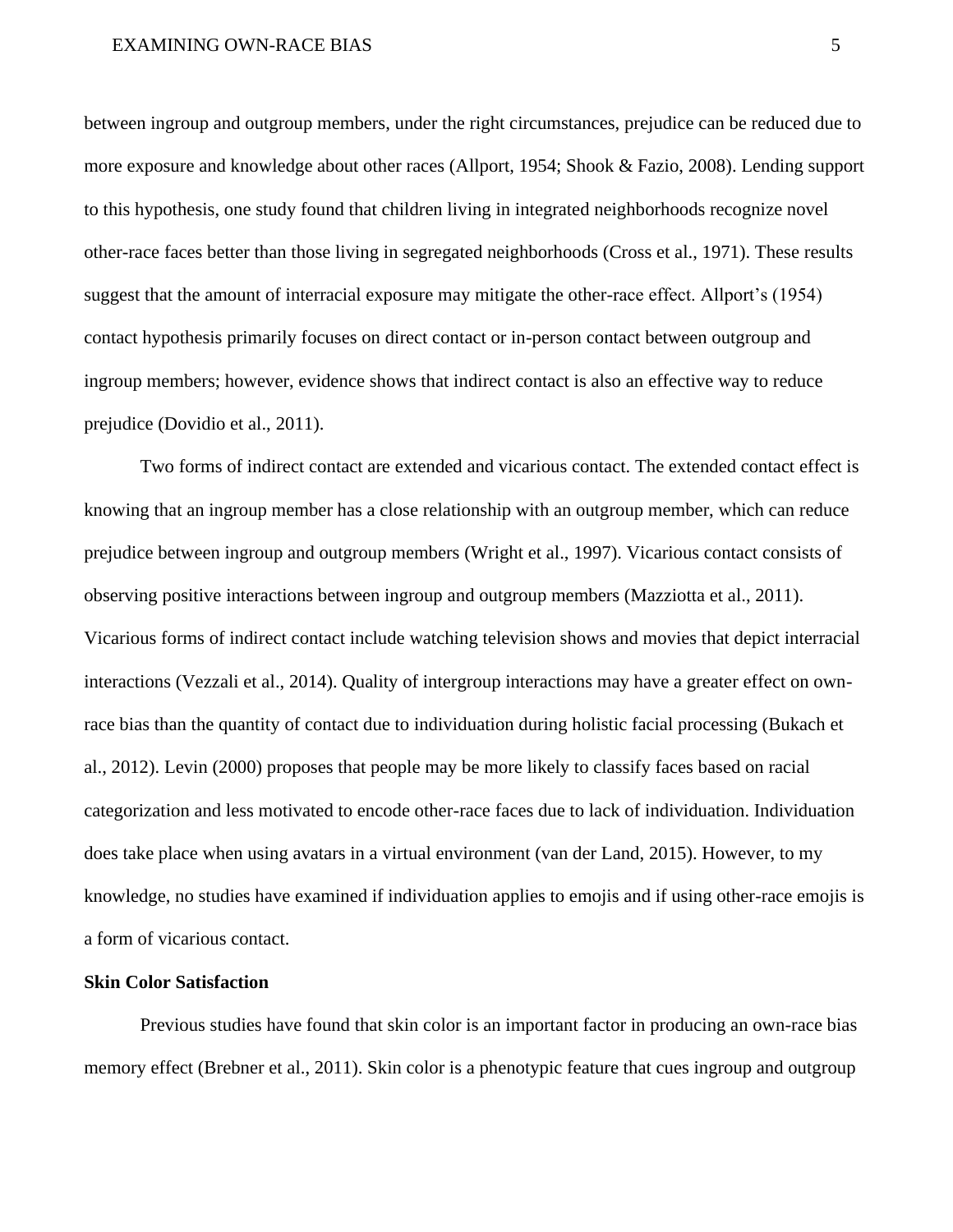social categorization. Detecting skin color differences is a low-level process that takes place in the visual cortex before group categorization of group membership happens in the fusiform gyrus (Ratner et al., 2012). Colorism is the unequal treatment and or discrimination of people based on the lightness or darkness of their skin color (Landor & Smith, 2019). Although derived from intergroup phenomena, colorism is an intragroup phenomenon that involves having a bias for lighter skin (Harvey et al., 2017). In African Americans, dissatisfaction with skin color has been associated with lower self-esteem (Harvey et al., 2017). Additionally, work has shown that African Americans high in skin color satisfaction were also higher in racial identity than those less satisfied with their darker skin color (Maxell et al., 2015). This finding suggests that individuals who are more satisfied with their skin color also valued their racial identity.

#### **Racial Identification**

Stronger race identification leads to higher perceptions of ingroup similarity and increased activity of the default mode network, which leads to ingroup members processing the affective and mental states of other ingroup members in a self-referential way (Mathur et al., 2012). Merely classifying individuals as ingroup and outgroup members is enough to induce ingroup bias (see Gaertner & Dovidio, 2005). Previous facial processing research indicates that outgroup faces are processed more quickly and less efficiently, leading to poorer memory for outgroup faces (Wiese et al., 2014). Therefore, it is predicted that Black individuals with higher racial identity will have higher perceptions of ingroup identity leading to more own-race memory bias.

### **Empathy**

The emoji skin tone modifications allow for the classification of ingroup or outgroup members. Research has demonstrated that how much a person identifies with their ingroup membership is predictive of ingroup empathy (Johnson & Ashburn-Nardo, 2014; Mathur et al., 2010). Other work has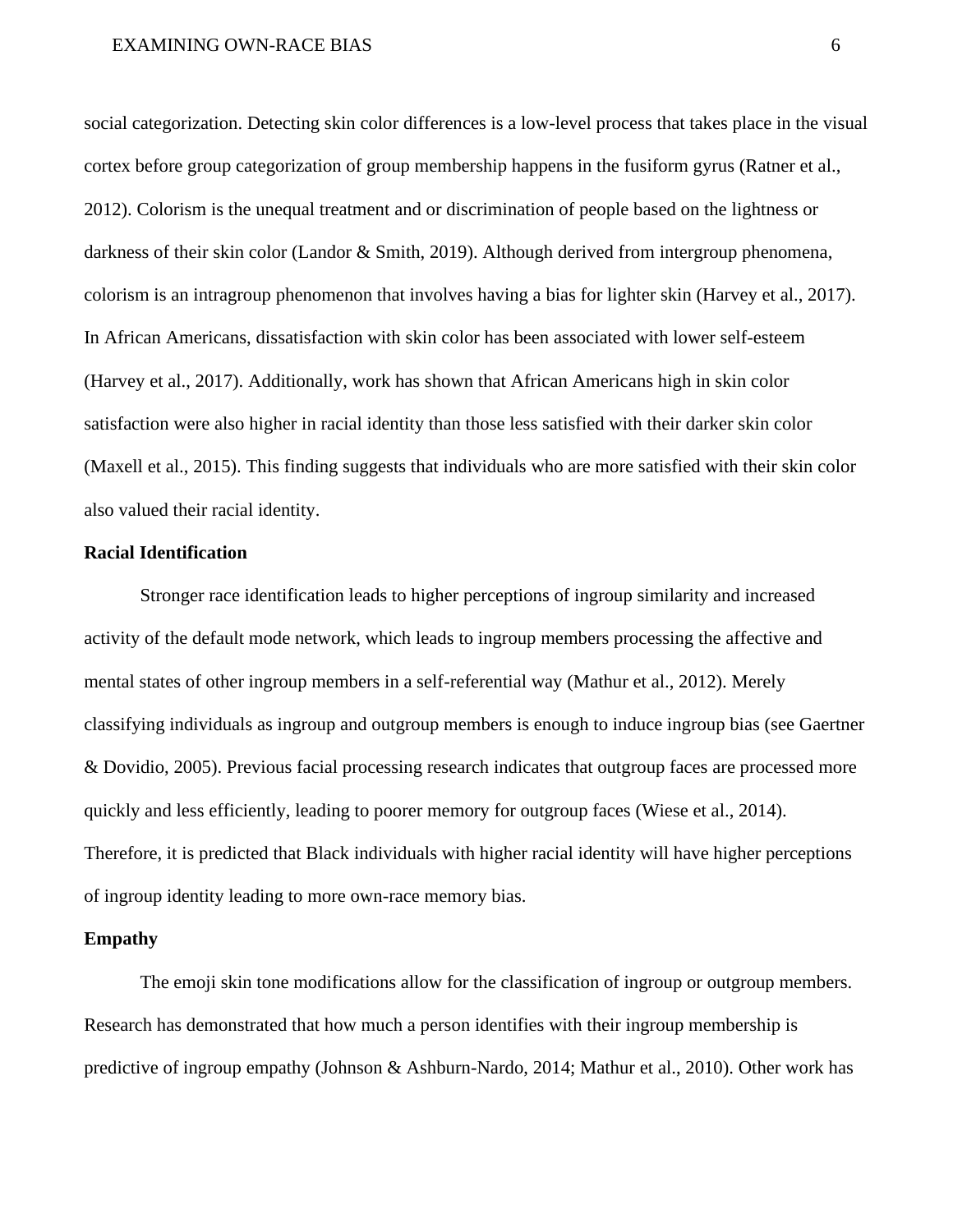also shown that virtual skin tone bias is consistent with real-world skin tone bias when interacting with a virtual human, resulting in White participants expressing more empathy toward a light-skin virtual human than dark-skin virtual humans (Rossen et al., 2008). However, given that this study consisted of an all-White medical student sample, more research is needed to understand the relationship between skin tone bias and empathy among Black individuals.

#### **Cooperation**

Early versus late-stage facial classification can influence the amount of empathy someone has toward an outgroup member, resulting in lower empathy and altruistic motivations (Han, 2018; Zhou et al., 2020). One altruistic motivation is choosing whether to cooperate with a partner. Individuals who hold implicit biases are less likely to cooperate with outgroup members (McAuliffe & Dunham, 2016). However, cooperation between groups can undo intergroup bias, especially when outcomes are successful (Allport, 1954; Dovidio et al., 2000). A Prisoner's Dilemma study designed to pit same-race or other-race opponents against each other found more cooperation for ingroup opponents (84% cooperative choices) than outgroup opponents (43% cooperative choices; Wilson & Kayatani, 1968). Cooperation is one of the conditions needed for successful intergroup contact to occur and can facilitate the transformation of "us" versus "them" to the inclusive model of "we" (see Dovidio et al., 2003; Dovidio & Gaertner, 2000). Recent research on emojis and cooperation found that both light and dark skin individuals were less likely to trust monetary investment offers from dark skin emojis compared to light skin emojis (Babin, 2020). For dark-skin participants, these finding contrasts previous findings that own-race bias leads to more own-race prosocial behaviors (Balliet et al., 2014; Wilson & Kayatani, 1968). The author concluded that discrimination toward dark skin emojis outweighed own-race bias even in individuals with darker skin.

#### **Memory Recognition**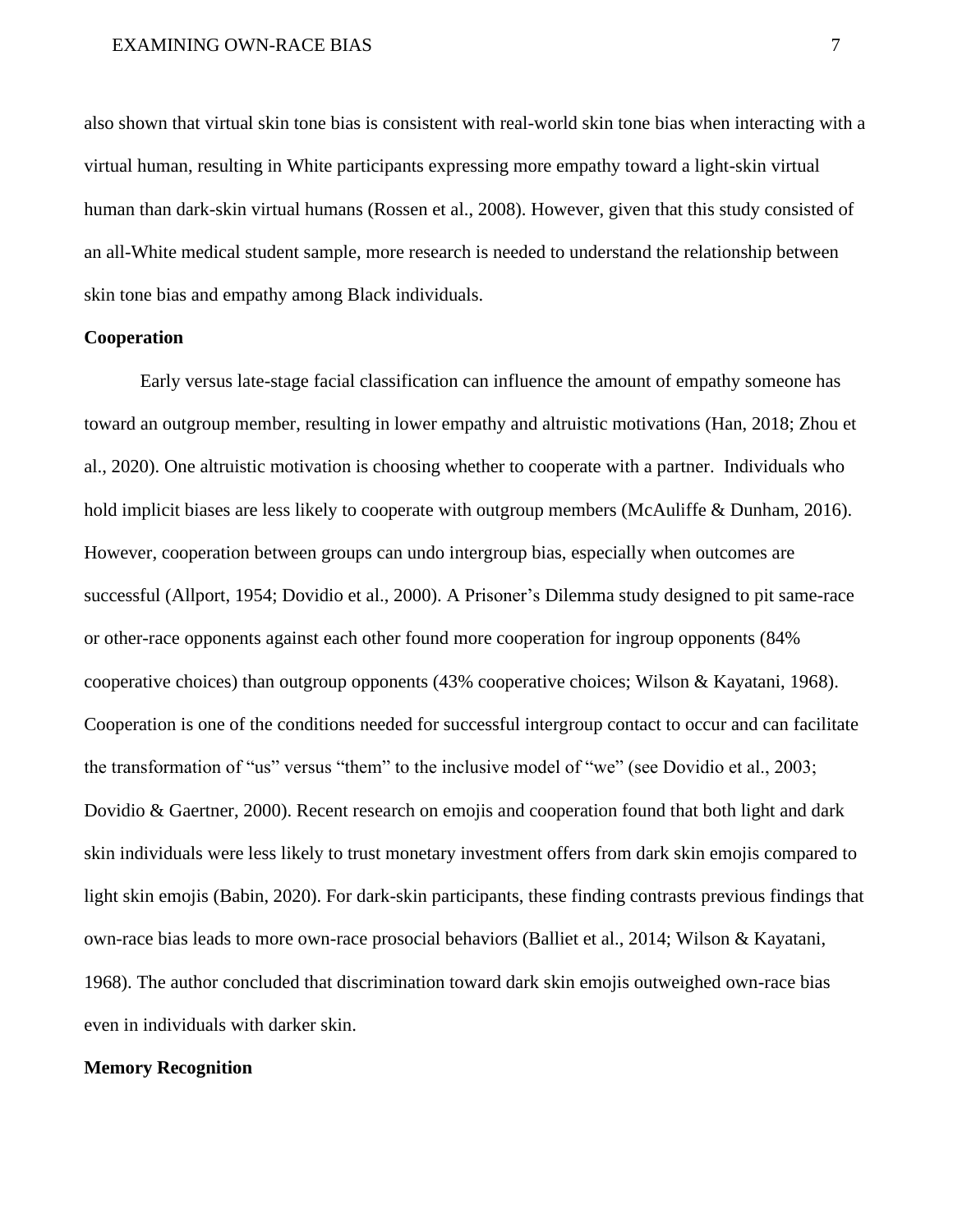Recognition of a previously seen or experienced stimulus is comprised of two distinct processes: recollection and familiarity (Eichenbaum et al., 2007). Own-race faces are typically recognized better than other-race faces (Brigham & Barkowitz, 1978). Valentine (1991) proposes the multidimensional face-space (MFDS) model. The MDFS framework suggests that better encoding of own-race faces is due to a lifetime of experiences with own-race faces and gaining familiarity. Better encoding due to familiarity and subsequent recognition of own-race faces are due to same-race individuals being able to individuate own-race faces better than other-race faces (Tanaka & Pierce, 2009).

A classic memory recognition task is the Sternberg memory task (Sternberg, 1975). The Sternberg task requires individuals to recall information with representations in active memory, not stored memory (Gazzaniga, 2014). Recognition of previously presented stimuli involves four steps: encoding, comparing, deciding, and responding (Sternberg, 1975). These four steps rely on serial processing, comparing each item in memory to the target (Sternberg, 1966). The traditional Sternberg task involves presenting numbers during the learning and testing phase; however, Wiese et al. (2014) used a similar paradigm to study own-race memory bias for faces. Using a modified Sternberg task, these researchers found that participants demonstrated a significant own-race bias in recognition memory.

#### **The Present Study**

The current study aims to examine if participants demonstrate own-race bias when observing human-like faces, e.g., people-emojis. The proposed research will examine own-race bias for peopleemojis (hereafter referred to as "emojis") in a recognition memory task and the Prisoner's Dilemma cooperation game. The present study will also explore differences in levels of cooperation with human faces or emoji faces. Individual differences also will be examined to determine their relation to own-race memory and behavioral bias.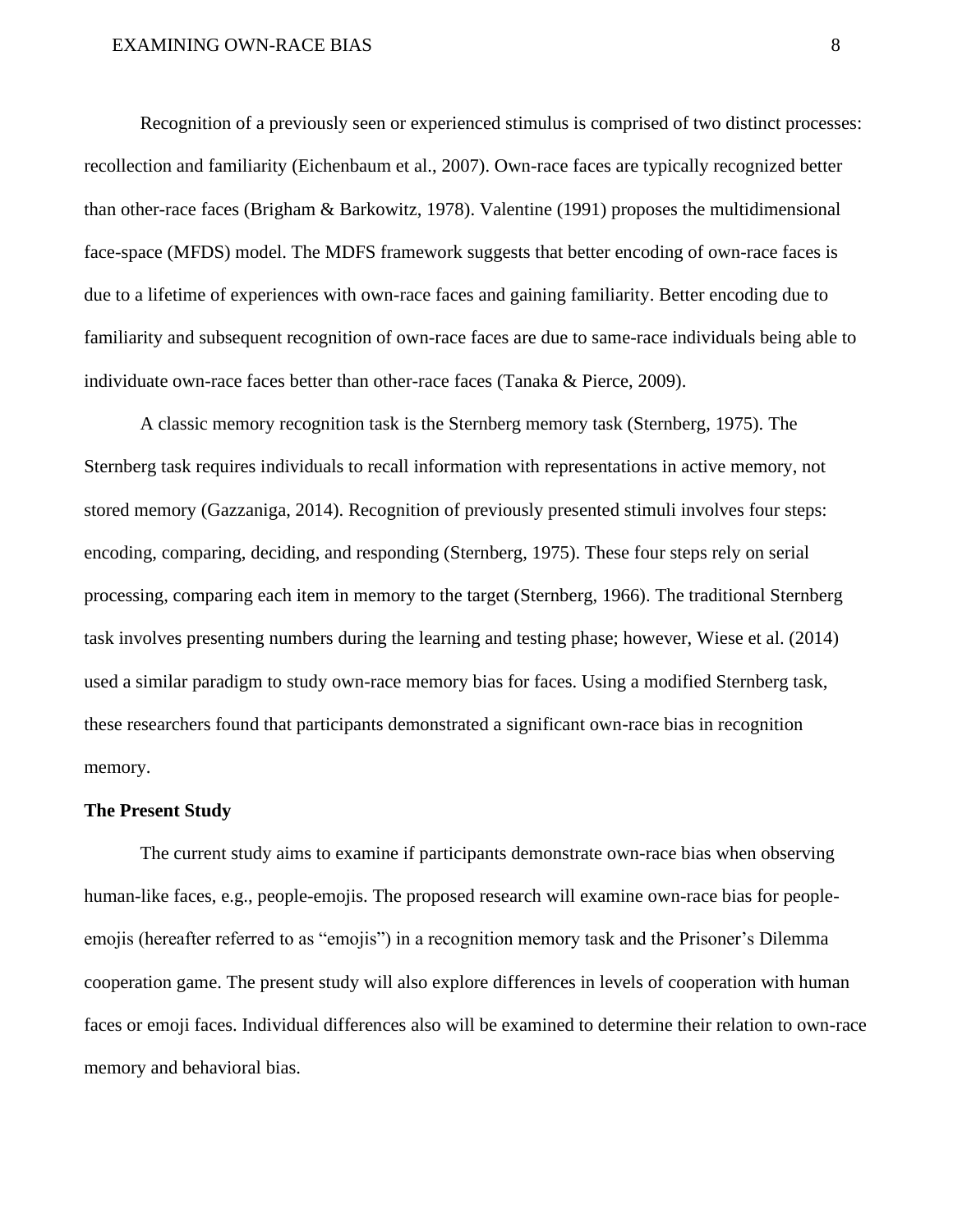### *Hypotheses*

**Hypothesis 1.** Black and White participants will demonstrate own-race bias during the memory recognition task when viewing emojis. This main effect will be moderated by: a) trait empathy such that individuals with lower trait empathy will demonstrate greater own-race bias compared to individuals with higher trait empathy; b) quality and frequency of previous interracial interactions such that more frequent positive interactions with outgroups will predict lower own-race memory bias whereas more frequent negative interactions will predict higher own-race memory bias and the other conditions (infrequent positive and infrequent negative contact) will fall in-between these extremes; c) by otherrace emoji usage such that individuals with lower frequencies of other-race emoji use will demonstrate greater own-race bias compared to individuals with greater frequencies of other-race emoji use.

**Hypothesis 2a**. Among Black participants, individuals with stronger race identification (indicated by answers on the centrality and regard scale) will show greater own-race bias compared to individuals with weaker race identification. Also, b) Black participants with higher skin color satisfaction will demonstrate greater own-race bias compared to those more dissatisfied with their skin color. Racial identity and skin color satisfaction are not assessed or tested among White participants.

**Hypothesis 3.** Among White participants, individuals with stronger negative attitudes toward Black Americans will show greater own-race bias compared to individuals with stronger positive attitudes toward Black Americans. Attitudes toward Black Americans are not assessed or tested among Black participants.

**Hypothesis 4.** Black and White participants will display own-race bias, indicated by more samerace cooperation compared to other-race cooperation for both human and emoji pictures. Stimulus type (human faces and emoji faces) will interact to predict partner cooperation such that Black and White participants with an emoji partner will have lower own-race cooperation compared to participants with a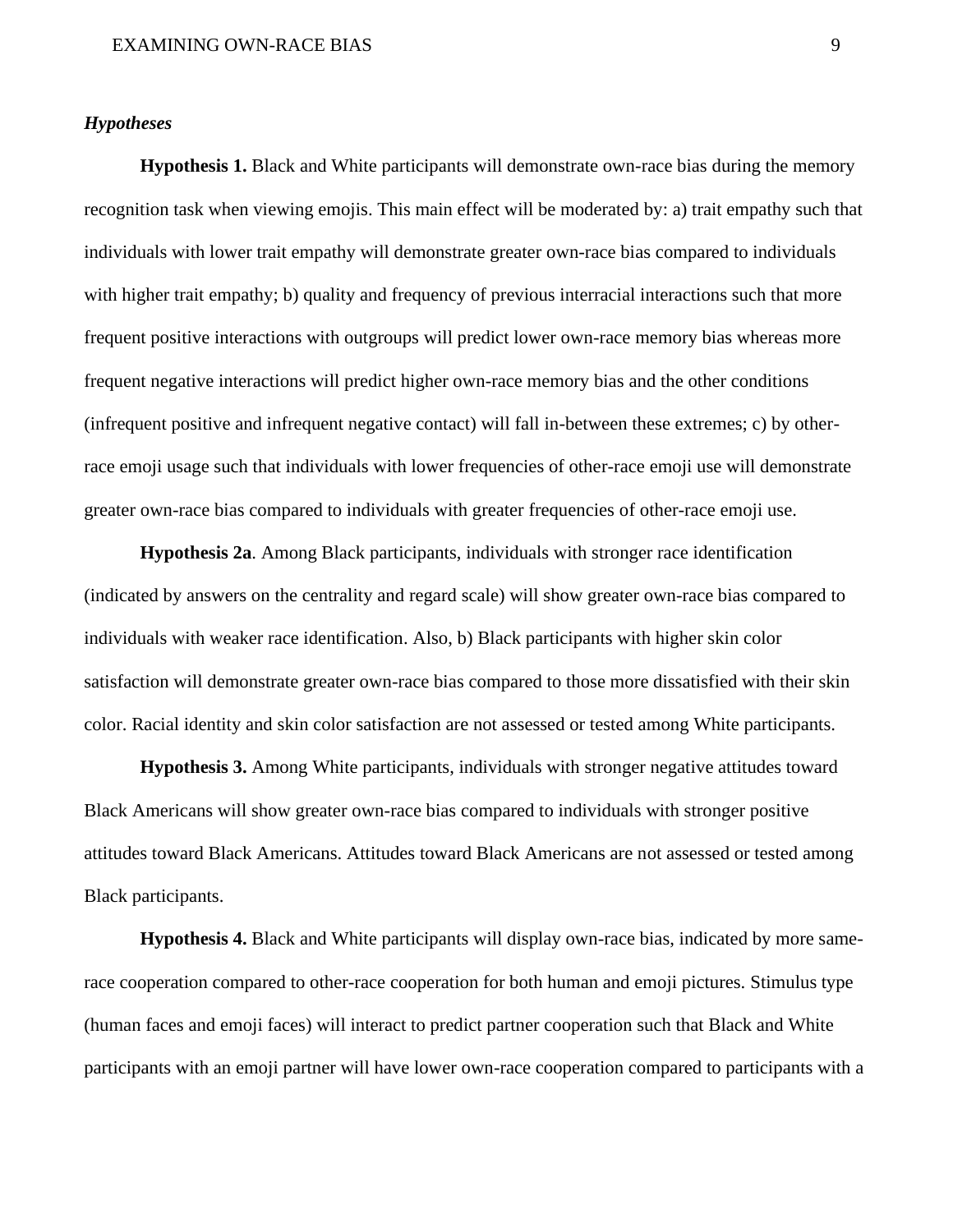human face partner. This main effect will be moderated by: a) trait empathy such that individuals with lower trait empathy will demonstrate greater own-race cooperation with emoji and human faces; b) quality and frequency of previous interracial interactions such that more frequent positive interactions with outgroups will predict lower own-race cooperation for human faces whereas more frequent negative interactions will predict higher own-race cooperation for human faces and the other conditions (infrequent positive and infrequent negative contact) will fall in-between these extremes; c) frequency of emoji use such that individuals with greater emoji usage will have lower human partner cooperation compared to individuals with lower emoji usage; and d) other-race emoji usage such that individuals with lower frequencies of other-race emoji use will demonstrate greater own-race cooperation for human faces compared to individuals with greater frequencies of other-race emoji use.

### **Method**

#### **Participants**

Ninety-four participants (Men = 57;  $60.6\%$  and Women = 37; 39.4%) were recruited to take part in a study described as an Emoji Memory Study (part 1) and Emoji Memory Task (part 2). Participants were recruited from Amazon Mechanical Turk, a crowdsourcing data acquisition platform (Litman et al., 2017). All participants resided in the United States (U.S.) Volunteers were compensated with \$2.00 for completing the survey portion of the study (part 1) and \$6.00 for completing the online tasks (part 2). Individuals self-identified as Black/African American (*n* = 47; 50%) and White/Caucasian (*n* = 47; 50%) ranging from ages 18 to 35. This age range was chosen because cognitive decline begins at age 35 (Salthouse, 2004). Also, including younger participants helps ensure that participants are familiar with and frequently use emojis (Gantiva et al., 2020). The average age of the sample was 28.44 (*SDage* = 4.16). Participants all had normal or corrected to normal vision, and 3.3% (*n* = 3) indicated a color vision deficiency. All participants were also owners of smartphones to ensure their familiarity with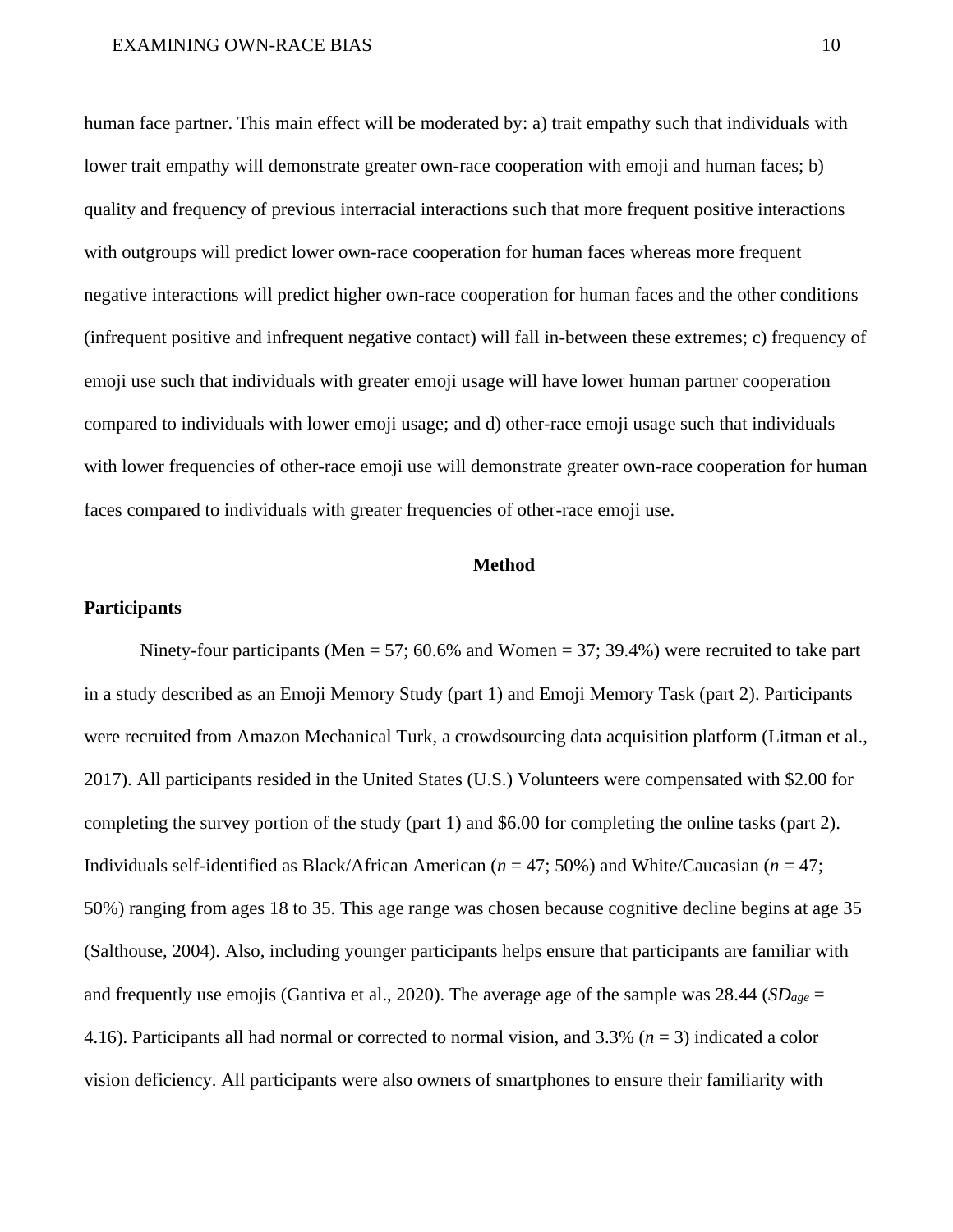emojis. Fifty-two (55.3%) individuals indicated that they owned an Android smartphone, and forty-two (44.7%) individuals indicated they owned an Apple iPhone. Past research suggests that a sample size of 80 participants ( $n = 40$  White and  $n = 40$  Black) was needed (Gong, 2003; Schaich et al., 2016) to have sufficient statistical power to detect effects.

#### **Measures and Materials**

### *Emoji Usage*

Participants were asked questions about how frequently they use emojis in electronic communication, how many years they have owned a smartphone, how many years they have used social networks, how many hours they spend on chat programs, and how often they use the messaging platform WhatsApp. Next, participants were asked four questions about the frequency of received and sent emojis that had been modified for skin tone. Participants rated their use of the skin tone modifications on a scale from 1 (*never*) to 6 (*very frequently*). The reliability of these four items was  $\alpha = .819$ .

Then participants were asked to rank on a sliding scale how much they identified with an emoji thumbs up reflecting light, medium-light, medium-dark, and dark. Next, each skin tone modified emoji was represented with a picture. Lastly, participants were asked to select which thumbs-up emoji (a yellow, light, medium-light, medium-dark, dark) they would most likely send in a text message (see Appendix A).

### *Emoji Attitudes and Motive*

Adapted from Prada et al. (2018), seventeen items measured attitudes ( $\alpha$  = 0.691) and motives  $(\alpha = 0.612)$  toward emoji use. Participants rated six attitude items on a bipolar 7-point scale from 1 to 7. A sample question from the attitude index included, "How useful do you find emojis?" (1 = *useful*, to 7 = *useless*). Higher ratings indicated more positive attitudes toward emoji usage. A sample question from the motive index includes, "When I use emojis, I intend to express how I feel to others." Motive index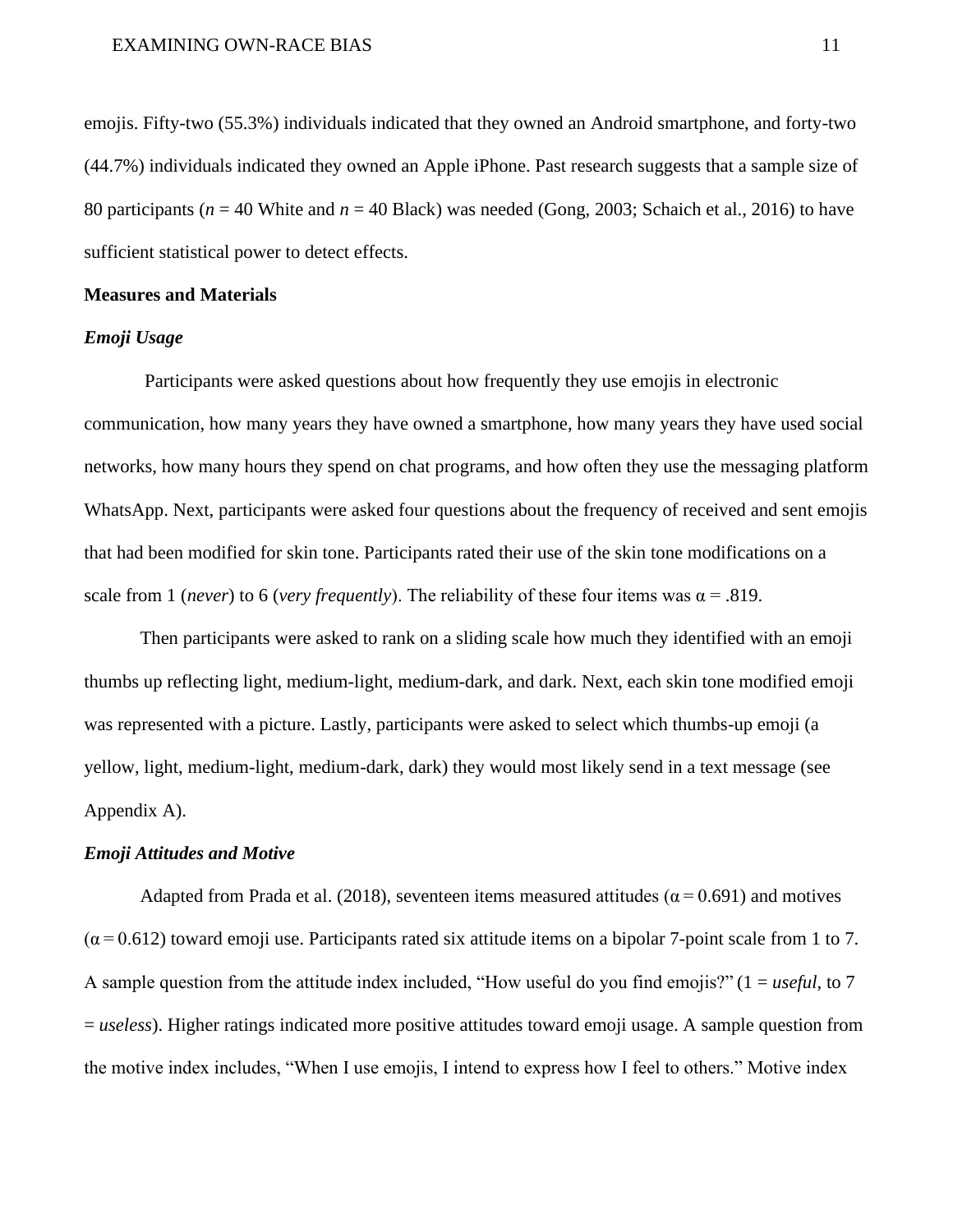questions were rated on a 7-point Likert scale from 1 (*completely disagree*) to 7 (*completely agree*). Higher ratings indicated using emojis to promote expressiveness in electronic communication (see Appendix A ).

### *Racial Identification*

The 20-item Centrality Scale and the Regard Scale from the Multidimensional Model of Racial Identity (MMRI: adapted from Sellers, 1998; 20 items for a Black American sample) was used to measure Black participants' racial identity. The Centrality Scale had an acceptable reliability for this sample ( $\alpha$  = .846), and the Regard Scale had a reliability for this sample ( $\alpha$  = .686).

The Regard Scale included two subscales: the private regard subscale ( $\alpha = .862$ ), and the public regard subscale (α =.888). All items were rated on a 6-point scale ranging from 1 (*strongly disagree*) to 6 (*strongly agree*). Six items were reverse-scored, and all items were averaged. An example item includes, "In general, being Black is an important part of my self-image." Higher scores indicated greater identification with one's race (see Appendix A).

#### *Skin Color Satisfaction*

Three items from Falconer and Neville's (2000) skin color satisfaction scale were used to assess skin color satisfaction among Black participants ( $\alpha = .772$ ). One item was rated on a 9-point scale ranging from 1 (*extremely dissatisfied*) to 6 (*extremely satisfied*). Higher scores indicate greater satisfaction with one's skin color. Two items were rated on a 9-point Likert scale ranging from 1 (*strongly disagree*) to 6 (*strongly agree*). A sample item includes, "Compared to the complexion (skin color) of other African Americans, I am satisfied with my skin color" (see Appendix A).

### *Modern Racism*

The Modern Racism Scale consisting of seven items (MRS: adapted from McConahay, 1986;  $\alpha$  = .979) was used to evaluate anti-Black attitudes among White participants. One item was reverse coded.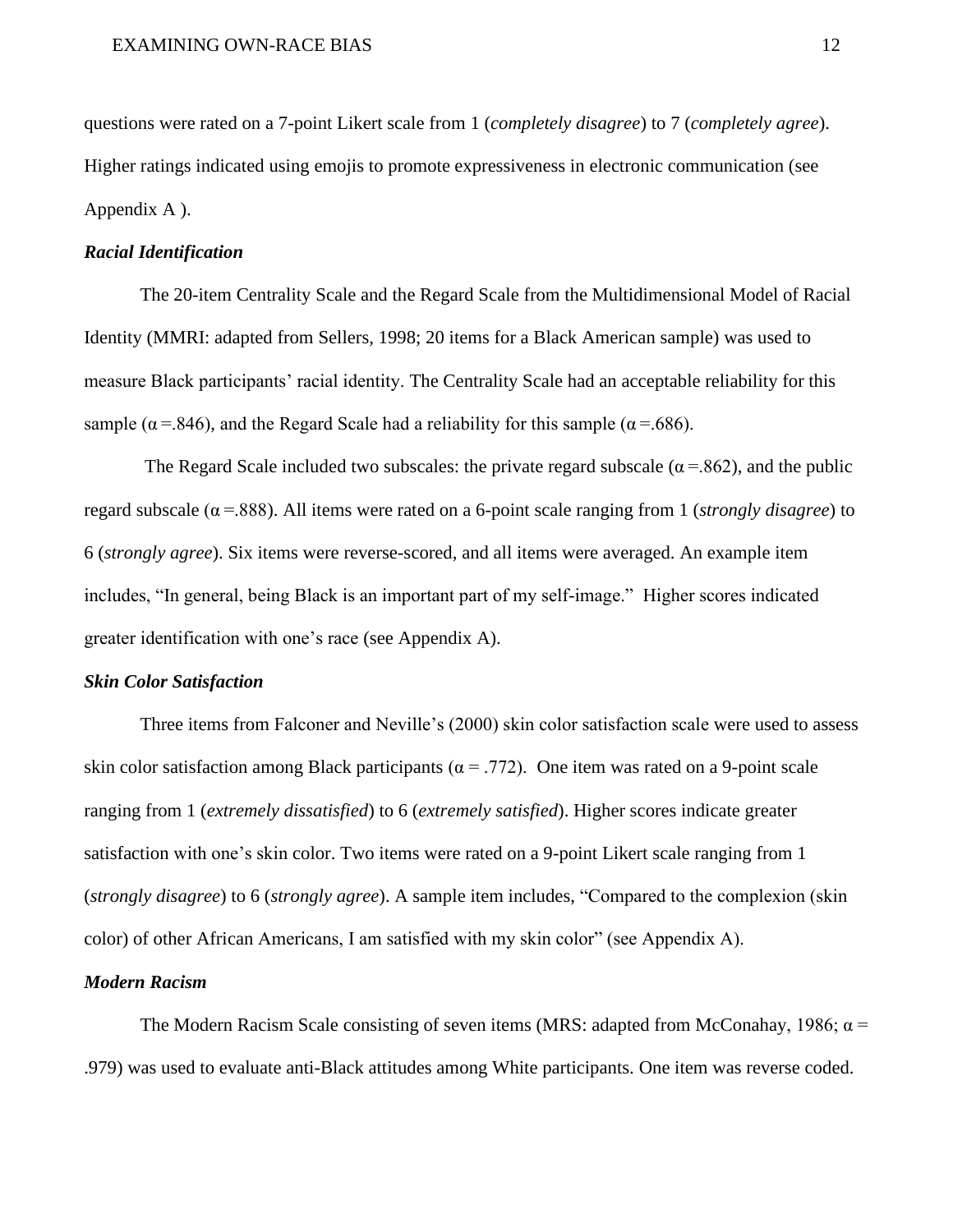All items were rated on a 5-point Likert-Scale from 1 (*strongly disagree*) to 5 (*strongly agree*). An example item includes, "Over the past few years, the government and news media have shown more respect for Blacks than they deserve." Higher scores are indicative of stronger racist attitudes toward Black Americans (see Appendix A).

### *Empathy*

Trait empathy was assessed using the Interpersonal Reactivity Index (IRI), a measure of empathy (adapted from Davis, 1980). Seven items from the perspective taking scale ( $\alpha$  = .858) and seven items from the empathic concern scale ( $\alpha$  = .803) were rated on a 5-point scale ranging from 0 (*does not describe me well*), to 4 (*describes me extremely well*). A sample item from the empathic concern subscale includes, "When I see someone being taken advantage of, I feel kind of protective toward them." Five items were reverse scored, and all items were averaged with higher scores indicating greater trait empathy (see Appendix A).

#### *Quality and Frequency of Interracial Contact*

A modified version of Plant and Devine's (2003) measure of previous quantity and quality of interactions with Black people was used for both Black ( $\alpha$  = .761) and White ( $\alpha$  = .730) participants. The quantity index consisted of four items with higher scores indicating more previous contact. A sample item includes, "In the past, I have interacted with Black (or White) people in many areas of my life (e.g., school, friends, work clubs)." The quality index, positive previous experience with Black people, consists of three items, with higher scores indicating positive experiences. A sample item includes, "In the past, my experiences with Black/White people have been pleasant." Participants rated quality and contact on a 6-point Likert-scale ranging from 1 (*strongly disagree*) to 7 (*strongly agree*; see Appendix A). The quality and quantity measures were combined to obtain a total measure of quality and frequency of interactions.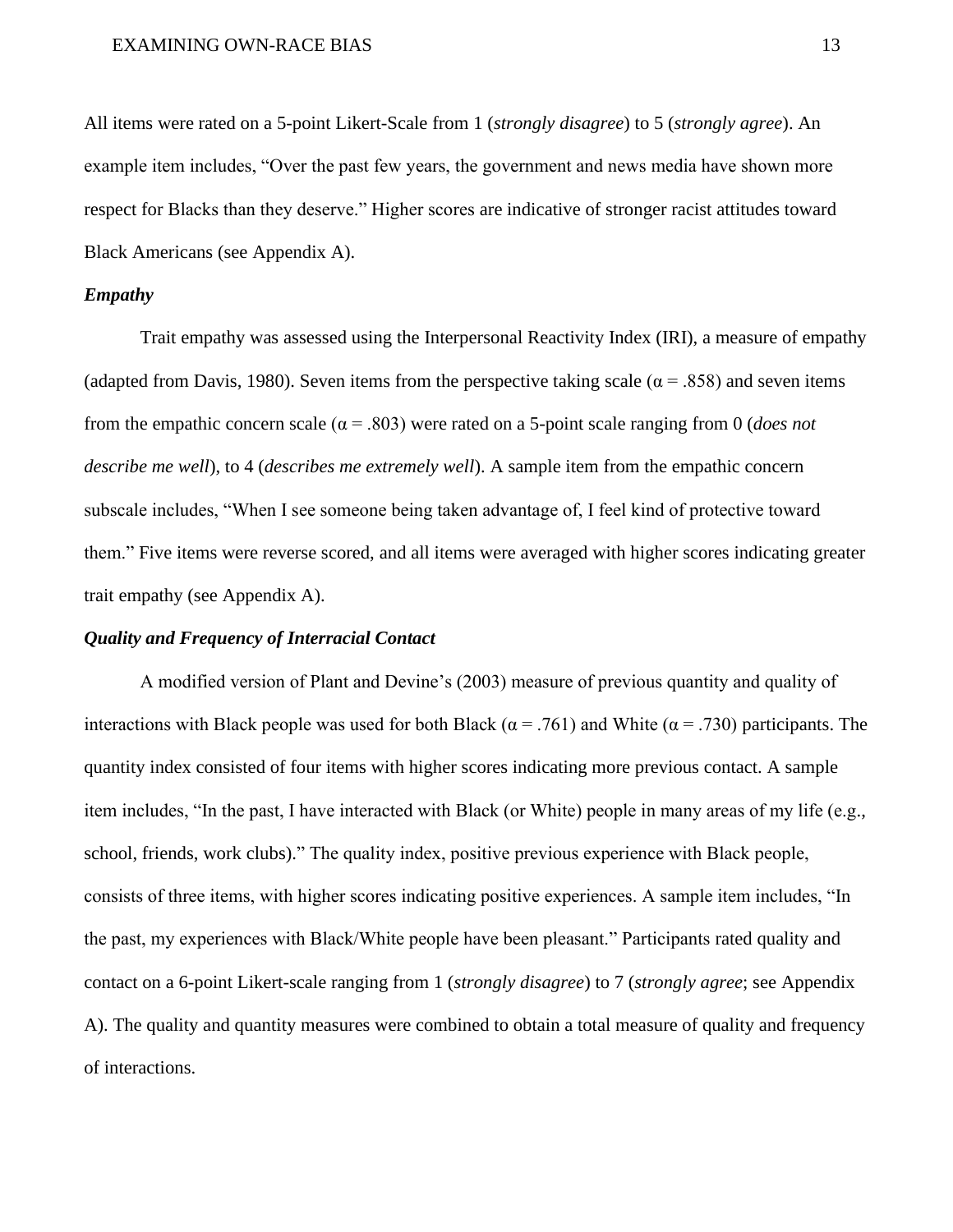### *Attention Check*

Two attention check questions were asked in the middle of the survey to make sure participants were thoroughly reading the questions and not providing careless responses. A sample attention check question includes, "This survey is about fish?". Participants were required to select either yes or no (Appendix A).

### *Stimuli*

Only adult emojis were included. Baby, older person, and old person emojis and any emojis with head coverings or shoulders were excluded to avoid activation of biases other than other-race bias. Out of the six skin tone emoji modifications, the yellow default color and the medium skin tone were excluded to avoid racial ambiguity. Dark, medium-dark, light, and medium-light skin tones of both genders, and people emojis were included. In total, 76 (47.5%) emojis met this criterion on the iOS 13.7 software. Emojis from the iOS platform were used because studies have shown that emojis on the iOS platform are more aesthetically attractive, familiar, clear and meaningful than those on the Android platform (Rodrigues et al., 2018). Sixty-eight (42.5%) emojis from the WhatsApp platform (version 2.19.352) were selected for inclusion. WhatsApp emojis were chosen because they are similar in appearance to iOS emojis. Additionally, WhatsApp emojis were chosen because WhatsApp is a free a messaging services, has international users, and is compatible with Apple, Android, Mac, and Windows PC. Sixteen images (10%) were retrieved from the Emojipedia (Emojipedia, 2020) were used bringing the total number of emojis to 160. All images were sourced from Emojipeda, an emoji search engine that classifies emojis by name, platform, and category (Emojipedia, 2020). Emojis presented on the computer screen were 40% proportional to the canvas height with a width of 170 pixels and a height of 170 pixels.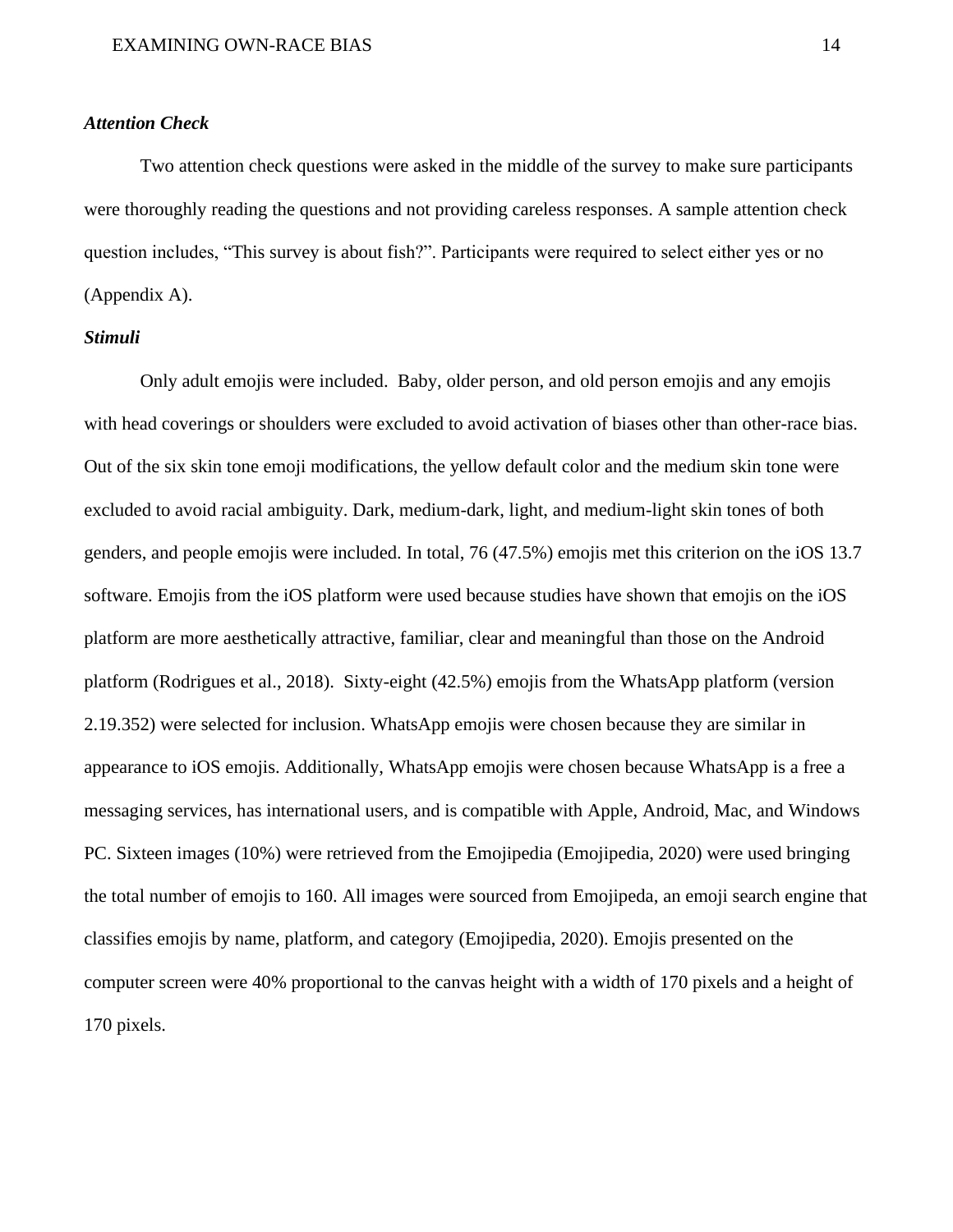Forward-facing human faces from the Chicago Face Database (CFD) were used (Ma, et al., 2015). The Chicago Face Database consists of 575 faces with ages ranging from 18 to 93. The z-score for several pilot-tested traits including afraid, angry, attractive, baby-faced, disgusted, feminine, happy, masculine, prototypic, sad, surprised, threatening, trustworthy, unusual, luminance, dominance was calculated. Fifteen faces were selected for use and all faces were within two standard deviations of the zscores for each trait and ranged between 18-35 years of age. Photos were cropped to remove shoulders and clothing (see Appendix A). Only neutral facial expressions were used because they most resemble the emoji facial expressions.

#### *Cooperation Task*

A Prisoner's Dilemma investing game was used to measure partner cooperation. A common way of studying social dilemmas and cooperation is with the Prisoner's Dilemma (Kreps et al., 1982; Xu et al., 2012). The Prisoner's Dilemma is based on a scenario where two friends have committed a crime. Each person is told that they can receive jail time. However, if they betray their partner, they may receive a less severe sentence. The amount of time each person receives is dictated by the actions of their partner. It is most advantageous for both partners to remain loyal.

The Prisoner's Dilemma has been adapted to a lab setting. For this study, a modified version of Bell and Buchner (2017) Prisoner's Dilemma with reciprocity was used. Bell and Buchner (2017) explored cooperation in relation to pictures of happy and sad faces. In the present study, the variations of face type will be race and picture type.

Participants were told that they could win money by investing in a fund to share with their partner. They were told that the pictures of their partner were people that had previously participated in this task. The decision to use deception and have participants think that the pictures corresponded to real people in a similar situation to themselves was intended to increase empathy for their partners.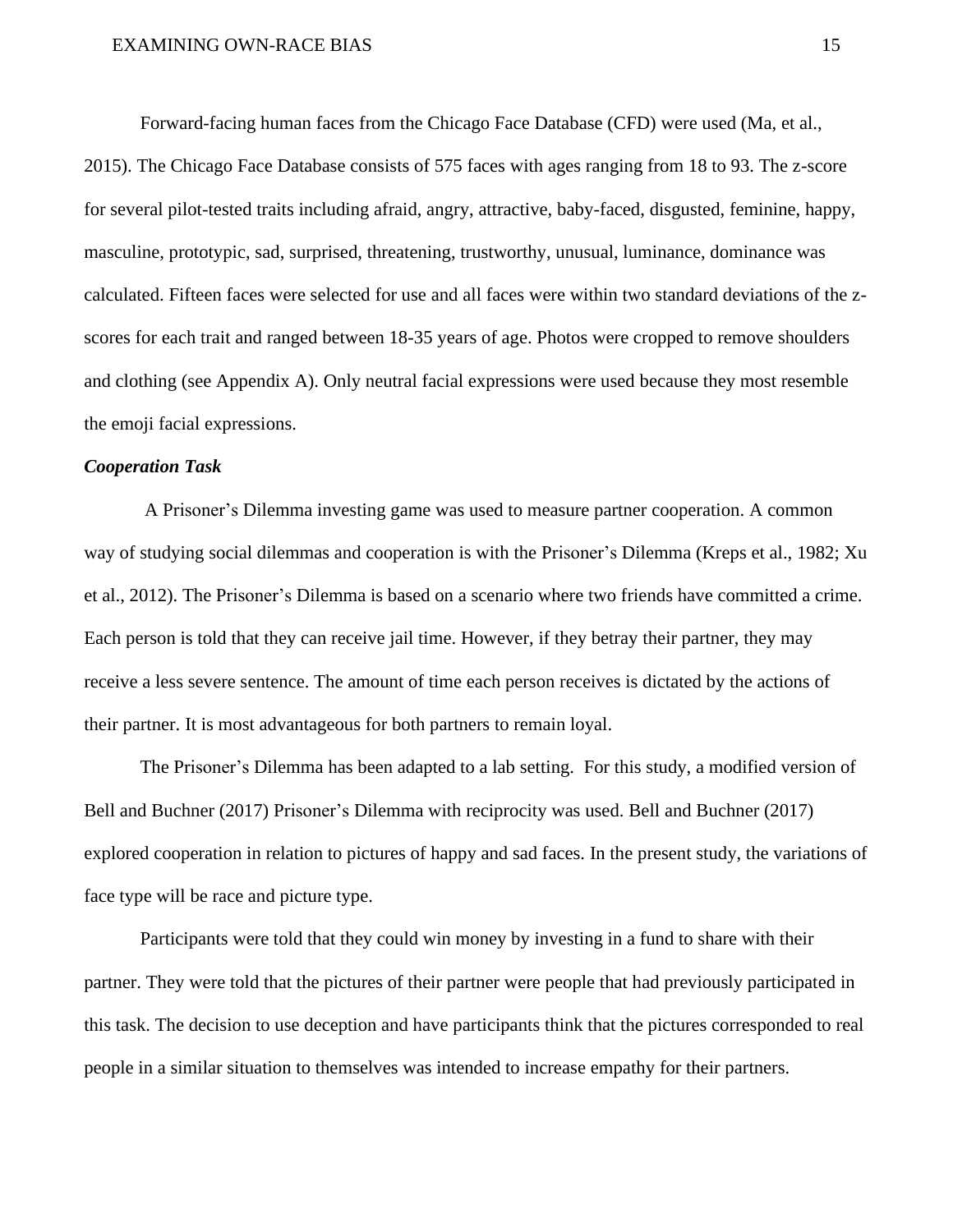Additionally, previous research has shown that people are more likely to demonstrate prosocial behaviors with a human than with a computer (Rilling et al., 2002). In each trial participants either saw a new partner or a previously partner.

The task started with the presentation of the possible cooperation outcomes related to the decisions that a participant could take in the game (Table 1). The task was divided into the practice phase and the test phase. The task began with two practice trials where participants were forced to cooperate. The pictures used in the practice phase were yellow people emojis so as to not incite reciprocation or retaliation in future trials depending on their partner's response. During the test phase of the study participants needed to decide either to cooperate or not cooperate without knowing what their partner is selecting. At the beginning of the test phase, all participants started with an account balance of 100 cents. A picture of their partner was to be presented in the center of the screen. Participants then decided if they want to "cooperate" or "not cooperate." Once participants decided and clicked "cooperate" or "not cooperate," within 2000 milliseconds they received feedback about their partner's decision. The partner was programmed to randomly cooperate or not cooperate in each trial. 1000 milliseconds later, for 5000 milliseconds, the results of the pay matrix were presented. The participant's updated account balance was presented for 3000 milliseconds. Pictures were presently in a randomized order, making for a total of forty test trials (see Appendix A).

Partner cooperation was determined by finding the percentage of partner cooperation with light/medium light/White and dark/medium-dark/Black emoji and human faces. Indices of emoji and human cooperation for each race were computed separately.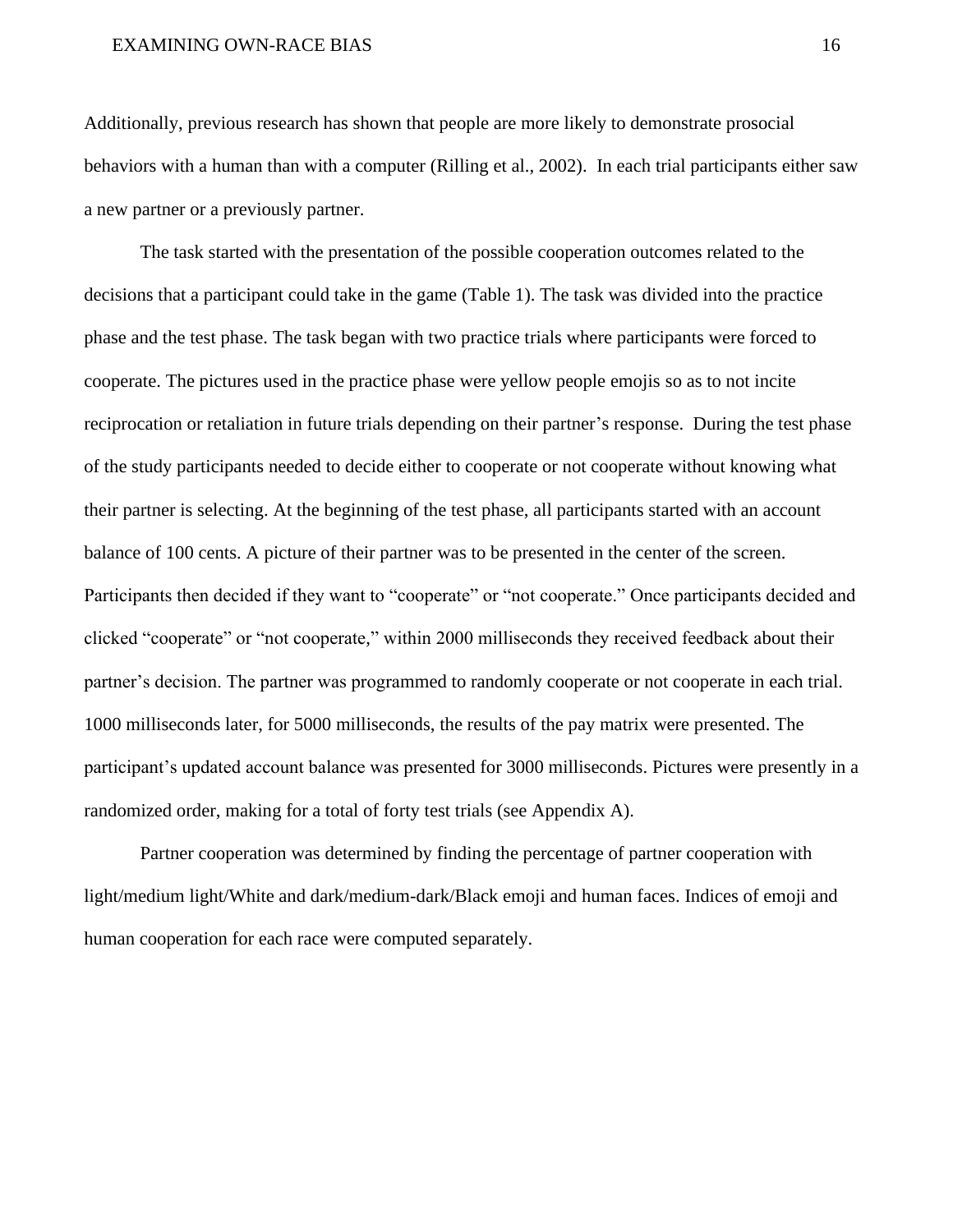## **Table 1**

### *Summary of Cooperation Outcomes*

| Type of Corporation            | <b>Participant Outcome</b> |
|--------------------------------|----------------------------|
| If both cooperate              | Net gain of 10 cents       |
| If only participant cooperates | Net loss of 10 cents       |
| If only partner cooperates     | Net gain of 20 cents       |
| If neither cooperates          | No gain or loss            |

### *Recognition Memory Task*

Participants completed the emoji recognition memory task adapted from the Sternberg memory task (Sternberg, 1975) and modeled after Wiese et al. (2014). The original Sternberg task requires participants to memorize a short series of symbols, i.e., the learning phase. They were then shown a test stimulus and were required to determine if the symbol was presented in the original series, i.e., the test phase. In the present study participants were instructed to sort images of emojis into light or dark skin tone categories in the learning phase. The sorting during the learning phase was to ensure that motor movement was similar during the learning phase encoding and test phase recall. In the test phase participants were asked to sort the pictures into FAMILIAR faces (not seen during the learning phase) or NEW faces (not seen in the learning phase; Figure 1)

The task consisted of four blocks each with a learning and test phase. The learning and test phases were each separated with a 30 second break, indicated by a countdown timer. During the learning phase, participants were instructed to memorize the 20 emojis and categorize them into Dark and Light. Selections of "Dark faces" and "Light faces" were made via corresponding keyboard keys, "O" and "P" respectively.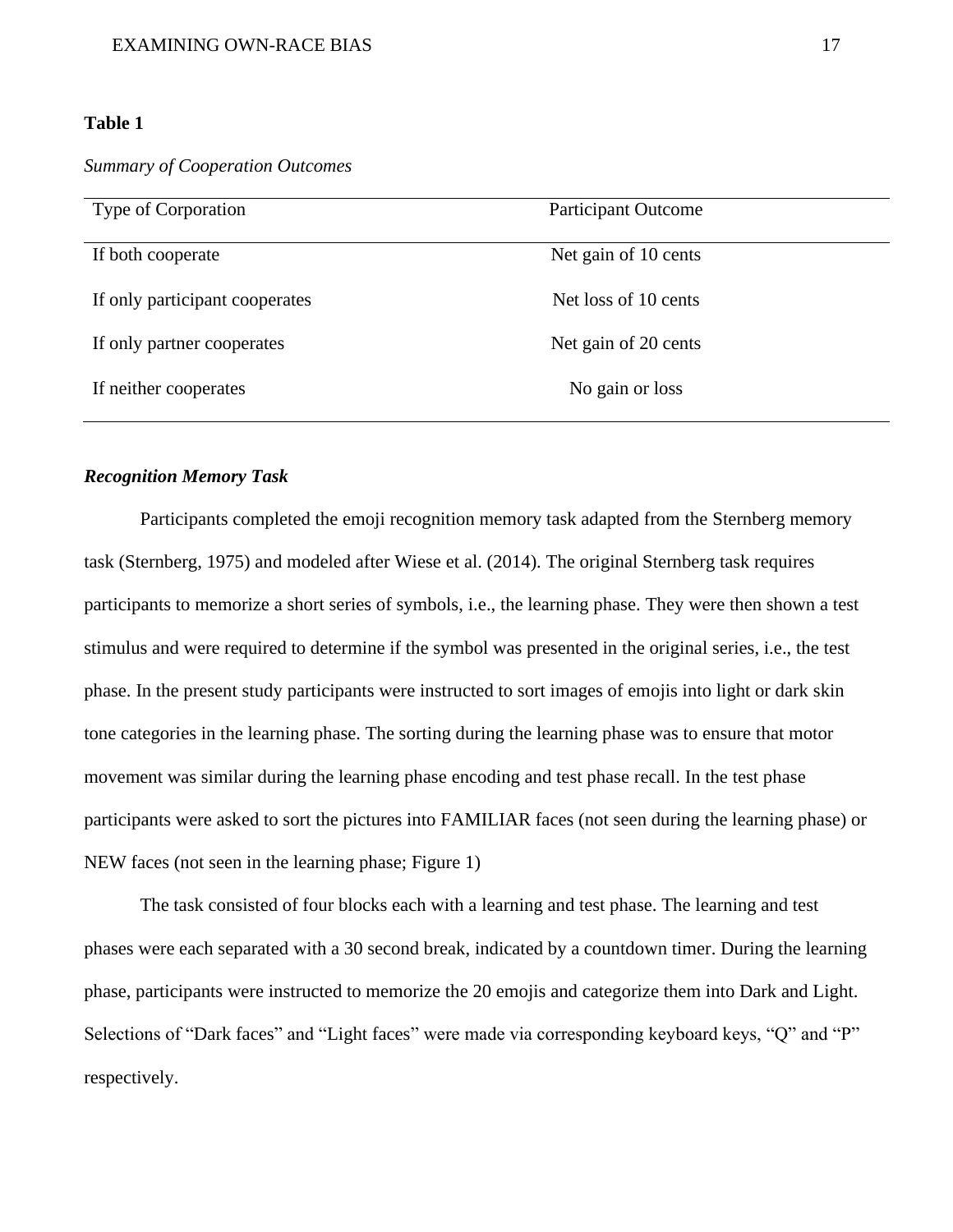During the test phase participants decided if the emoji was presented during the learning phase. Selections of "FAMILIAR faces" and "NEW faces" will be made via corresponding keyboard keys, "A" and "L" respectively.

Each trial began with an inter-trial interval fixation cross randomly drawn from a uniform distribution of 400-500ms, followed by an emoji stimulus presented for 5000ms in the learning phase and 2000 ms in the test phase (see Figure 1). Participants had 5000ms to respond after emoji presentation. Each test block consisted of 40 trials (20 images from the learning phase plus five unseen pictures of Black women, five unseen pictures of Black men, five unseen pictures of White women and five unseen pictures of White men). There was a 30 second break with a countdown timer between the learning and test phase.

Skin tone memory bias recognition scores were calculated using d prime (*d'*), a signal detection theory measure of sensitivity. According to Macmillian and Creelman (1991) *d'* represents the difference between the transformed hit and false alarm rate and is a good description of hits (H) and false alarms (FA) when response bias varies. Responses from the test phase of the memory recognition task were sorted into four conditions from Black and White emoji faces: Hits (correctly identified learned faces), misses (learned faces wrongly classified as new), correct rejections (CRs, new faces correctly identified as new), and false alarms (new faces wrongly classified as learned). D prime scores were calculated with the following equation,  $d' = z(\text{FA}) - z(\text{H})$ . Memory bias recognition scores were calculated with the following equation: Memory bias =  $\frac{d}{(Black}$  face)  $-\frac{d'}{W}$ hite faces)]/ $\frac{d'}{Black}$ faces) + *d*′(White faces)], with positive values reflecting biases toward Black faces, and negative values reflecting biases toward White faces (Wiese et al., 2014).

#### **Figure 1**

### *Recognition Memory Task Design*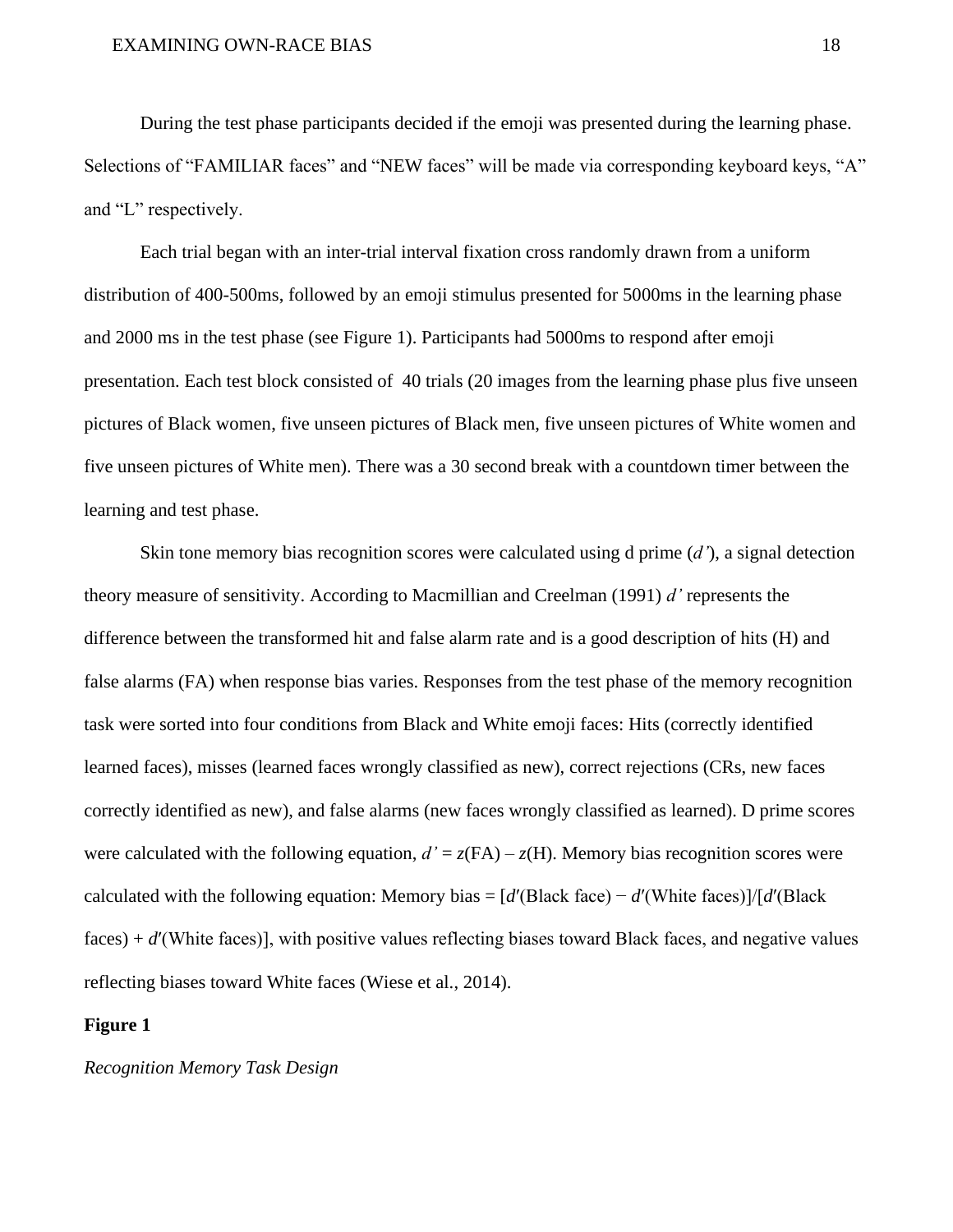

### **Procedure**

Participants were first screened for age and race. Next, participants completed an online questionnaire hosted by Qualtrics (Provo, UT) with measures pertaining to demographics, phone usage, emoji usage, attitudes and motives toward using emojis, interracial contact, and empathy. Black participants also answered questions regarding racial identification, and skin color satisfaction while White participants answered questions about their attitudes toward Black Americans. At least two days after the questionnaire was completed, participants were sent a link to the online tasks hosted by Millisecond (Inquisit 6 Lab, Millisecond Software, Seattle, WA) that directed them first to the cooperation task and then the recognition memory task (30 minutes). After completing the online tasks, participants received a message on their screen debriefing them about the experiment and thanking them for their participation. Participants were then later compensated for their time (see Figure 2 for timeline).

## **Figure 2**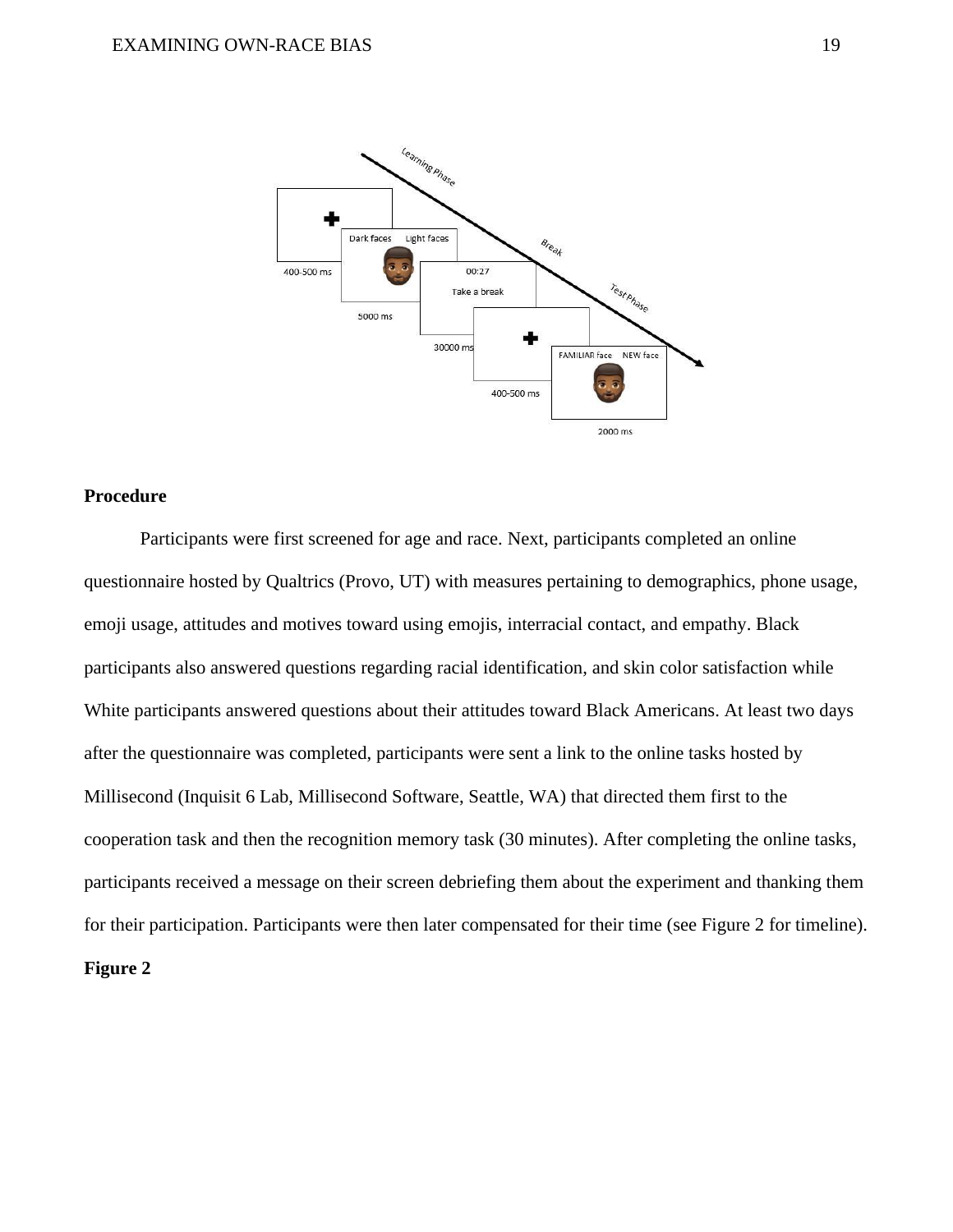### *Timeline of Procedure*



*Note:* The consent process and online questionnaire (part 1) were completed at least two days before participants were able to access the tasks (part 2).

### **Data Analysis Strategy**

Cooperation and memory task data were analyzed for outliers. Using the interquartile range rule six participants' data were determined to be outliers and their data was not included in the analysis (Tukey, 1977). No outliers were identified among the cooperation task data. Race was coded as Black or White and coded as 0 and 1, respectively. Data were analyzed using SPSS version 26. Simple linear regression was used for hypotheses 2a-b, and 3. A repeated measures general linear regression was used to test the main effect predicted in hypothesis 4.

The moderated interactions (hypotheses 1a-c and hypotheses 4a-c) were tested using PROCESS macro version 3.3.1 (Hayes, 2020) after mean centering all continuous predictor variables.

### **Results**

### **Memory Recognition**

Table 2 displays the summary statistics for the overall sample and is separated by participant race. The overall model for hypothesis 1a was not significant,  $F(3, 73) = 1.051$ ,  $p = .375$ ,  $R^2 = .041$ . The interaction between empathic concern and race showed trend level significance,  $F(3, 73) = 2.690$ ,  $p =$ .105,  $b = .372 \Delta R^2 = .035$ , 95% CI [-.080, .824]. Individuals with greater empathic concern did not show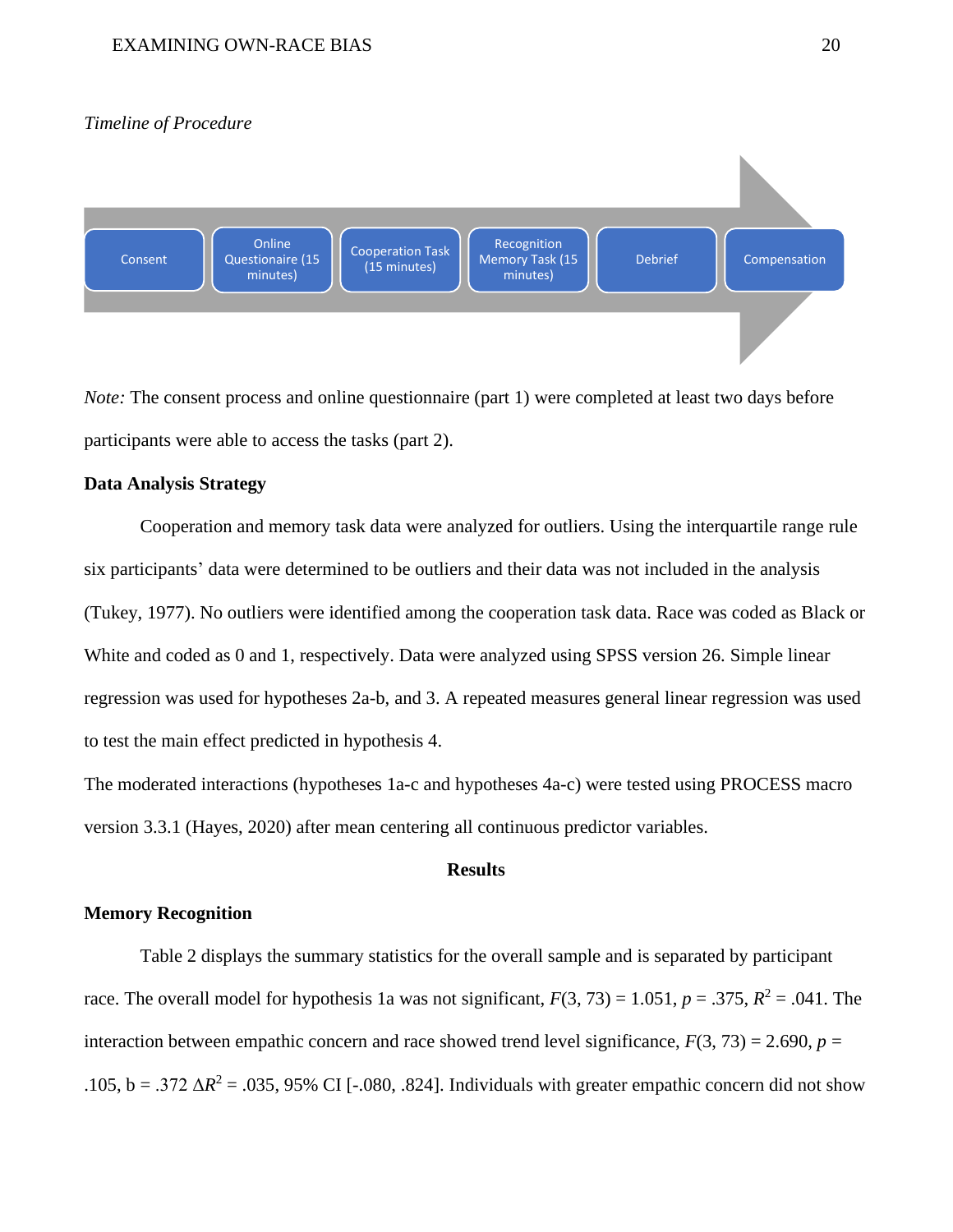significantly less own-race bias than those with less empathic concern for both Black and White participants (Black: b = -.116 , *p* = .407 ; White: b = .256, *p* = .157; see Figure 3).

### **Figure 3**

*Empathic Concern for Others and Memory for Other-Race Faces* 



*Note.* \**p* < .05, ^*p* < .10, +*p* < .15, ++*p* < .20

The overall model for perspective taking (an empathy subscale) and memory bias was also not significant, model:  $F(3, 73) = 1.103$ ,  $p = .353$ ,  $R^2 = .208$ . There was a trending interaction between perspective taking and participant race:  $F(3,73) = 2.701$ ,  $p = .104$ ,  $b = .313$ ,  $\Delta R^2 = .036$ , 95% CI [-.066, .691]. Individuals with greater ability to take the perspective of others did not show significantly less own-race bias than those with less perspective taking ability for both Black and White participants (Black:  $b = -0.097$ ,  $p = .443$ ; White:  $b = .215$ ,  $p = .134$ ; see Figure 4). Hypothesis 1a was not supported. **Figure 4**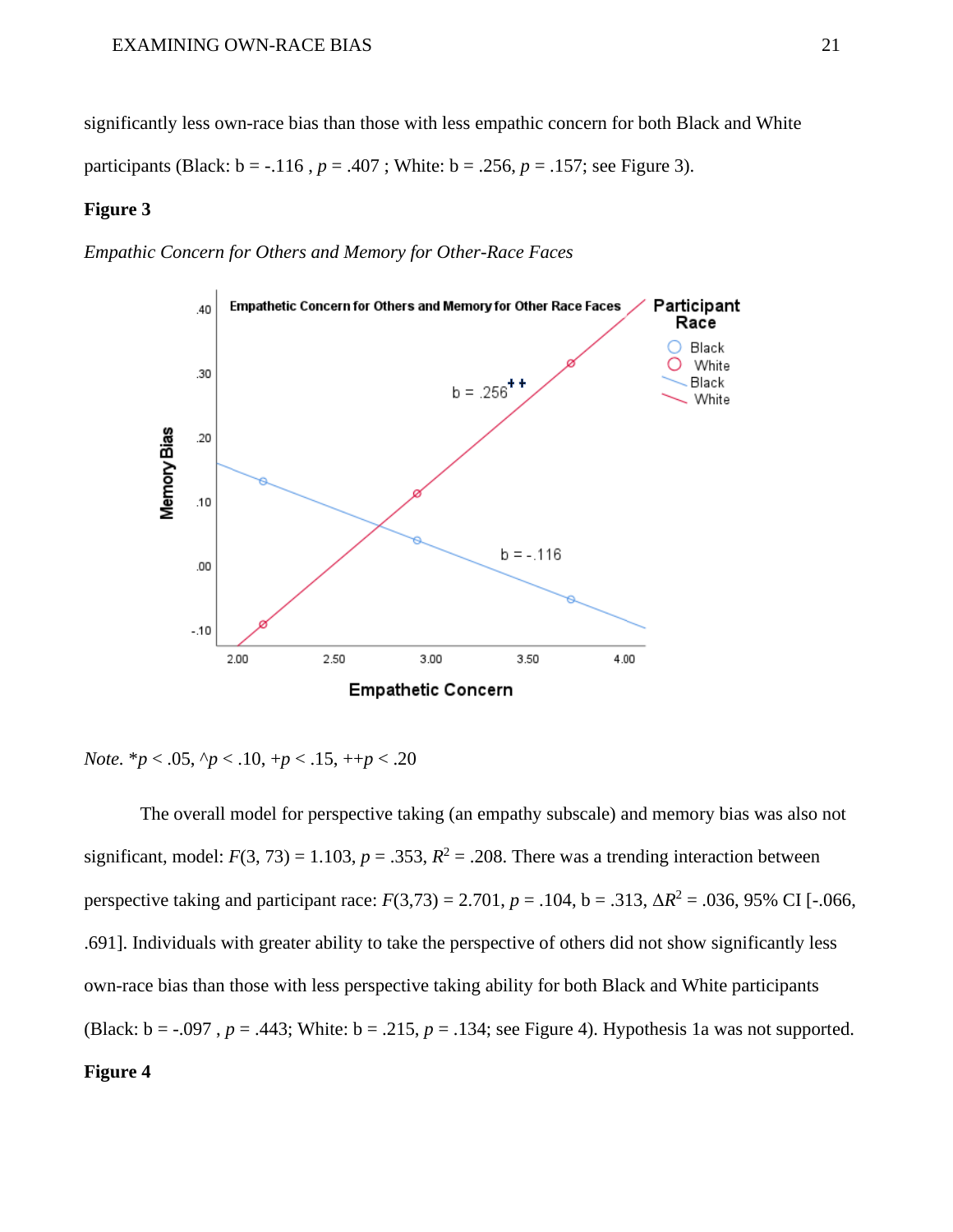

Perspective Taking

*Perspective Taking and Memory for Other-Race Faces* 

*Note.*  $* p < .05$ ,  $^h p < .10$ ,  $+p < .15$ ,  $++ p < .20$ 

To test hypothesis 1b a combined measure of quality and frequency of previous cross-race interactions was computed for both Black and White participants. There was no significant relationship between quality and frequency of previous interracial interactions for White participants on own-race memory bias,  $F(1, 38) = .217$ ,  $p = .644$ ,  $b = -.075$ ,  $R^2 = .006$ , 95% CI [-.403, .252], or Black participants  $F(1, 37) = .484$ ,  $p = .491$ ,  $b = .036$ ,  $R^2 = .013$ , 95% CI [-.069, .141], therefore hypothesis 1b was not supported. Results indicated no significant main effect of other-race emoji usage on memory bias for either Black or White participants,  $F(1, 73) = .210$ ,  $p = .889$ ,  $R^2 = .093$ , therefore, Hypothesis 1c was not supported.

There was no relationship between the centrality measure of racial identification and own-race memory bias for Black participants,  $F(1, 37) = 1.520$ ,  $p = .226$ ,  $b = -.201$ ,  $R^2 = .041$ , 95% CI [-.184,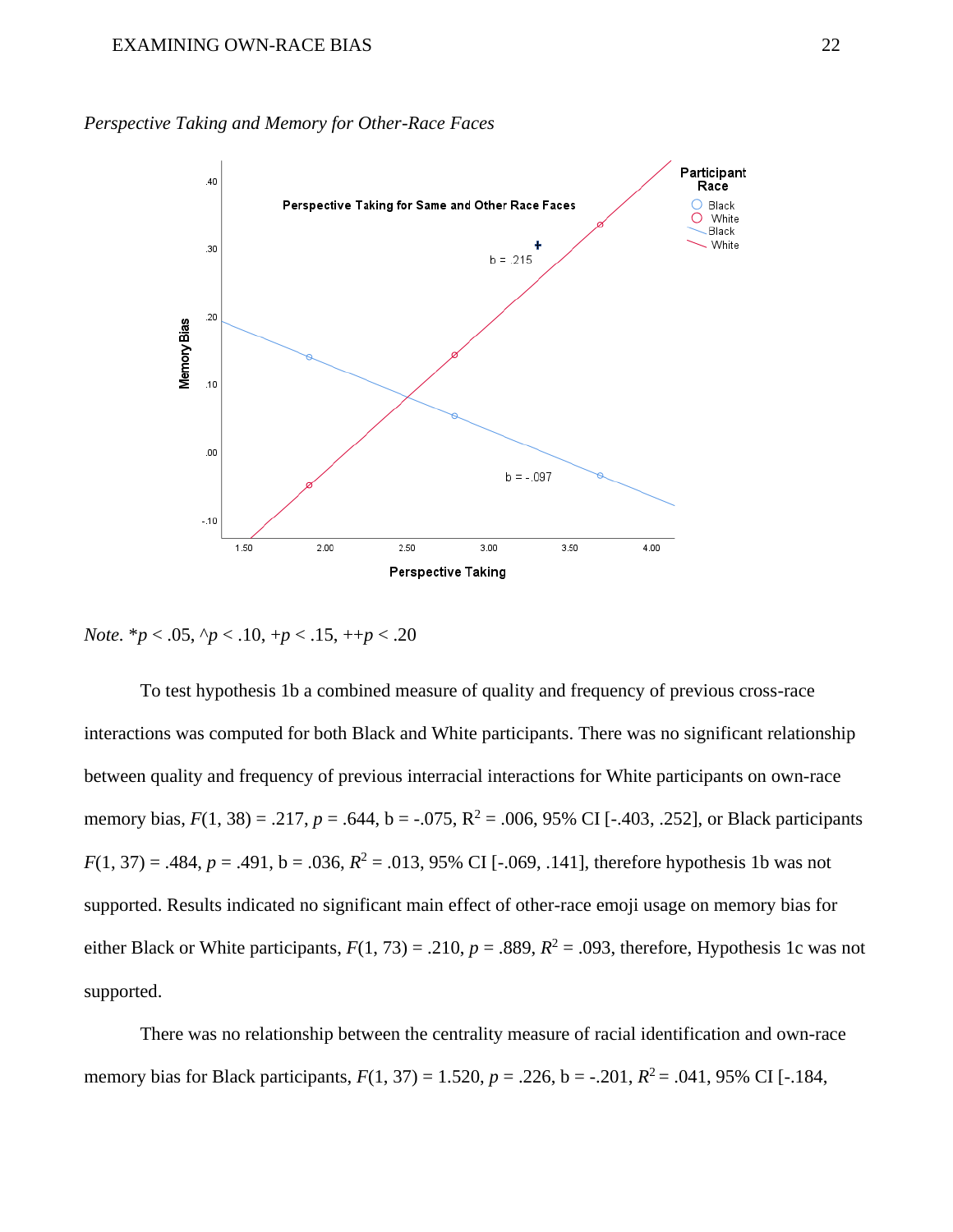.045]. Hypothesis 2a was not supported. There was a marginal relationship between the regard measure of racial identity and memory bias for Black participants,  $F(1, 37) = 3.360$ ,  $p = .075$ ,  $b = -.115$ ,  $R^2 =$ .085, 95% CI [-.242, .012]. Supplemental analysis of the two subscales that make up the regard scale showed that there was a significant relationship between the subscale private regard on memory recognition bias for Black participants,  $F(1, 37) = 6.014$ ,  $p = .019$ ,  $b = -.125$ ,  $R^2 = .143$ , 95% CI [-.237, .-0.22]. Results suggest that as own race memory bias scores for dark/medium dark emoji faces increased (indicating better memory for dark/medium dark emoji faces), the extent to which individuals feel positively about Black people and being a Black person decreased (see Figure 5). There was no significant relationship between the subscale public regard and memory bias,  $F(1, 37) = .259$ ,  $p = .614$ , b  $=$  -.020,  $R^2$  = .007, 95% CI [-.100, .060].

#### **Figure 5**





*Note.*  $* p < .05$ ,  $\gamma p < .10$ ,  $+p < .15$ ,  $++ p < .20$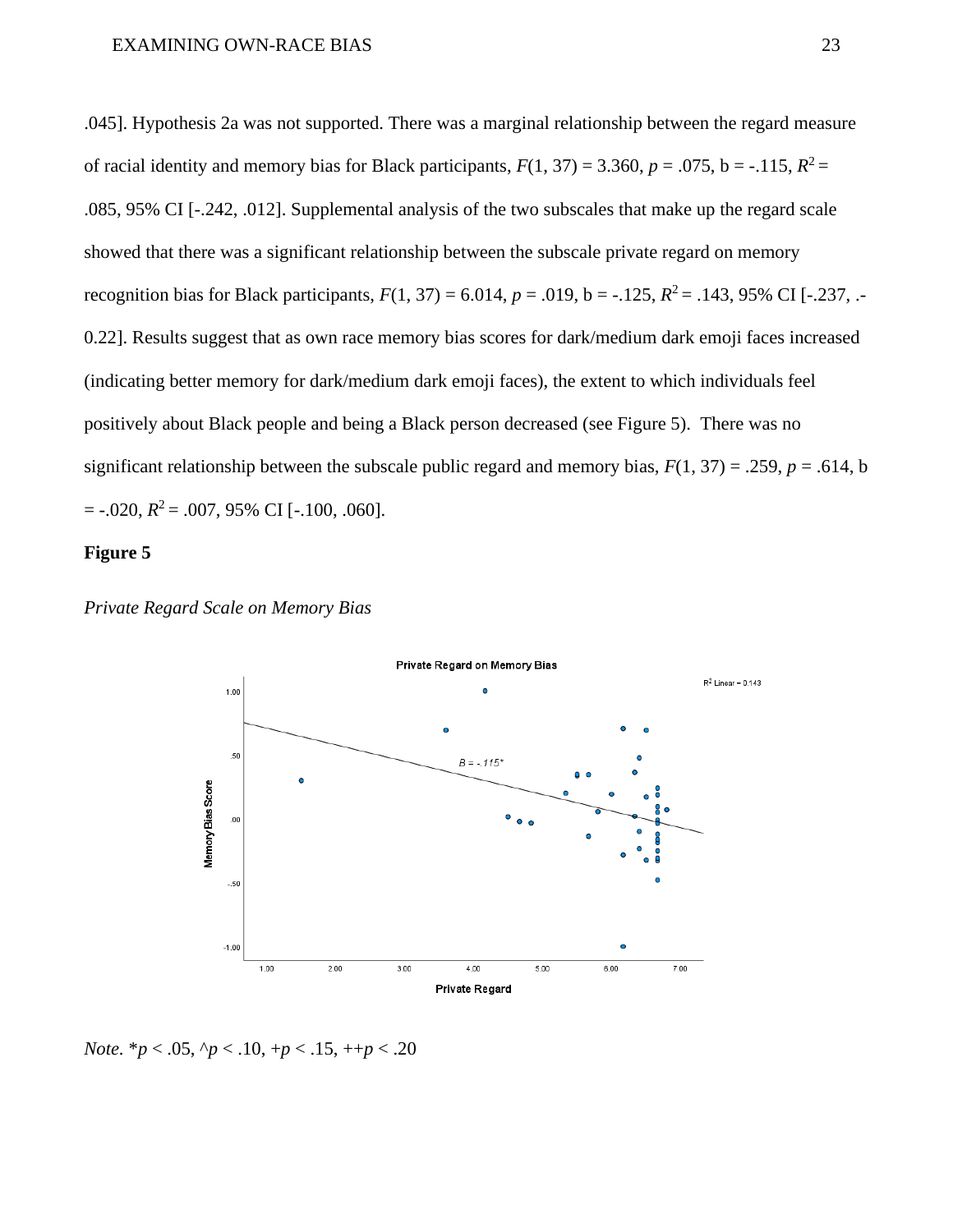Hypothesis 2b proposed a relationship between skin color satisfaction of Black individuals and own-race memory bias. There was a significant relationship between skin color satisfaction and memory bias,  $F(1, 37) = 6.784$ ,  $p = .013$ ,  $b = -.125$ ,  $R^2 = .159$ , 95% CI [-.223, -.028]. Black participants with greater skin color dissatisfaction demonstrated more own-race memory bias compared to more satisfied individuals (see Figure 6). Hypothesis 2b was supported.

### **Figure 6**





*Note.* \**p* < .05, ^*p* < .10, +*p* < .15, ++*p* < .20

Hypothesis three set out to examine the relationship between own-race memory bias and attitudes toward Black Americans among White participants. Regression analysis showed no significant relationship between own-race memory bias and negative attitudes toward African Americans, *F*(1, 38)  $= 1.602, p = .213, b = -.204, R<sup>2</sup> = .042, 95\% \text{ CI}$  [-.425, .098]. Therefore, hypothesis three was not supported.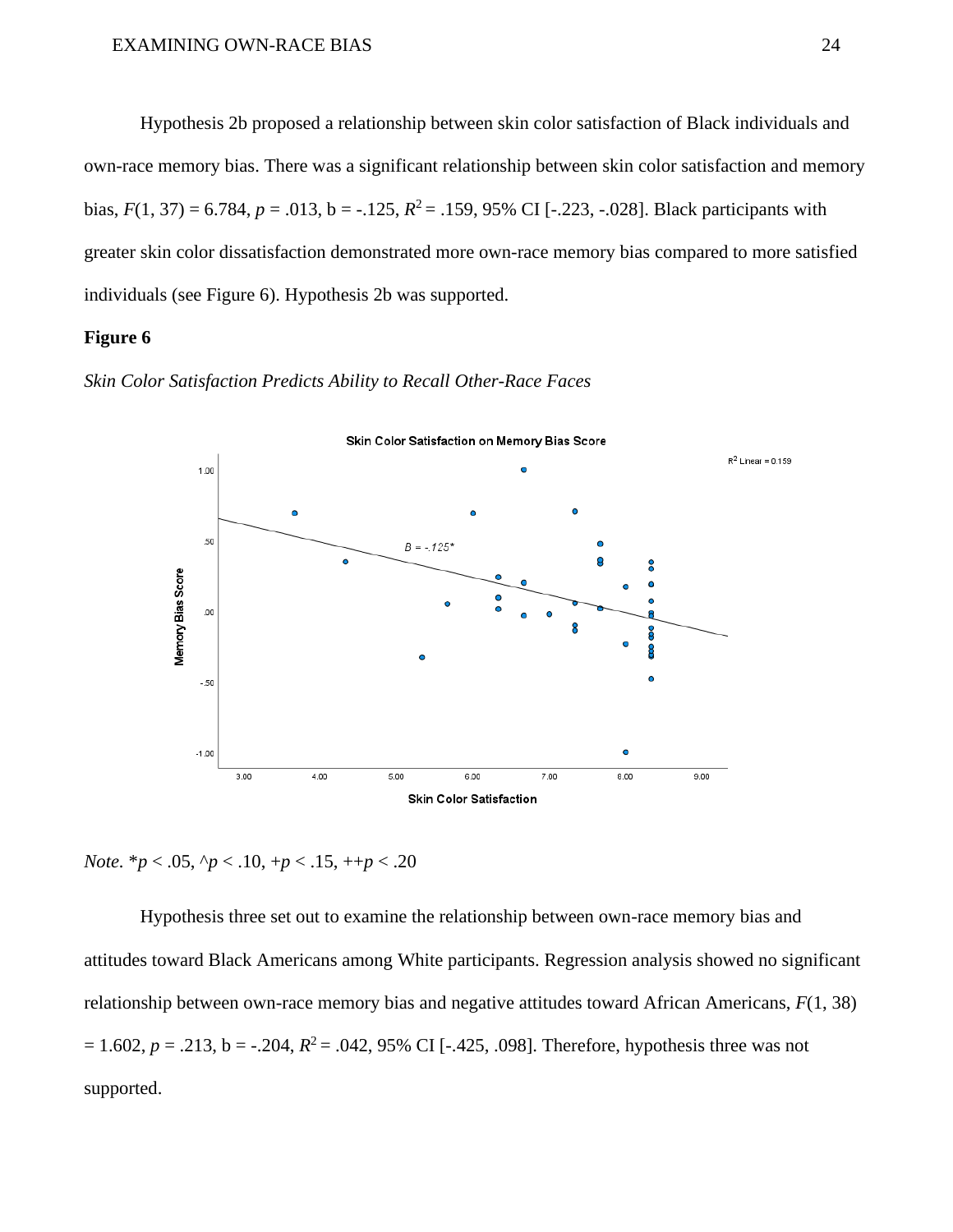## **Cooperation**

Contrary to what was predicted, regardless of stimulus color or race, participants cooperated significantly more with emojis than human faces,  $F(1, 89) = 8.650$ ,  $p = .004$ ,  $\eta_p^2 = .089$  (see Figure 7). Among Black (*n* = 45, *M* = 41.556, *SD* = 26.922) and White (*n* = 45, *M* = 41.556, *SD* = 30.280) participants there was no significant difference in the amount of cooperation with Black human/dark emoji faces, *t*(89) = -.086, *p =* .932 , 95% CI [-12.459, 11.428]. Nor was there a significant difference among Black ( $n = 45$ ,  $M = 34.851$ ,  $SD = 27.189$ ) and White ( $n = 46$ ,  $M = 40.543$ ,  $SD = 26.462$ ) participants in the amount of cooperation with White/light human and emoji faces  $t(89) = -1.012$ ,  $p =$ .754, 95% CI [-16.866, 5.483]. The main effect predicted in hypothesis four was not supported.

## **Figure 7**

*Cooperation with Human Faces and Emoji Faces by Participant Race*



Error bars: 95% CI

*Note.*  $* p < .05$ ,  $^p > .10$ ,  $+p < .15$ ,  $++ p < .20$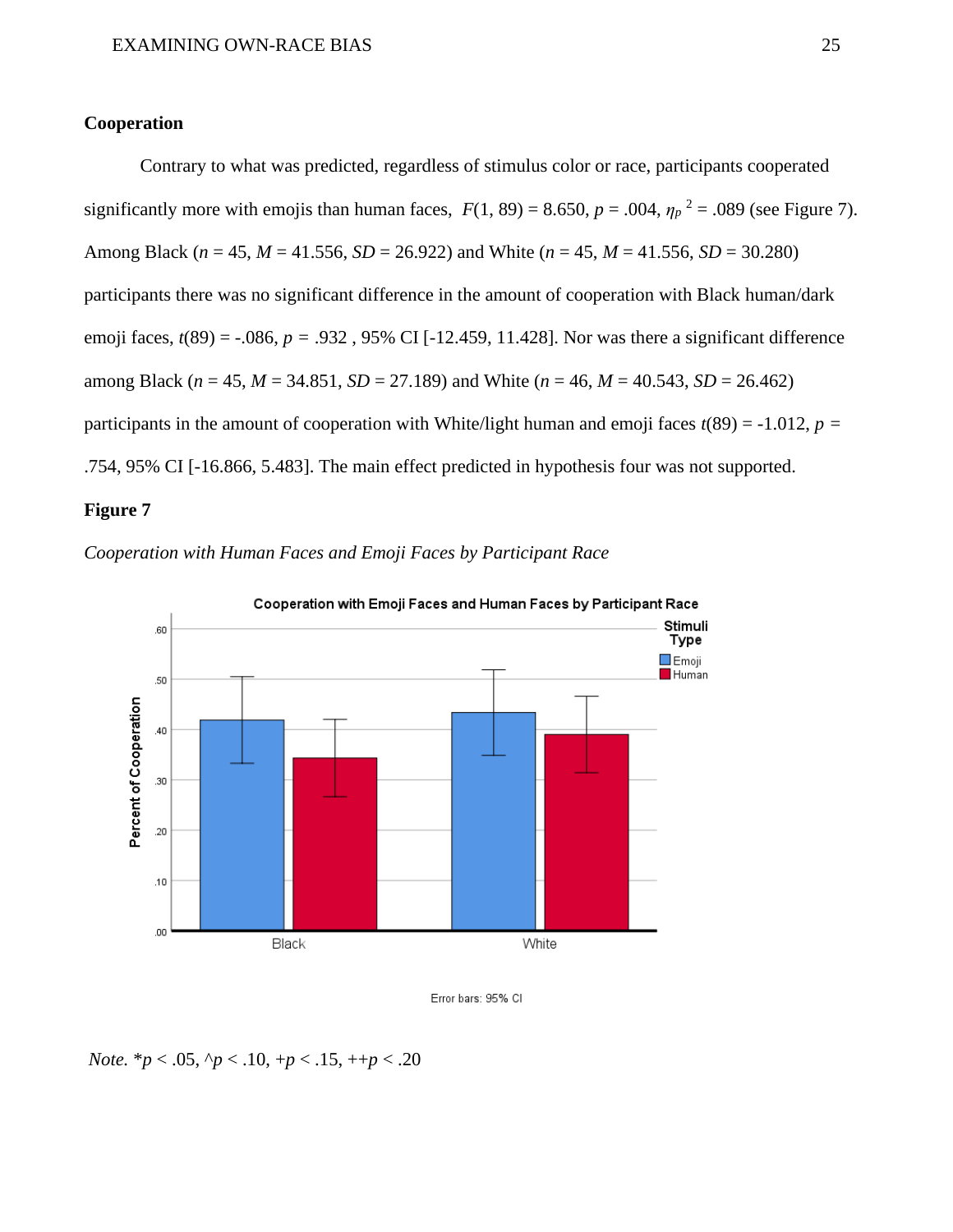The overall model of hypothesis 4a was not significant,  $F(3, 87) = 1.231$ ,  $p = .303$ ,  $R^2 = .041$ , results indicated a marginal interaction between percent of cooperation with Black/dark face partners and participant race, moderated by empathic concern,  $F(3, 87) = 3.208$ ,  $b = 13.643$ ,  $p = .077$ ,  $\Delta R^2 =$ .035. White individuals with greater empathic concern cooperated marginally more with Black/dark faces compared to those with less empathic concern (White:  $b = 10.489$ ,  $p = .074$ ), while Black participants with more empathic concern showed no significant difference in cooperation with Black/dark faces compared to those with more empathic concern (Black:  $b = -3.154$ ,  $p = .525$ ; see Figure 8).

### **Figure 8.**



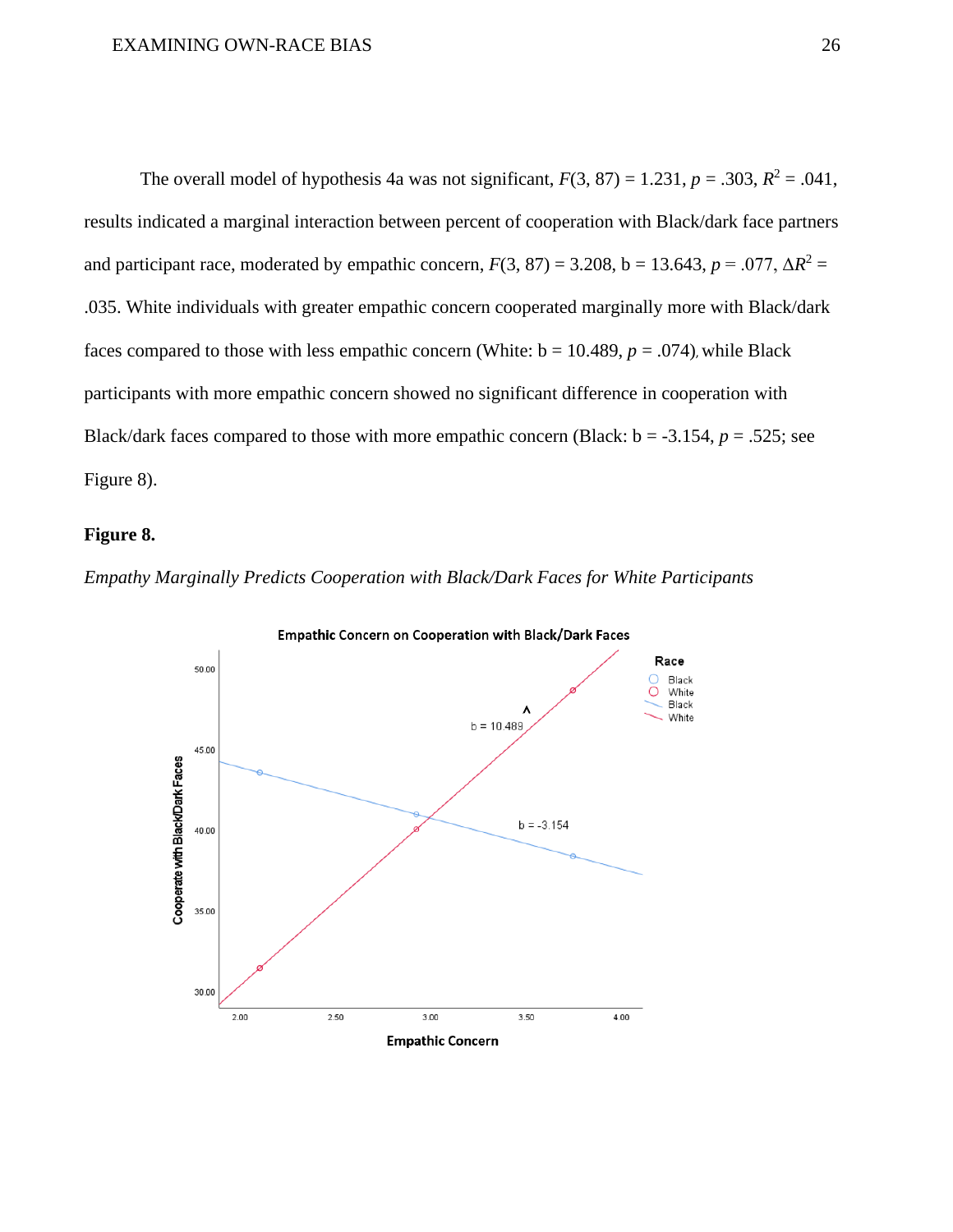*Note.*  $*_{p}$  < .05,  $\gamma_{p}$  < .10,  $+p$  < .15,  $++_{p}$  < .20

A similar result was found when examining cooperation with White/light faces. The overall model was trending toward significance,  $F(3, 87) = 2.185$ ,  $p = .096$ ,  $R^2 = .070$ , and there was a significant 2-way interaction between participant race and percent of cooperation with White/light face partners, moderated by empathic concern,  $F(3, 87) = 4.253$ ,  $p = .042$ ,  $\Delta R^2 = .045$ . White individuals with greater empathic concern cooperated significantly more with White/light faces compared to those with less empathic concern ( $b = 12.249$ ,  $p = .024$ ), while Black participants with more empathic concern showed no significant difference in cooperation with White/light faces compared to those with more empathic concern (Black:  $b = -2.259$ ,  $p = .620$ ; see Figure 9).

## **Figure 9**

*Empathy Predicts Cooperation with White/Light Faces for White Participants* 



Empathic Concern on Cooperation of White/Light Faces

**Empathic Concern** 

*Note.*  $* p < .05$ ,  $\gamma p < .10$ ,  $+p < .15$ ,  $++ p < .20$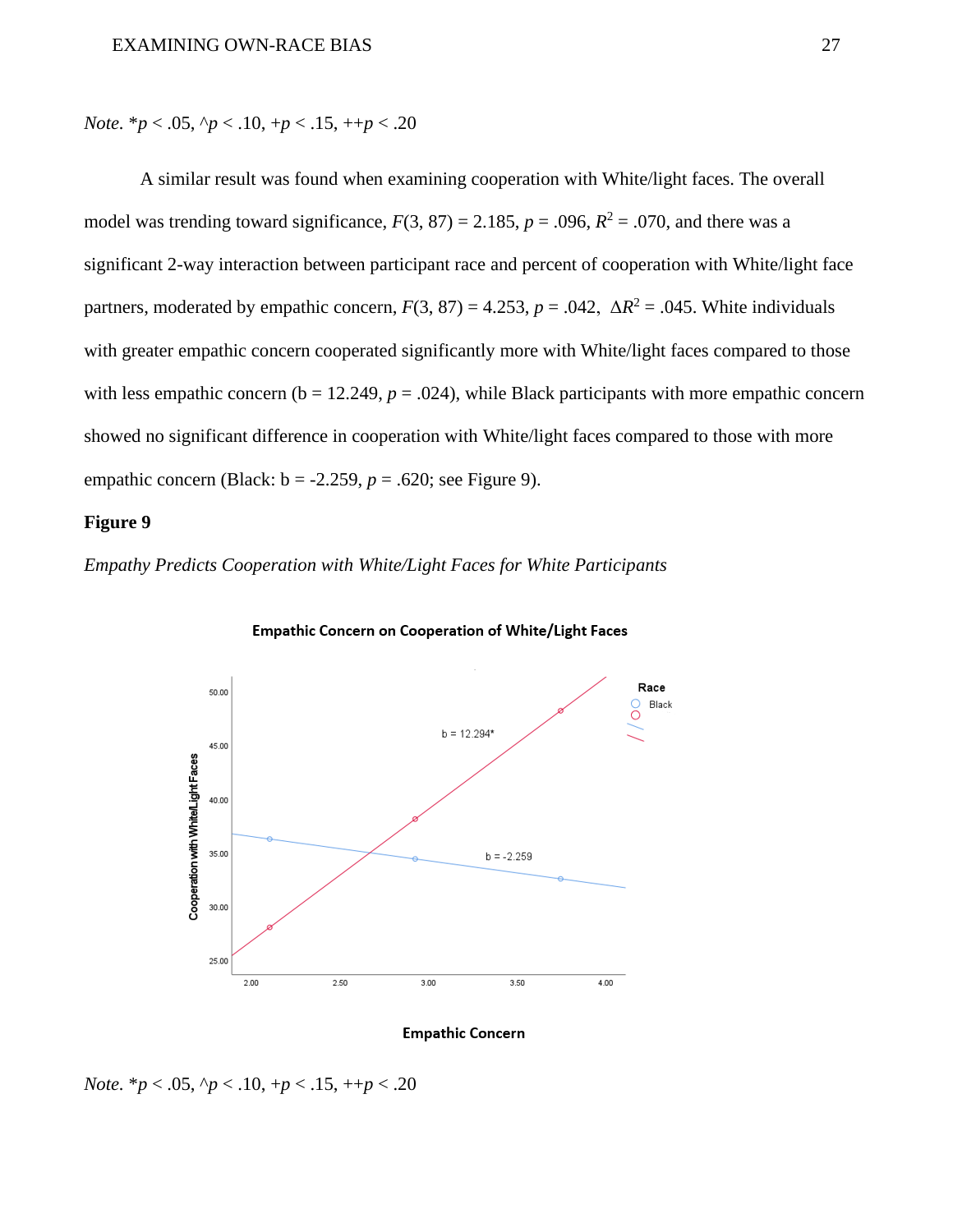Regarding the perspective taking subscale, there were no significant moderating effects of perspective taking on cooperation with Black/dark faces,  $F(3, 87) = .844$ ,  $p = .474$ ,  $R^2 = .028$ , and a marginal effect on White/light faces  $F(3, 87) = 2.295$ ,  $p = .083$ ,  $R^2 = .073$ , with a non-significant 2-way interaction among perspective taking and participant race:  $b = 9.433$ ,  $p = .139$ ,  $\Delta R^2 = .024$ . Hypothesis 4a was partially supported. White individuals that were high in empathic concern were marginally more likely to cooperate with a Black/dark face, while Black individuals were not more likely to cooperate. Additionally, contrary to hypothesis 4a, White individuals higher in perspective taking were significantly more likely to cooperate with White/light faces; however Black individuals were not more likely to cooperate with White/light faces.

Testing hypothesis 4b, quality and frequency of previous interracial interactions did not significantly predict own-race cooperation for White human faces,  $F(3, 87) = .484$ ,  $p = .694$ ,  $R^2 = .128$ , or Black human faces,  $F(3, 87) = .794$ ,  $p = .500$ ,  $R^2 = .027$ . Hypothesis 4c proposed a relationship between emoji usage and human partner cooperation. There was no significant relationship between emoji usage and human partner cooperation,  $F(3, 87) = 1.089$ ,  $p = .358$ ,  $R^2 = .036$ . Thus, hypothesis 4c was not supported. Lastly, contrary to hypothesis 4d there was no significant relationship between otherrace emoji usage and own-race cooperation for Black human faces,  $F(3, 87) = .154$ ,  $p = .927$ ,  $R^2 = .005$ , or White human faces,  $F(3, 87) = .504$ ,  $p = .681$ ,  $R^2 = .017$ .

#### **Discussion**

This study examined the relationships between implicit own-race bias (recognition memory) and explicit own-race bias (cooperation outcomes) and various individual difference factors, such as trait empathy, race identification, and quality and frequency of other-race contact. It was predicted that ownrace bias would be found during the memory and cooperation task, and individual differences would moderate this effect. Results showed that Black participants who regarded their private racial identity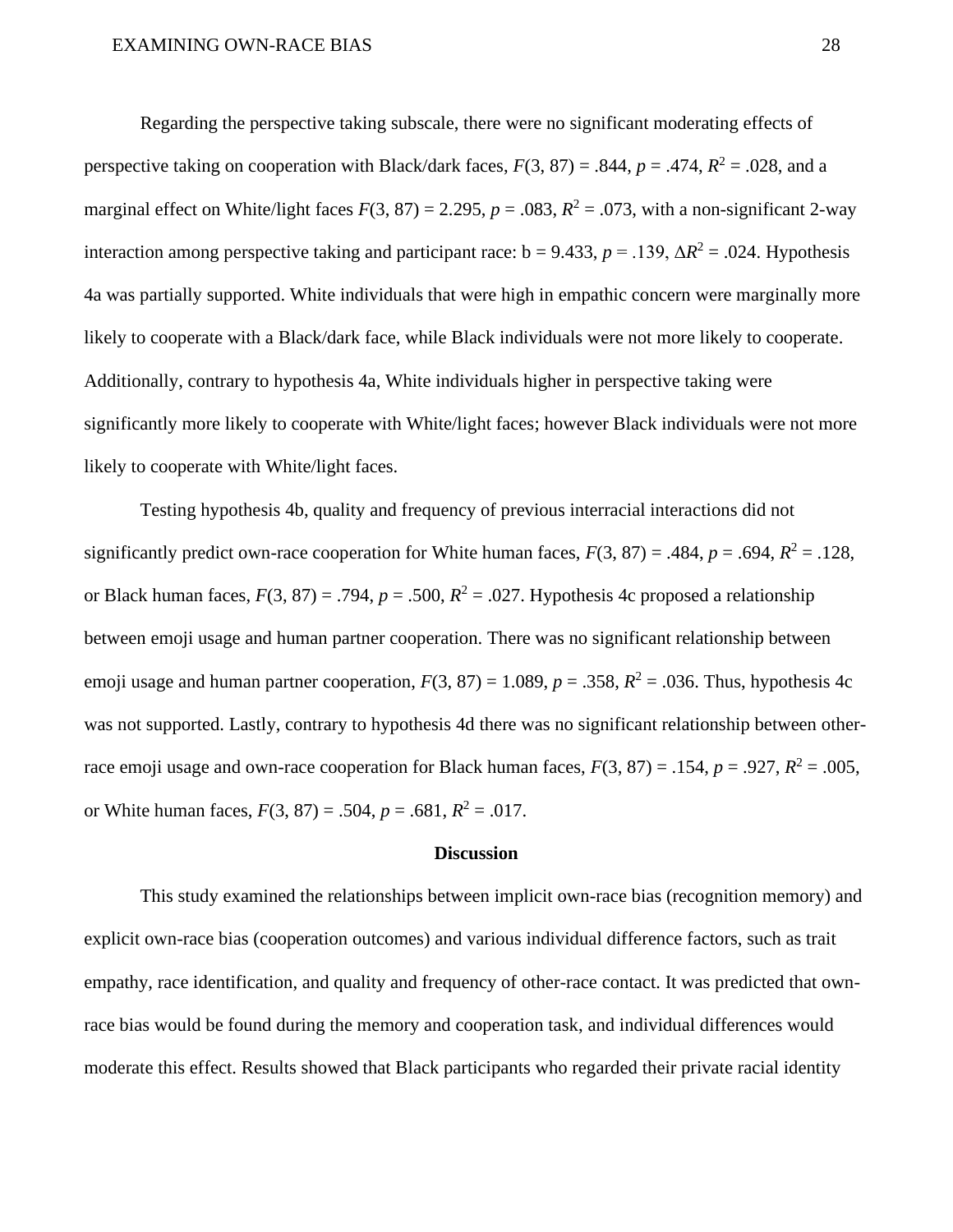highly and were less satisfied with their skin color displayed more own-race memory bias than those higher on racial identity and skin color satisfaction. These two findings were in the opposite direction of the original hypotheses.

Among Black participants, there was no relationship between the centrality scale of racial identification and own-race memory bias. Racial centrality is a stable measure of race identification across various social contexts. Prior research supports that having a common ingroup identity produces more own-race memory bias (Hehman et al., 2010). The lack of significant findings regarding centrality may be due to the emojis not eliciting feelings of ingroup similarity. The overall regard measure comprised of public and private views on racial identity were marginally significant, indicating that those who felt positively about being Black were more likely to remember light emoji faces. Motivated aspects of social identity likely played a key role in the depth of encoding (Brewer, 1988; Fiske & Neuberg, 1990).

One possible reason for the counter predicted results regarding race identity and skin color satisfaction is that racial salience affects memory for own-race and other-race face processing (Marsh, 2021). Previous work showed that cultural priming, that is, priming with either racial/ethnic identity or American identity can influence own-race bias. Marsh (2021) measured how much White, Asian, and Latino participants associated with their ethnic identity and found that higher scores were associated with amplified own-race bias. Although the present study did not find the same result, Marsh (2021) noted that own-race bias was not consistent across the racial and ethnic groups used in the study. Therefore, it is possible that an all-Black sample, such as in the present study, would produce different results.

Motivation in the form of socially relevant information can affect own-race memory bias. A study examining own-race bias in Black/White biracial individuals found that participants had better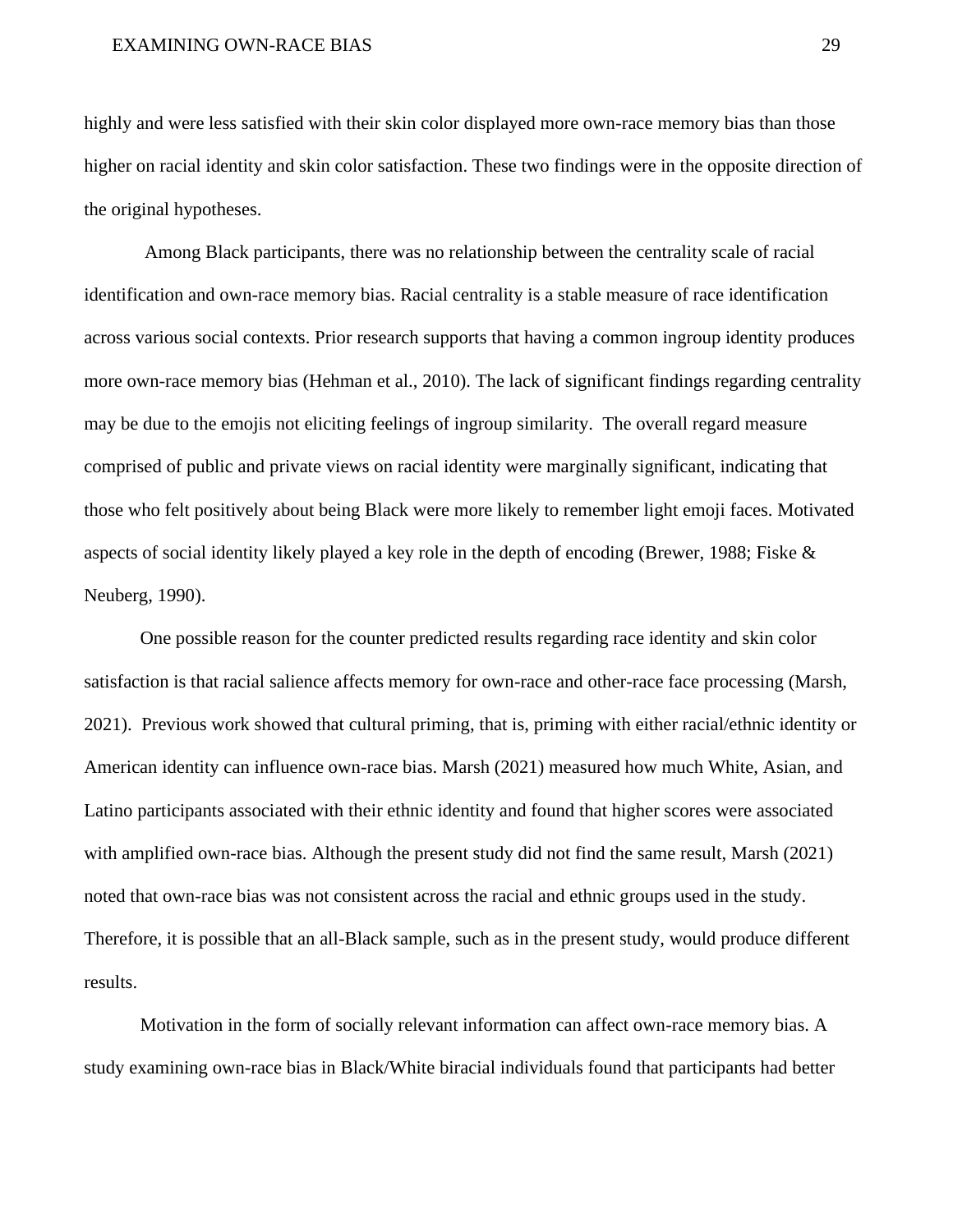recognition for faces when using an identity prime consisting of motivationally relevant faces (Pauker et al., 2013). When primed with Black identity faces, biracial participants recognized Black and White faces equally but displayed an ingroup memory bias when primed with White identity (Pauker et al., 2013). Socially powerful other-race targets are better recognized than less powerful targets (Shriver & Hugenberg, 2010). Due to the majority group having a more powerful position in U.S. society, White faces may be more motivationally relevant, reducing own-race memory bias for Black participants (Hugengerg et al., 2010; Pauker et al., 2013).

The present study's data was collected between April and June of 2021, during the COVID-19 pandemic and following the summer 2020 protests for racial justice. Both the pandemic and the protests to end police brutality highlighted the inequity of power in the United States between Black and White residents (Maness et al., 2021; Njoku et al., 2020). As a result, those high in Black racial identity and skin color satisfaction may have been more vulnerable to news and media regarding race relations, causing them to assert White faces as more socially relevant leading to results opposite of those predicted.

The results indicated that own-race memory bias was not significantly different between Black or White individuals with higher or lower trait empathy. There was a trending interaction between empathic concern and participant race, but this trending interaction was not significant in predicting own-race memory bias. A similar result was found with perspective taking and participant race, but this trending interaction was also not significant in predicting own-race memory bias. These findings suggest that having greater trait empathy may not lead to better recognition of other-race emoji faces. Although the use of emojis is novel, these results contradict previous research suggesting that other-race empathy reduces racial bias (Pashak et al., 2018). Empathy is evoked differently depending on if a person believes they are communicating with a real person or an avatar, with avatars evoking fewer feelings of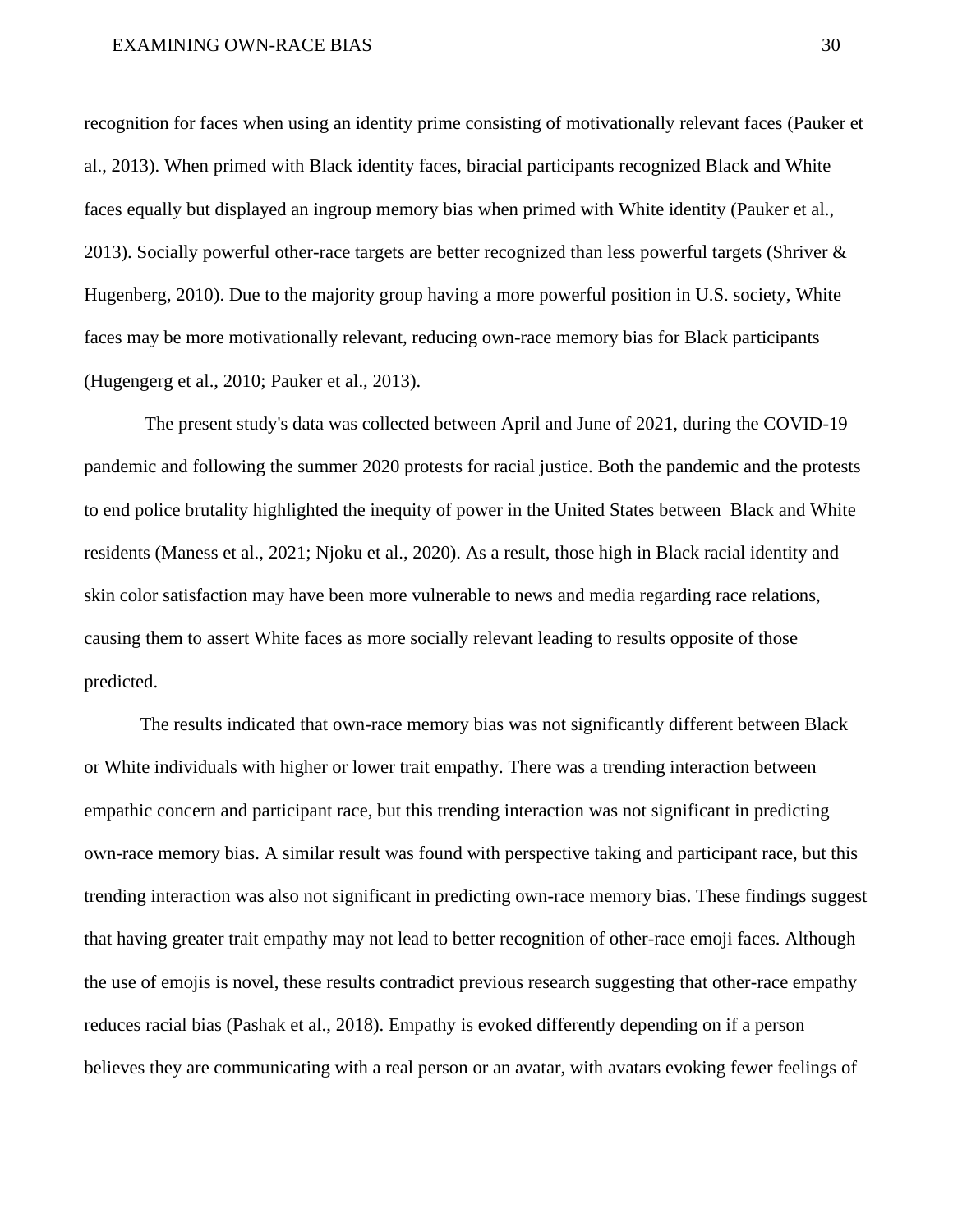empathy (Guadango et al., 2011). Although participants were told that the emoji pictures corresponded to pictures of previous participants who had taken the study, participants may have realized that this cover story was deceptive and have ascertained that the images presented were just emojis. This could have weakened empathy toward the emoji pictures, even in those high in trait empathy. Future versions of the study should instead try to elicit empathic concern in participants by presenting them with a cover story that manipulates empathy directly.

The results also indicated that the quality and frequency of cross-racial interactions did not significantly predict own-race memory bias. There is substantial literature supporting that the frequency and especially the quality of cross-racial interactions, improves memory for other-race faces (Allport, 1954; Meissner & Brigham, 2001). However, previous work has also found that interracial contact explains a significant yet small percentage (2%) of variance in the own-race bias effect (Meissner & Bringham, 2001). Most own-race bias studies examine faces that still maintain ethnic and featural differences. For example, many studies use Caucasian and Asian faces as stimuli (Weise et al., 2014; Zhao et al., 2014). Such studies have discovered an own-race bias effect due to differences in processing featural and configural facial information (Rhodes et al., 2009).

Own-race recognition memory relies on holistic processing. However, in the present study, because the emojis all have similar featural characteristics, participants needed to rely on holistic recognition because the only featural phenotypic individuating information available was skin tone (DeGutis et al., 2013). Although not supported in these findings, actively individuating other-race faces through intergroup contact led to smaller own-race bias in holistic processing (Bukach et al., 2012). Emoji face color (light or dark) may not have been a salient enough cue to produce the other-race effect. Although research suggests that skin color changes are enough to illicit own-race bias, the phenotypical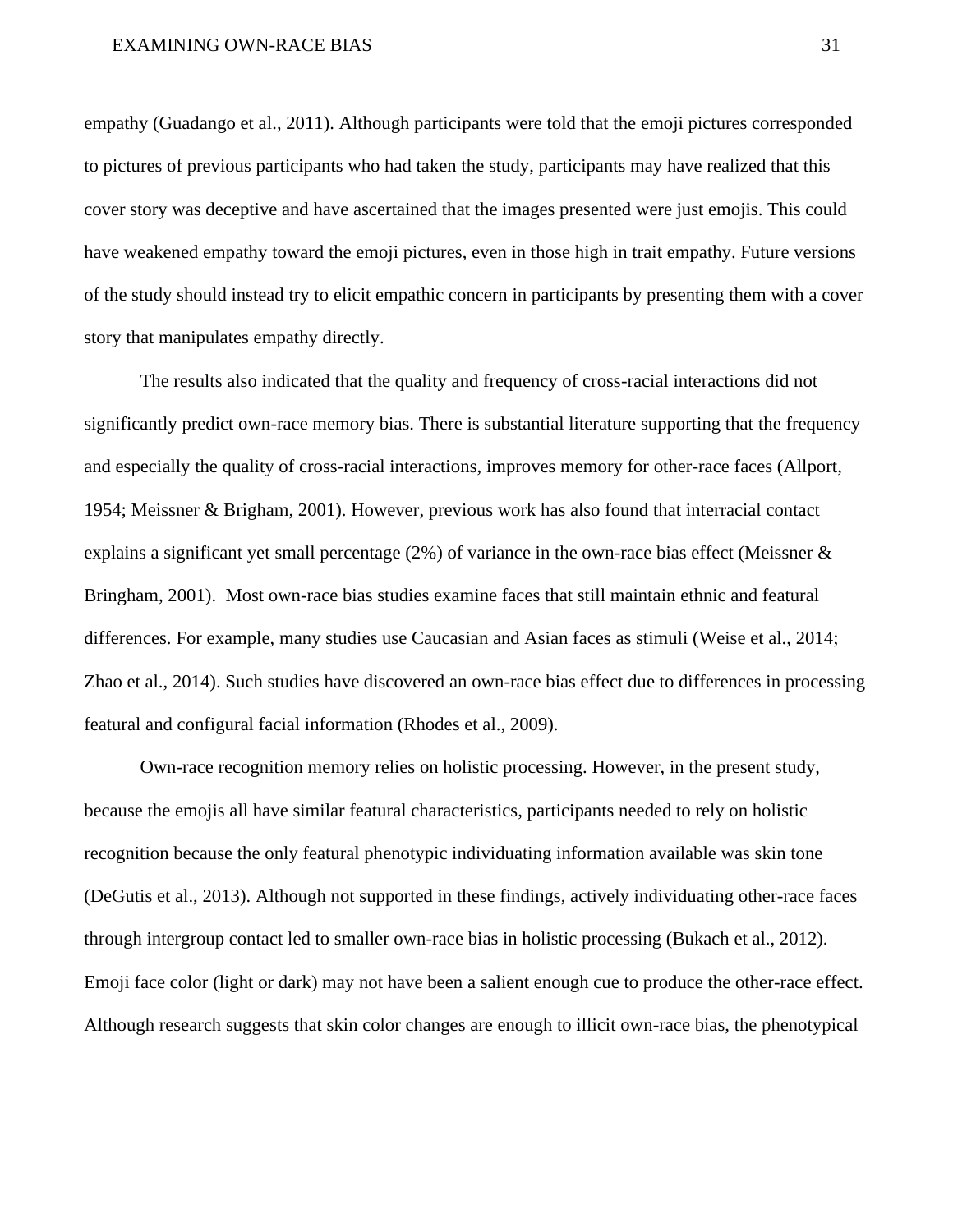similarity of emojis may have led to participants using less holistic processing during the memory task (Balas & Nelson, 2010; Bar-Haim et al., 2009).

For White participants, holding racist views toward Black Americans did not predict own-race memory bias. There appears to have been a floor effect with the measure (see Table 2). The questions on The Modern Racism Scale (McConahay, 1986) overtly assess racism. It is possible the sample was primarily comprised of participants who do not hold negative views toward Black Americans, or social desirability was driving the effect. Social desirability is the desire to appear more altruistic and egalitarian by providing answers and engaging in behaviors that are viewed as more socially acceptable (Chung & Monroe, 2003). Although the part one survey and the tasks were separated by at least two days, participants could have recognized and remembered that the survey questions pertained to attitudes regarding race. Some research supports how much a participant values a stimulus can affect their ability to recall other-race and own-race faces (Smeesters et al., 2003). If participants put a higher value on other-race faces and selected self-report answers to appear nonprejudiced, that could have contributed to why the relationship was not significant. Future studies should use measures that access more subtle forms of racism, such as the New Racism Scale (Jacobsen, 1985).

Social desirability may have also affected the cooperation task. The exposure to the survey may have produced a priming effect that has been shown to increase cooperative behaviors (Norenzayan, 2007; Smeesters et al., 2003). Participants may have chosen to cooperate more with other-race partners to appear less biased. White participants who were higher in empathic concern cooperated marginally more with dark skin toned and Black partners than those lower in empathic concern. With a larger sample size, this finding may have been significant. However, with the present data it is difficult to determine if this is a spurious result, because White participants also cooperated more with White/light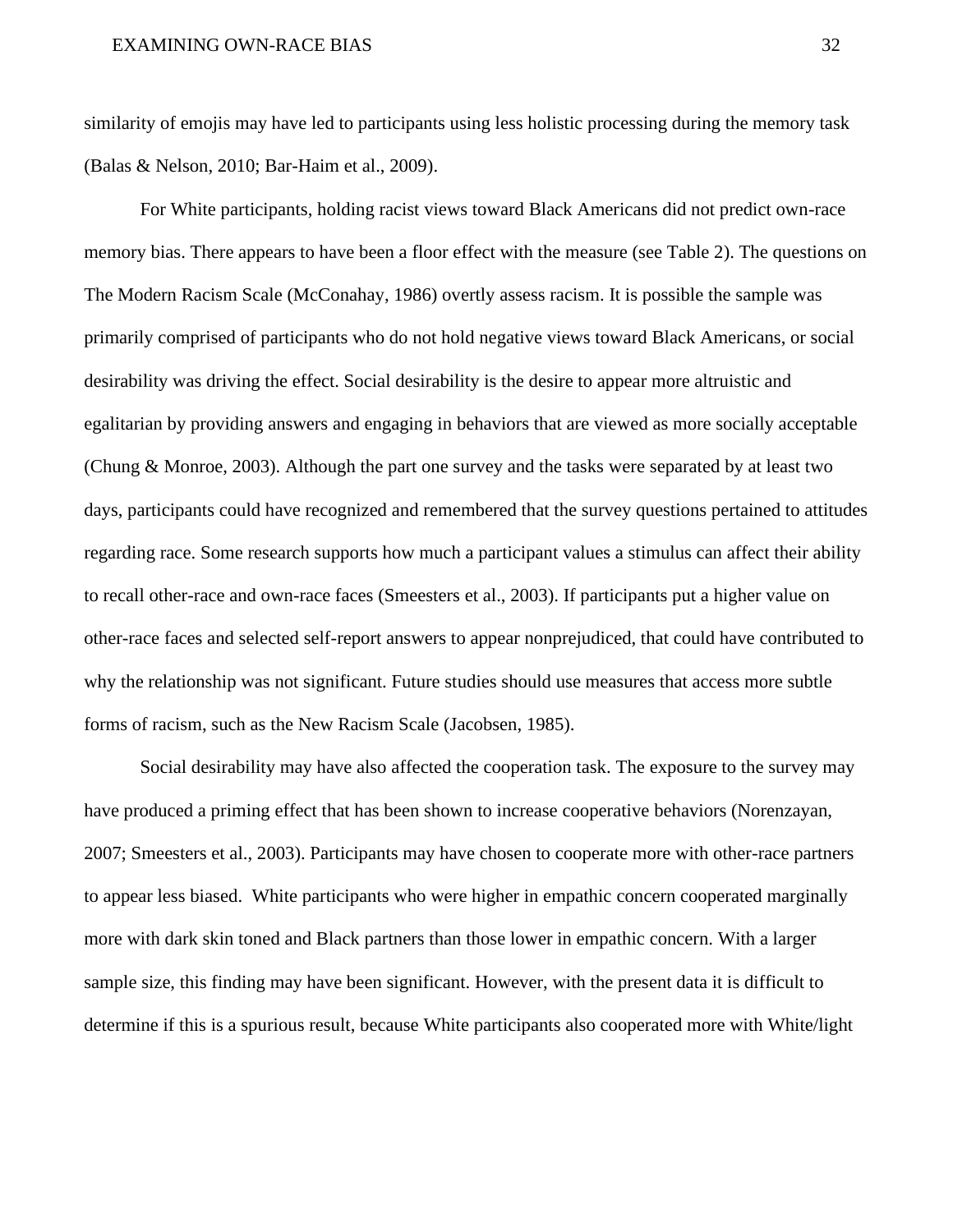skin toned emojis. More work would need to be done to determine if social desirability led White participants to cooperate with their partner regardless of race.

Overall participants cooperated more with emojis than human faces. Qiu et al. (2016) demonstrated that the use of emojis in a message led to a higher level of perceived empathy. Although the pictures of the human faces were normed for characteristics such as attractiveness, dominance, and trustworthiness, the cartoon like appearance of the emojis may have appeared less threatening than the human faces. Follow up work should be done to analyze how the brain processes identifying the emoji and executing a behavior. There is work to suggest that observing emojis may alter neuronal data during a trust game, but the neuronal results did not match the behavioral data (WeiB et al., 2018). Early eventrelated potentials (ERPs) such as the N170 may be biased by race, but later ERP components and behavioral data may not (Conteras-Huuerta et al., 2014). A follow-up study should be conducted to determine if observing other-race emoji faces leads to more effortful encoding and subsequently larger N170 amplitudes compared to when observing own-race emoji faces.

#### **Limitations**

A limitation of this study is that there were no attention checks built into the memory or cooperation tasks. Given that the study was completed entirely online, there was no way to ensure participants did not become distracted during the tasks. All tasks were controlled via repetitive mouse or keyboard clicks, and it is possible that participants became bored during the task, and that their responses were a product of such boredom. Furthermore, the memory task may have been too difficult. The number of pictures presented during the learning and test phase was modeled after Wiese et al.'s (2014) experiment studying own-race bias in Asian and Caucasian participants. The lack of variation among the 160 emojis may have resulted in cognitive overload.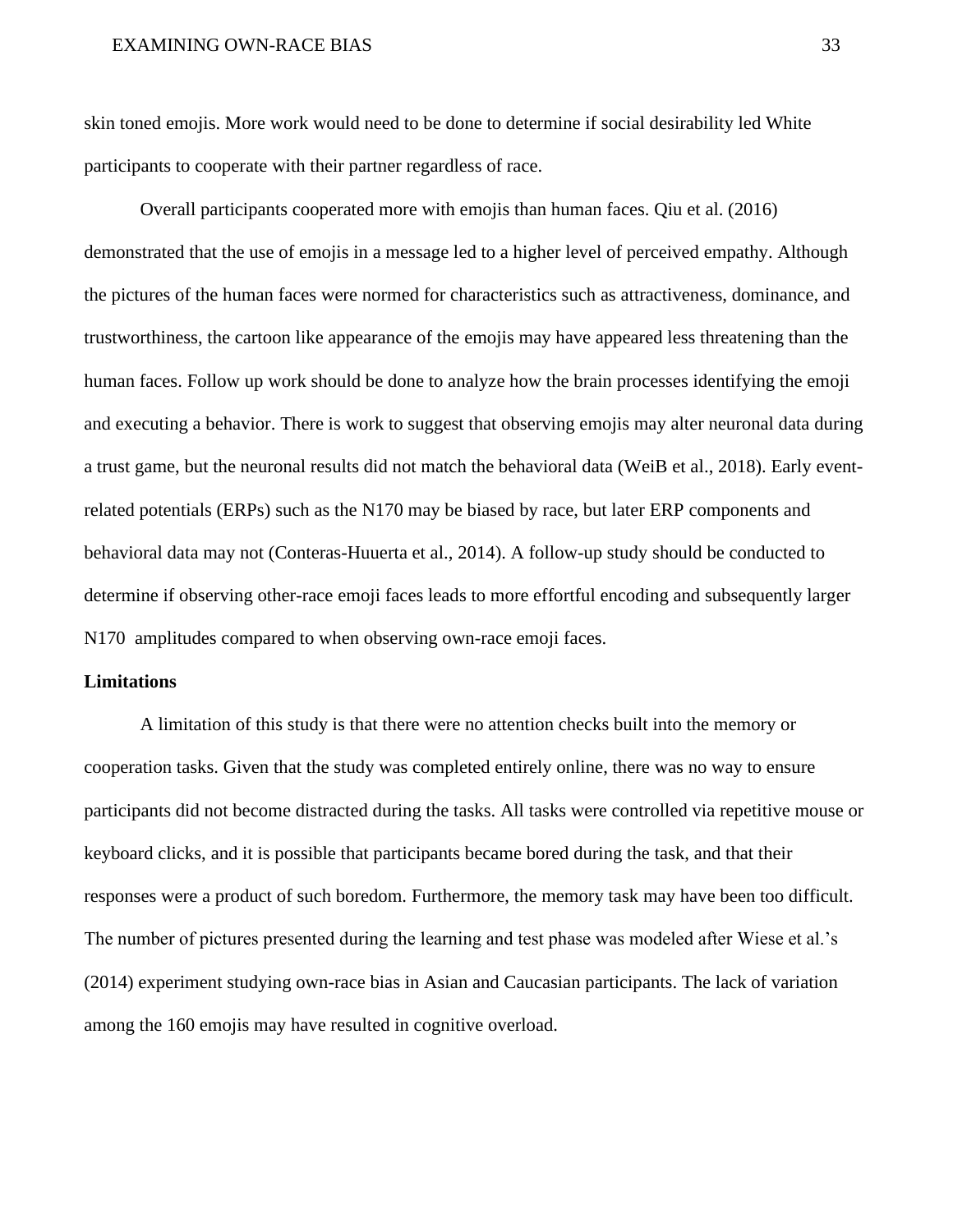As mentioned previously this study was conducted during the COVID-19 pandemic and shortly after the large nation-wide protest for racial justice. This data may have an unintentional history effect, given that there was an increase in social media use during the time of data collection. No information was collected from participants about changes in social media use so it is impossible to know how such changes may have influenced the data. It would be interesting to collect data again while not in a global pandemic and not shortly after national social justice movement.

#### **Implications**

This study contributes to the literature on the other-race effect because it used both an implicit (memory task) measure and an explicit (cooperation task) to assess cognitive and behavioral indices of own-race bias. Although emojis are digital images often used to soften or make a message more fun, they also hold pertinent information pertaining to social identity and can convey both meaning and emotion. As societies embrace online communication, services are being developed to use avatars and emoji-like pictures in business and social settings; it will become important to study if classic intergroup phenomena like own-race bias transfer to the digital space.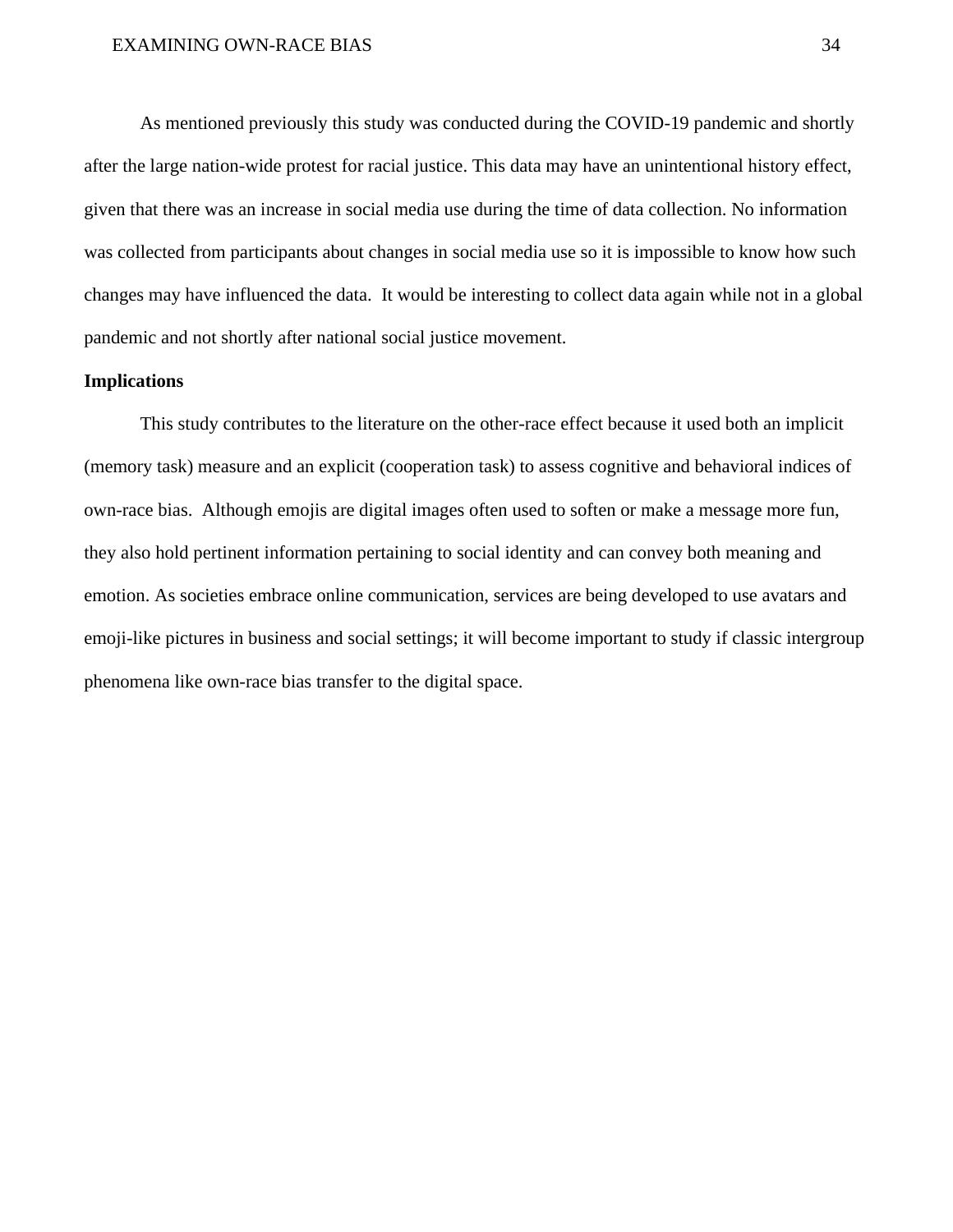#### **References**

- Allport, G. W. (1954). *The nature of prejudice*. Reading, MA: Addison-Wesley.
- Bai, Q., Dan, Q., Mu, Z., & Yang, M. (2019). A systematic review of emoji: Current research and future perspectives. *Frontiers in Psychology*, *10*, 2221.
- Balas, B., & Nelson, C. A. (2010). The role of face shape and pigmentation in other-race face perception: An electrophysiological study. *Neuropsychologia*, *48*(2), 498–506. <https://doi.org/10.1016/j.neuropsychologia.2009.10.007>
- Balliet, D., Wu, J., & De Dreu, C. K. W. (2014). Ingroup favoritism in cooperation: A metaanalysis. *Psychological Bulletin*, *140*(6), 1556–1581. <https://doi.org/10.1037/a0037737>
- Bar-Haim, Y., Saidel, T., & Yovel, G. (2009). The role of skin colour in face recognition. *Perception*, *38*(1), 145-148.
- Bell, R., Mieth, L., & Buchner, A. (2017). Separating conditional and unconditional cooperation in a sequential Prisoner's Dilemma game. *PLOS ONE*, *12*(11), e0187952. <https://doi.org/10.1371/journal.pone.0187952>
- Brebner, J. L., Krigolson, O., Handy, T. C., Quadflieg, S., & Turk, D. J. (2011). The importance of skin color and facial structure in perceiving and remembering others: An electrophysiological study. *Brain Research*, *1388*, 123–133.<https://doi.org/10.1016/j.brainres.2011.02.090>
- Brewer, M. B. (1988). A dual process model of impression formation. In T. Srull & R. Wyer (Eds.), *Advances in social cognition* (Vol. 1, pp. 1-36). Hillsdale, NJ: Lawrence Erlbaum.
- Brigham, J. C. & Barkowitz, P. (1978). Do they all look alike—Effect of race, sex, experience, and attitudes on the ability to recognize faces. *Journal of Applied Social Psychology 8*(4), 306–318. <https://doi.org/10.1111/j.1559-1816.1978.tb00786.x>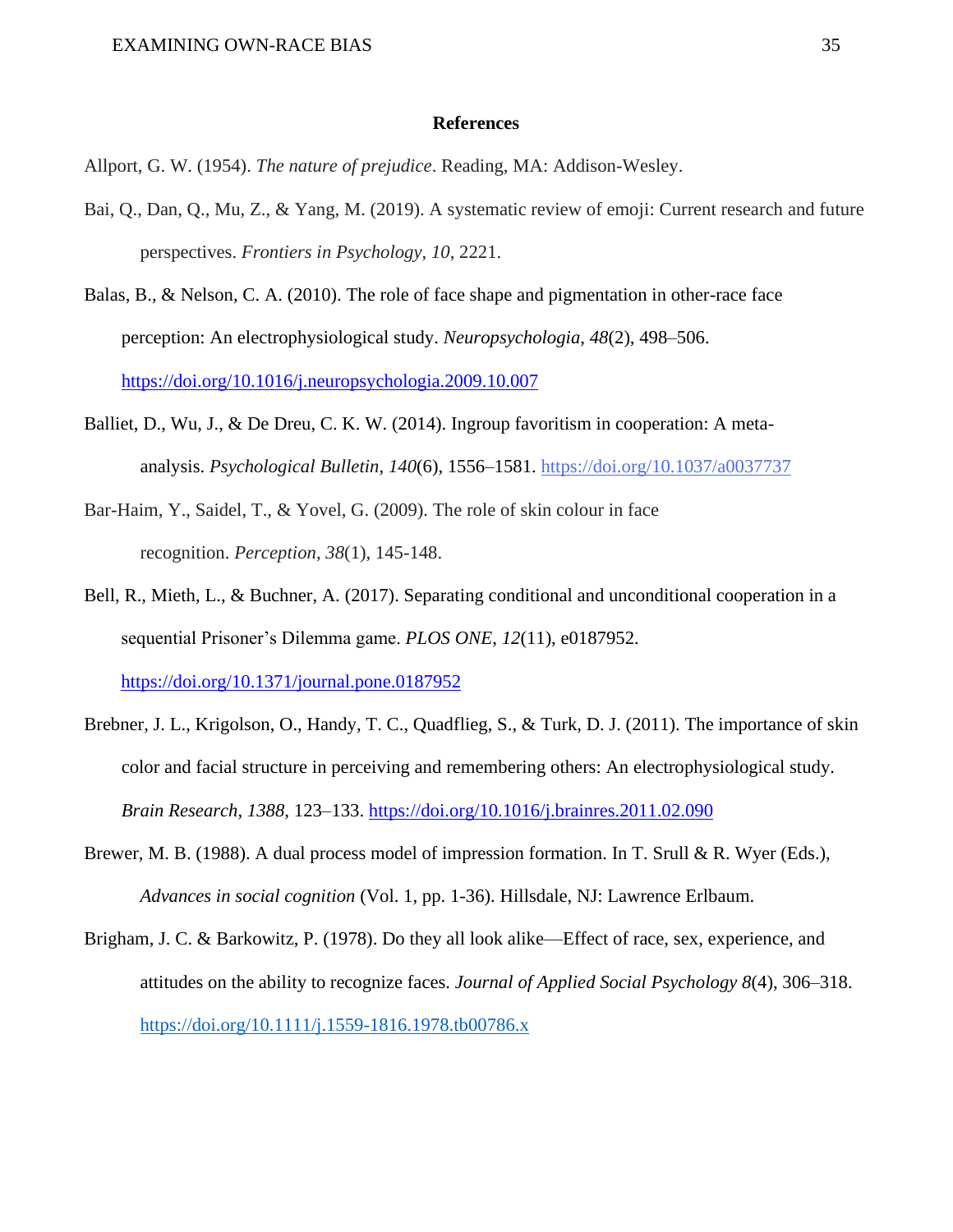- Bukach, C. M., Cottle, J., Ubiwa, J., & Miller, J. (2012). Individuation experience predicts other-race effects in holistic processing for both Caucasian and Black participants. *Cognition*, *123*(2), 319- 324[.https://doi.org/10.1016/j.cognition.2012.02.007](https://doi.org/10.1016/j.cognition.2012.02.007)
- CFD: Ma, Correll, & Wittenbrink (2015). The Chicago Face Database: A free stimulus set of faces and norming data. *Behavior Research Methods*, 47, 1122-1135. [https://doi.org/10.3758/s13428-014-](https://doi.org/10.3758/s13428-014-0532-5) [0532-5.](https://doi.org/10.3758/s13428-014-0532-5)
- Chiroro, P., & Valentine, T. (1995). An investigation of the contact hypothesis of the own-race bias in face recognition. *The Quarterly Journal of Experimental Psychology Section A*, *48*(4), 879- 894. [https://doi.org/10.1080/14640749508401421](https://doi.org/10.1080%2F14640749508401421)
- Chung, J., & Monroe, G. S. (2003). Exploring social desirability bias. *Journal of Business Ethics*, *44*(4), 291-302.
- Contreras-Huerta, L. S., Hielscher, E., Sherwell, C. S., Rens, N., & Cunnington, R. (2014). Intergroup relationships do not reduce racial bias in empathic neural responses to pain. *Neuropsychologia*, *64*, 263–270.<https://doi.org/10.1016/j.neuropsychologia.2014.09.045>
- Cross, J. F., Cross, J., & Daly, J. (1971). Sex, race, age, and beauty as factors in recognition of faces. *Perception & Psychophysics*, *10*(6), 393-396.<https://doi.org/10.3758/BF03210319>
- Davis, M. H. (1980). A multidimensional approach to individual differences in empathy. *JSAS Catalog of Selected Documents in Psychology,*10, 85.
- DeGutis, J., Mercado, R. J., Wilmer, J., & Rosenblatt, A. (2013). Individual differences in holistic processing predict the own-race advantage in recognition memory. *PLOS ONE*, *8*(4), e58253. <https://doi.org/10.1371/journal.pone.0058253>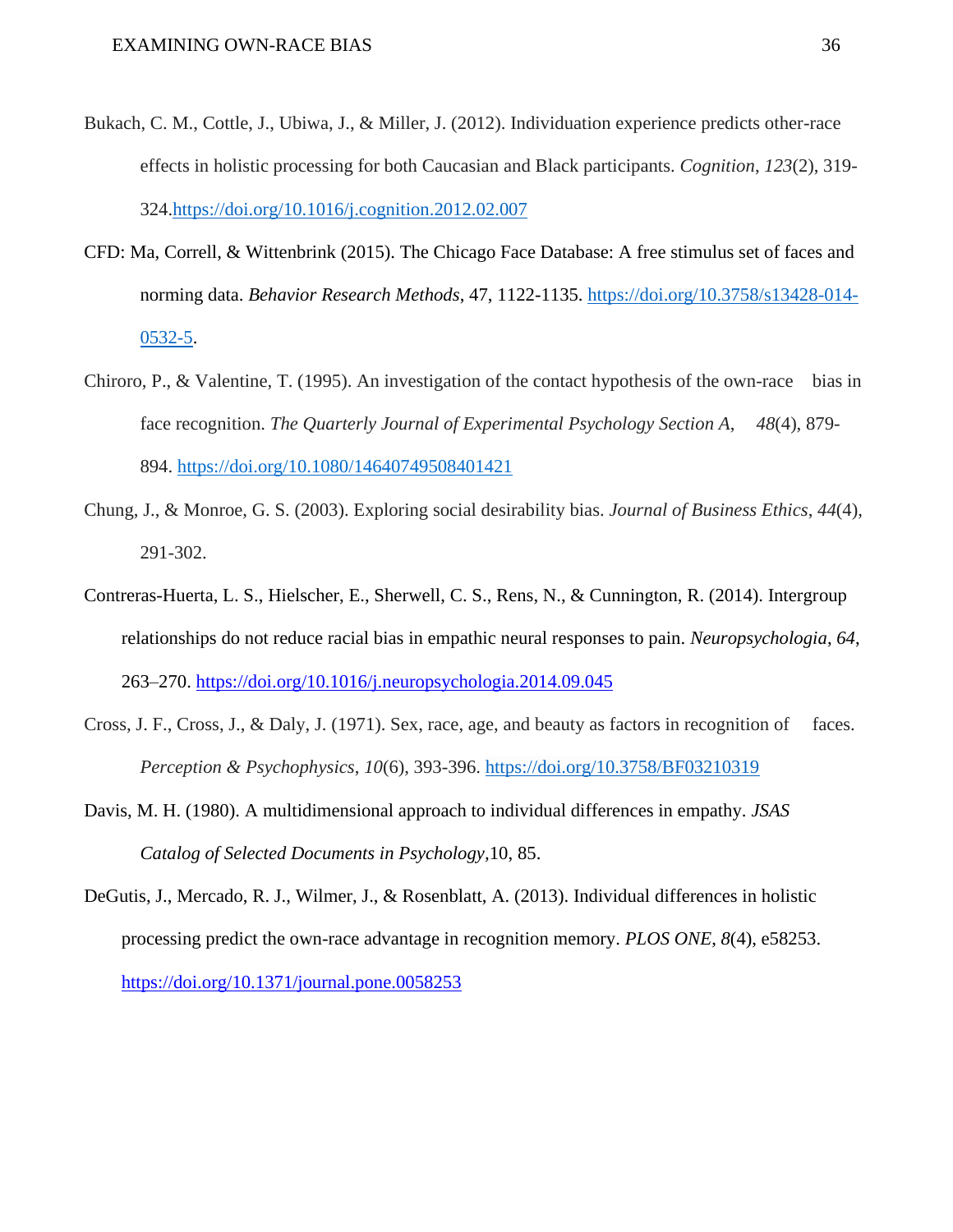- Dovidio, J. F., Eller, A., & Hewstone, M. (2011). Improving intergroup relations through direct, extended and other forms of indirect contact. *Group Processes & Intergroup Relations*, *14*(2), 147-160. [https://doi.org/10.1177/1368430210390555](https://doi.org/10.1177%2F1368430210390555)
- Dovidio, J. F., & Gaertner, S. L. (2000). Aversive racism and selection decisions: 1989 and 1999. *Psychological Science*, *11*(4), 315-319. [https://doi.org/10.1111/1467-9280.00262](https://doi.org/10.1111%2F1467-9280.00262)

Dovidio, J. F., Gaertner, S. L., & Kawakami, K. (2003). Intergroup contact: The past, present, and the future. *Group Processes & Intergroup Relations*, *6*(1), 5-21. [https://doi.org/10.1177/1368430203006001009](https://doi.org/10.1177%2F1368430203006001009)

- Dovidio, J. F., Kawakami, K., & Gaertner, S. L. (2000). Reducing contemporary prejudice: Combating explicit and implicit bias at the individual and intergroup level. In S. Oskamp (Ed.), Reducing prejudice and discrimination (pp. 137–163). Mahwah, NJ: Erlbaum.
- Emojipedia. Smileys and people. (2020). Available at: [http://emojipedia.](http://emojipedia/) org/people (accessed 21st January 2020).
- Falconer, J. W., & Neville, H. A. (2000). African American college women's body image. *Psychology of Women Quarterly*, *24*(3), 236–243.<https://doi.org/10.1111/j.1471-6402.2000.tb00205.x>
- Fiske, S. T., & Neuberg, S. L. (1990). A continuum of impression formation, from category-based to individuating processes: Influences of information and motivation on attention and interpretation. In M. P. Zanna (Ed.), *Advances in experimental social psychology* (Vol. 23, pp. 1- 74). New York, NY: Academic Press.
- Eichenbaum, H., Yonelinas, A. P., & Ranganath, C. (2007). The Medial Temporal Lobe and Recognition Memory. *Annual Review of Neuroscience*, *30*(1), 123–152. <https://doi.org/10.1146/annurev.neuro.30.051606.094328>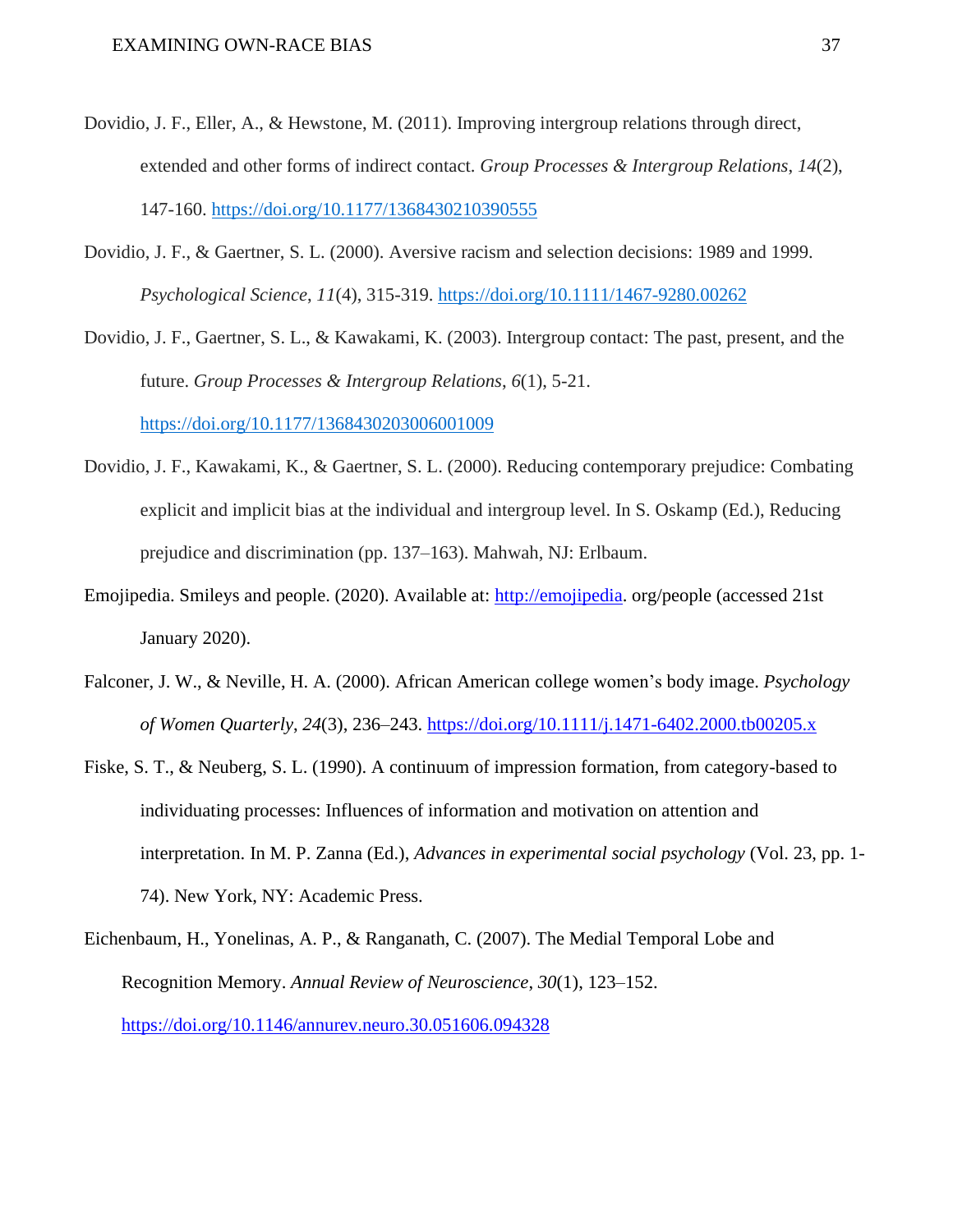- Fitzpatrick, T. B. (1988). The validity and practicality of sun-reactive skin types I through VI. *Archives of Dermatology*, *124*(6), 869-871.
- Gaertner, S. L., & Dovidio, J. F. (2005). Understanding and addressing contemporary racism: From aversive racism to the common ingroup identity model. *Journal of Social Issues*, *61*(3), 615-639.
- Gantiva, C., Sotaquirá, M., Araujo, A., & Cuervo, P. (2020). Cortical processing of human and emoji faces: An ERP analysis. *Behaviour & Information Technology*, *39*(8), 935-943. <https://doi.org/10.1080/0144929X.2019.1632933>
- Gazzaniga, M. S., Ivry, R. B., & Mangun, G. R. (2014). *Cognitive neuroscience: The biology of the mind* (4th ed). W.W. Norton.
- Golby, A. J., Gabrieli, J. D., Chiao, J. Y., & Eberhardt, J. L. (2001). Differential responses in the fusiform region to same-race and other-race faces. *Nature Neuroscience*, *4*(8), 845-850.
- Gong, L. (2003). Human and humanoid don't match: Consistency preference and impact on users' trust. *Human-computer Interaction, 161-167.*
- Guadagno, R. E., Swinth, K. R., & Blascovich, J. (2011). Social evaluations of embodied agents and avatars. *Computers in Human Behavior*, *27*(6), 2380–2385. <https://doi.org/10.1016/j.chb.2011.07.017>
- Han, S. (2018). Neurocognitive basis of racial ingroup bias in empathy. *Trends in Cognitive Sciences*, *22*(5), 400-421.<https://doi.org/10.1016/j.tics.2018.02.013>
- Harvey, R. D., Tennial, R. E., & Hudson Banks, K. (2017). The development and validation of a colorism scale. *Journal of Black Psychology*, *43*(7), 740–764. <https://doi.org/10.1177/0095798417690054>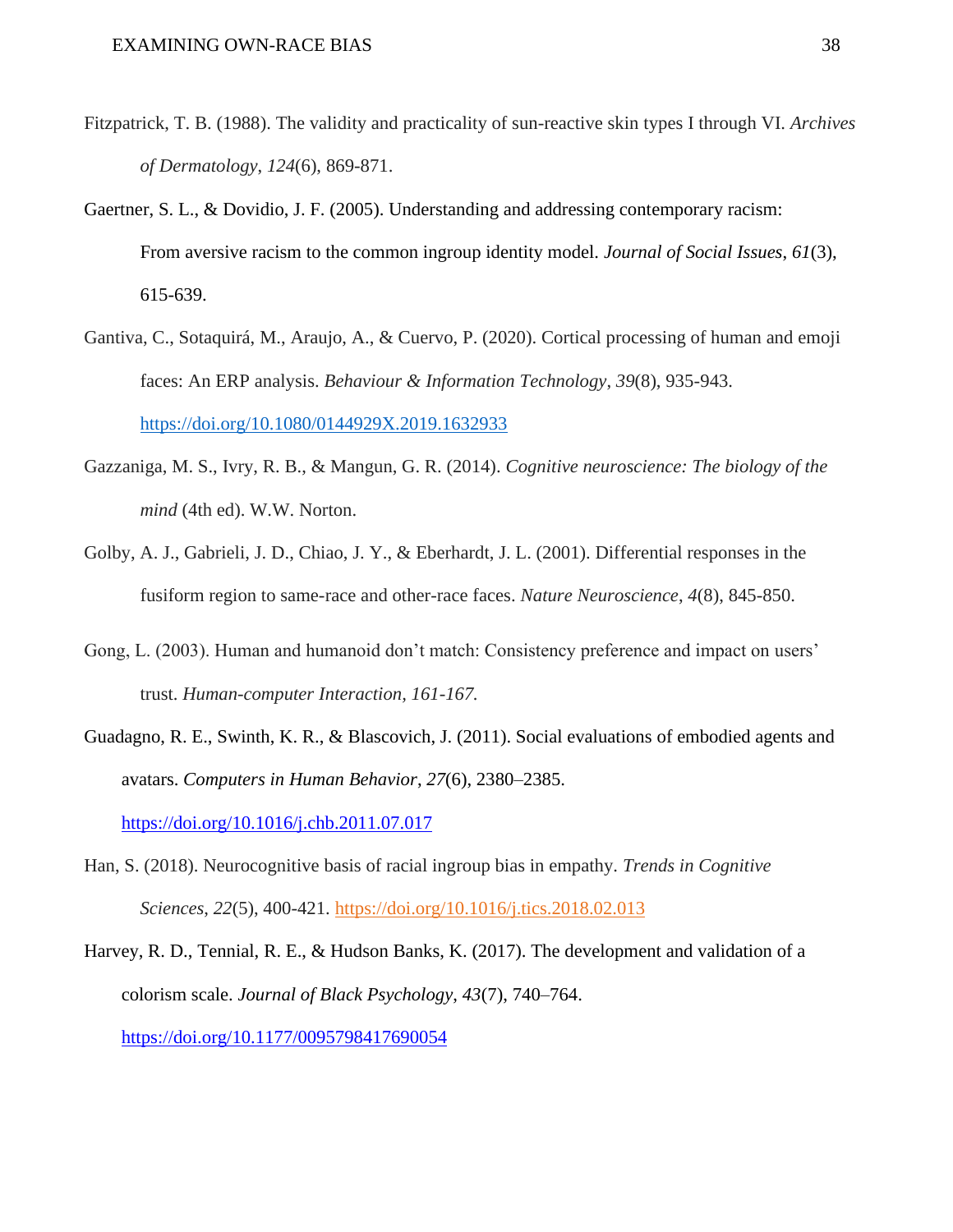- Haslam, S. A., Oakes, P. J., McGarty, C., Turner, J. C., Reynolds, K. J., & Eggins, R. A. (1996). Stereotyping and social influence: The mediation of stereotype applicability and sharedness by the views of in‐group and out‐group members. *British Journal of Social Psychology*, *35*(3), 369- 397.<https://doi.org/10.1111/j.2044-8309.1996.tb01103.x>
- Hayward, W. G., Rhodes, G., & Schwaninger, A. (2008). An own-race advantage for components as well as configurations in face recognition. *Cognition*, *106*(2), 1017-1027. <https://doi.org/10.1016/j.cognition.2007.04.002>
- Hehman, E., Mania, E. W., & Gaertner, S. L. (2010). Where the division lies: Common ingroup identity moderates the cross-race facial-recognition effect. *Journal of Experimental Social Psychology*, *46*(2), 445–448.<https://doi.org/10.1016/j.jesp.2009.11.008>
- Hugenberg, K., Young, S., Bernstein, M., & Sacco, D. (2010). The categorization-individuation model: An integrative account of the other-race recognition deficit. *Psychological Review*, *117*. [https://doi.org/10.1037//a0020463](https://doi.org/10.1037/a0020463)
- Johnson, J. D., & Ashburn-Nardo, L. (2014). Testing the "Black Code" does having White close friends elicit identity denial and decreased empathy from Black in-group members? *Social Psychological and Personality Science*, *5*(3), 369-376. [https://doi.org/10.1177/1948550613499938](https://doi.org/10.1177%2F1948550613499938)
- Kaye, L. K., Malone, S. A., & Wall, H. J. (2017). Emojis: Insights, affordances, and possibilities for psychological science. *Trends in Cognitive Sciences*, *21*(2), 66-68. <https://doi.org/10.1016/j.tics.2016.10.007>
- Kreps, D. M., Milgrom, P., Roberts, J., & Wilson, R. (1982). Rational cooperation in the finitely repeated prisoners' dilemma. *Journal of Economic Theory*, *27*(2), 245-252. [https://doi.org/10.1016/0022-0531\(82\)90029-1](https://doi.org/10.1016/0022-0531(82)90029-1)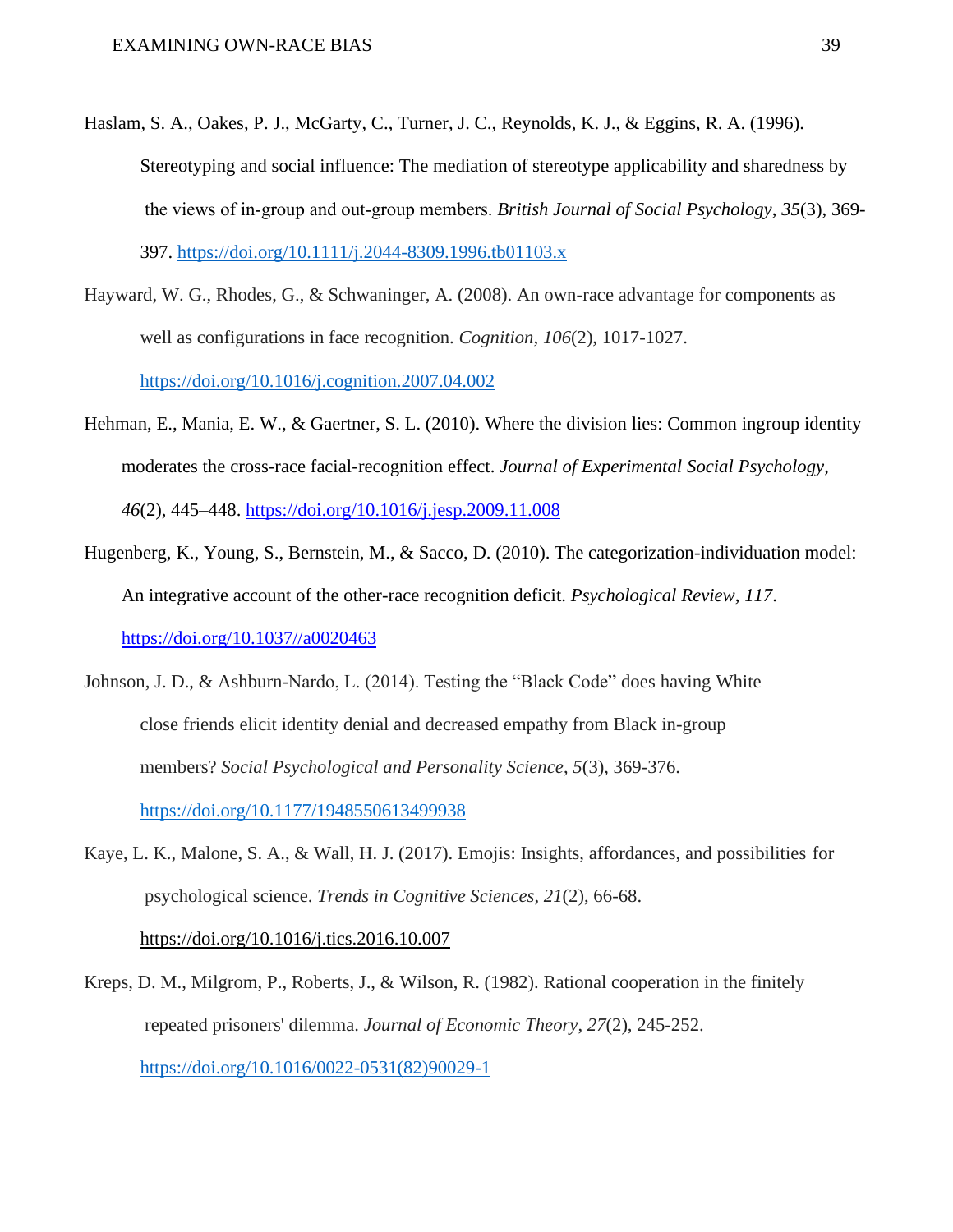- Levin, D. T. (2000). Race as a visual feature: Using visual search and perceptual discrimination tasks to understand face categories and the cross-race recognition deficit. *Journal of Experimental Psychology: General, 129*(4), 559–574. [https://doi.org/10.1037/0096-3445.129.4.559](https://psycnet.apa.org/doi/10.1037/0096-3445.129.4.559)
- Landor, A. M., & McNeil Smith, S. (2019). Skin-Tone Trauma: Historical and Contemporary Influences on the Health and Interpersonal Outcomes of African Americans. *Perspectives on Psychological Science*, *14*(5), 797–815.<https://doi.org/10.1177/1745691619851781>
- Lindsay, D. S., Jack, P. C., & Christian, M. A. (1991). Other-race face perception. *Journal of Applied Psychology*, *76*(4), 587-589. [https://doi.org/10.1037/0021-9010.76.4.587](https://psycnet.apa.org/doi/10.1037/0021-9010.76.4.587)
- Litman, L., Robinson, J., & Abberbock, T. (2017). [TurkPrime.com:](https://www.cloudresearch.com/products/turkprime-mturk-toolkit/) A versatile crowdsourcing data acquisition platform for the behavioral sciences. Behavior Research Methods, 49(2), 433-442. <https://link.springer.com/article/10.3758/s13428-016-0727-z>
- Macmillan, N. A., & Creelman, C. D. (1991). *Detection theory: A user's guide.* Cambridge University Press.
- Maness, S. B., Merrell, L., Thompson, E. L., Griner, S. B., Kline, N., & Wheldon, C. (2021). Social determinants of health and health disparities: COVID-19 exposures and mortality among African American people in the united states. *Public Health Reports*, *136*(1), 18–22. <https://doi.org/10.1177/0033354920969169>

Marsh, B. U. (2021). The cost of racial salience on face memory: how the cross-race effect is moderated by racial ambiguity and the race of the perceiver and the perceived. *Journal of Applied Research in Memory and Cognition*, *10*(1), 13–23.<https://doi.org/10.1016/j.jarmac.2020.09.008>

Maxwell, M., Brevard, J., Abrams, J., & Belgrave, F. (2015). What's color got to do with it? skin color, skin color satisfaction, racial identity, and internalized racism among African American college students. *Journal of Black Psychology*, *41*(5), 438–461.<https://doi.org/10.1177/0095798414542299>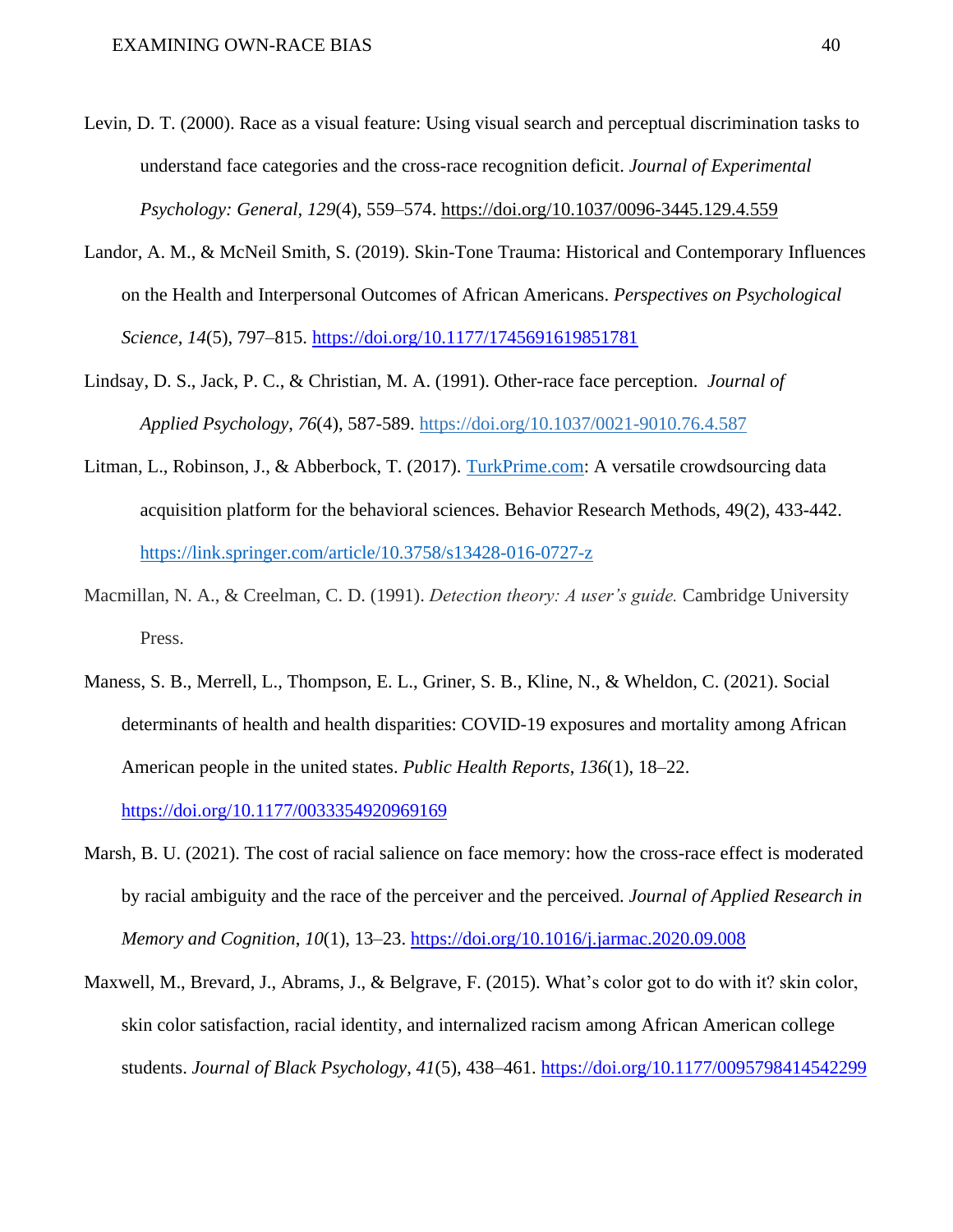- Mazziotta, A., Mummendey, A., & Wright, S. C. (2011). Vicarious intergroup contact effects: Applying social-cognitive theory to intergroup contact research. *Group Processes & Intergroup Relations*, *14*(2), 255-274. [https://doi.org/10.1177/1368430210390533](https://doi.org/10.1177%2F1368430210390533)
- Mathur, V. A., Harada, T., Lipke, T., & Chiao, J. Y. (2010). Neural basis of extraordinary empathy and altruistic motivation. *Neuroimage*, *51*(4), 1468-1475.

<https://doi.org/10.1016/j.neuroimage.2010.03.025>

- McConahay, J. B. (1986). *Modern racism, ambivalence, and the Modern Racism Scale.* In J. F. Dovidio & S. L. Gaertner (Eds.), *Prejudice, discrimination, and racism* (pp. 91–125). Academic Press.
- Meissner, C. A., & Brigham, J. C. (2001). Thirty years of investigating the own-race bias in memory for faces: A meta-analytic review. *Psychology, Public Policy, and Law*, 7(1), 3-35. [https://doi.org/10.1037/1076-8971.7.1.3](https://psycnet.apa.org/doi/10.1037/1076-8971.7.1.3)
- Njoku, A., Ahmed, Y., & Bolaji, B. (2021). Police brutality against Blacks in the United States and ensuing protests: Implications for social distancing and Black health during COVID-19. *Journal of Human Behavior in the Social Environment*, *31*(1–4), 262–270.

<https://doi.org/10.1080/10911359.2020.1822251>

- Norenzayan, A., Choi, I., & Peng, K. (2007). Perception and cognition. In S. Kitayama & D. Cohen (Eds.), *Handbook of cultural psychology* (pp. 569–594). The Guilford Press.
- Oleszkiewicz, A., Karwowski, M., Pisanski, K., Sorokowski, P., Sobrado, B., Sorokowska, A., 2017. Who uses emoticons? Data from 86702 Facebook users. *Personality Individual Differences.* 119, 289–295.<https://doi.org/10.1016/j.paid.2017.07.034>
- Pashak, T. J., Conley, M. A., Whitney, D. J., Oswald, S. R., Heckroth, S. G., & Schumacher, E. M. (2018). Empathy diminishes prejudice: Active perspective-taking, regardless of target and mortality salience, decreases implicit racial Bias. *Psychology*, *9*(06), 1340.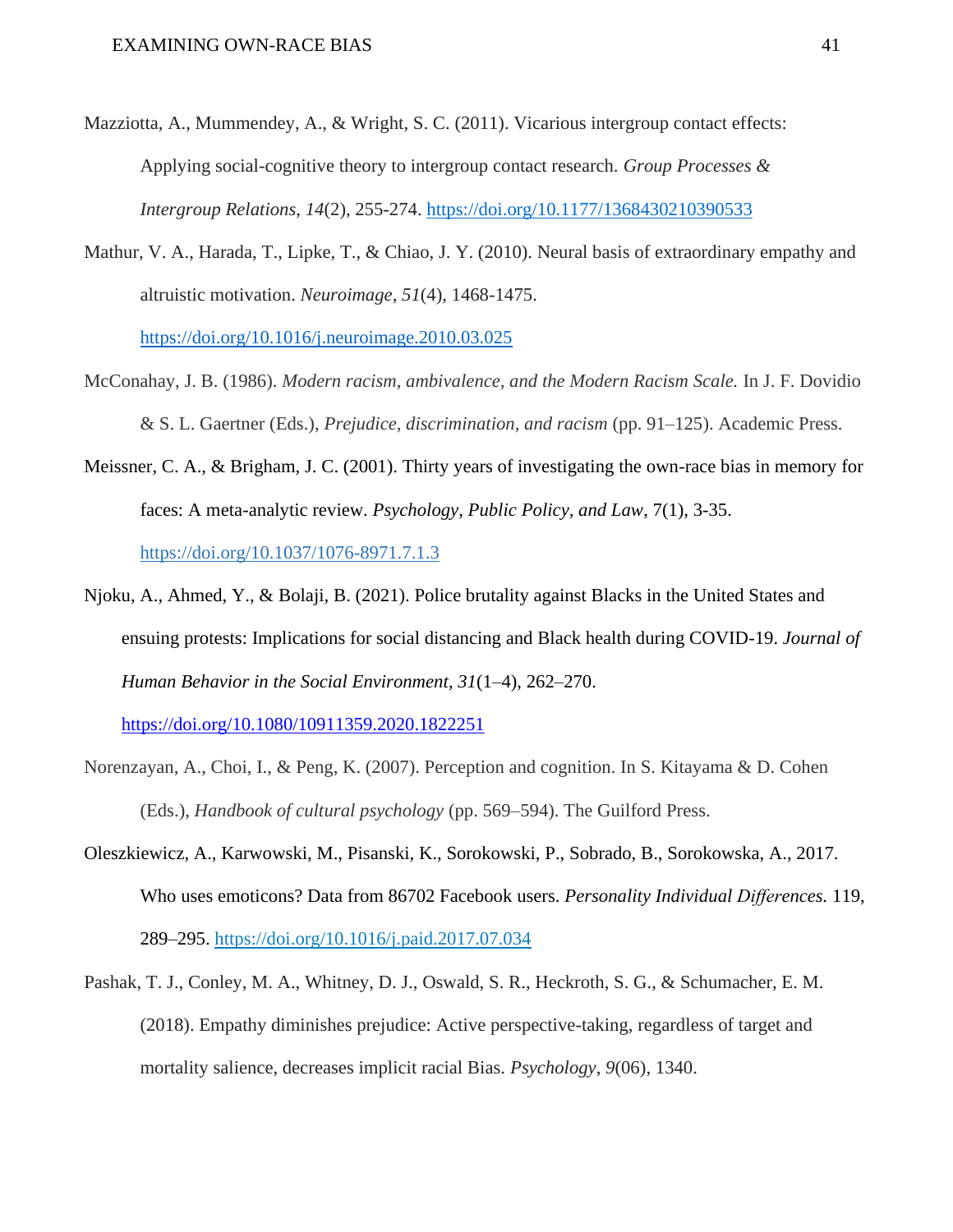- Pauker, K., Ambady, N., & Freeman, J. B. (2013). The power of identity to motivate face memory in biracial individuals. *Social Cognition*, *31*(6), 780–791.<https://doi.org/10.1521/soco.2013.31.6.780>
- Plant, E. A., & Devine, P. G. (2003). The antecedents and implications of interracial anxiety. *Personality and Social Psychology Bulletin*, *29*(6), 790–801.

<https://doi.org/10.1177/0146167203029006011>

- Prada, M., Rodrigues, D. L., Garrido, M. V., Lopes, D., Cavalheiro, B., & Gaspar, R. (2018). Motives, frequency and attitudes toward emoji and emoticon use. *Telematics and Informatics*, *35*(7), 1925-1934.<https://doi.org/10.1016/j.tele.2018.06.005>
- Qiu, L., Wang, W., Pang, J., & Jiang, Z. J. (2016). The Persuasive Impact of Emoticons in Online Wordof-Mouth Communication. *PACIS* (p. 122).
- Ratner, K. G., Kaul, C., & Van Bavel, J. J. (2013). Is race erased? Decoding race from patterns of neural activity when skin color is not diagnostic of group boundaries. *Social Cognitive and Affective Neuroscience*, *8*(7), 750–755.<https://doi.org/10.1093/scan/nss063>
- Rhodes, G., Brake, S., Taylor, K., & Tan, S. (1989). Expertise and configural coding in face recognition. *British Journal of Psychology*, 80(3), 313-331.

<https://doi.org/10.1111/j.2044-8295.1989.tb02323.x>

- Rilling, J. K., Gutman, D. A., Zeh, T. R., Pagnoni, G., Berns, G. S., & Kilts, C. D. (2002). A neural basis for social cooperation. *Neuron*, *35*(2), 395–405. [https://doi.org/10.1016/S0896-6273\(02\)00755-9](https://doi.org/10.1016/S0896-6273(02)00755-9)
- Rodrigues, D., Prada, M., Gaspar, R., Garrido, M. V., & Lopes, D. (2018). Lisbon Emoji and Emoticon Database (LEED): Norms for emoji and emoticons in seven evaluative dimensions. *Behavior research methods*, *50*(1), 392-405. https://doi.org/10.3758/s13428-017-0878-6
- Rossen B., Johnsen K., Deladisma A., Lind S., Lok B. (2008) Virtual humans elicit skin-tone bias consistent with real-world skin-tone biases. In: Prendinger H., Lester J., Ishizuka M.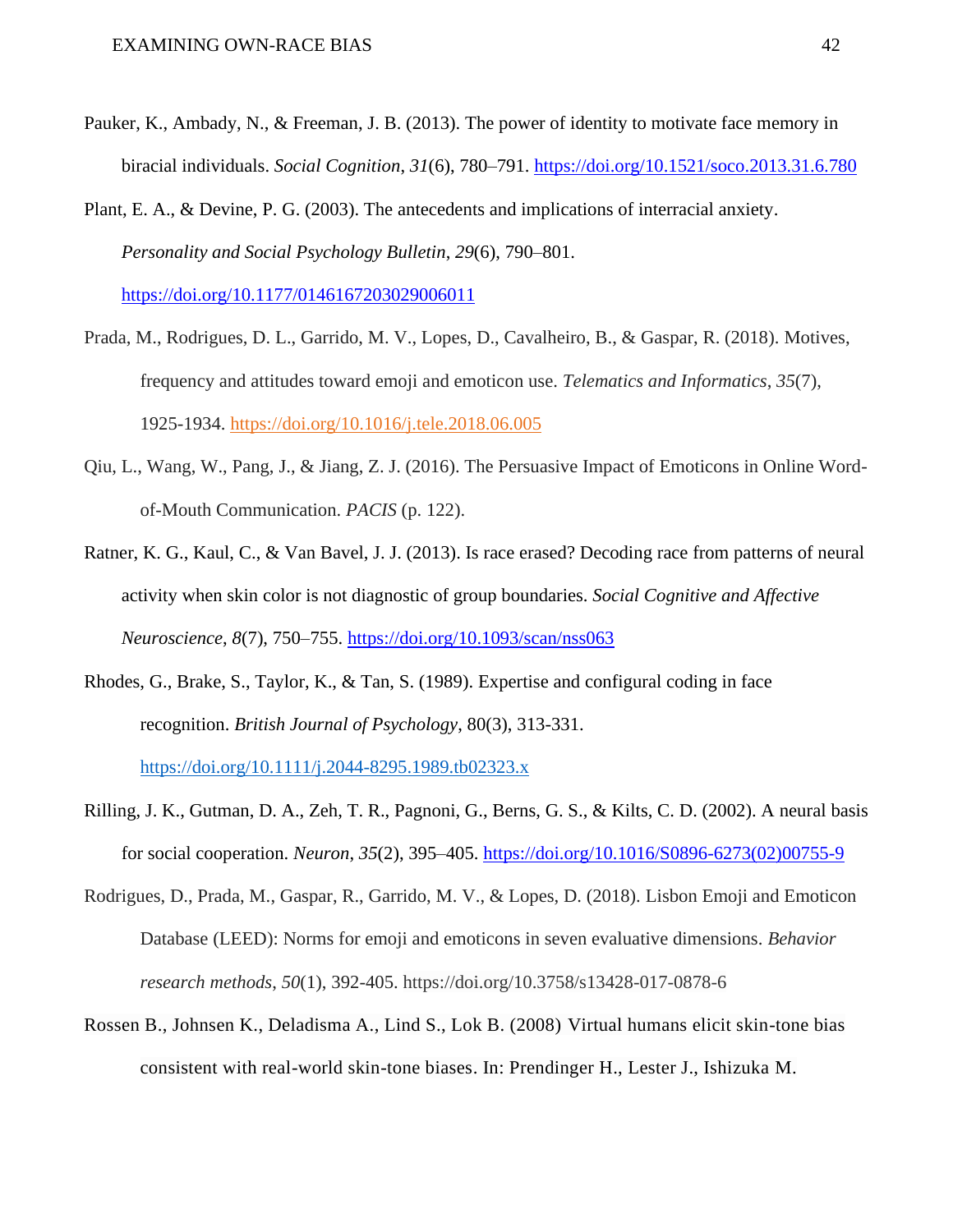*Intelligent Virtual Agents. IVA 2008. Lecture Notes in Computer Science, 5208.* (237-244). [https://doi.org/10.1007/978-3-540-85483-8\\_24](https://doi.org/10.1007/978-3-540-85483-8_24)

- Salthouse, T. A. (2004). What and when of cognitive aging. *Current Directions in Psychological Science*, *13*(4), 140-144. [https://doi.org/10.1111/j.0963-7214.2004.00293.x](https://doi.org/10.1111%2Fj.0963-7214.2004.00293.x)
- Schaich, A., Obermeyer, S., Kolling, T., & Knopf, M. (2016). An own-age bias in recognizing faces with horizontal information. *Frontiers in Aging Neuroscience*, *8*, 264. <https://doi.org/10.3389/fnagi.2016.00264>
- Sellers, R. M., Smith, M. A., Shelton, J. N., Rowley, S. A. J., & Chavous, T. M. (1998). Multidimensional Model of Racial Identity: A Reconceptualization of African American Racial Identity. *Personality and Social Psychology Review*, *2*(1), 18–39. [https://doi.org/10.1207/s15327957pspr0201\\_2](https://doi.org/10.1207/s15327957pspr0201_2)
- Shook, N. J., & Fazio, R. H. (2008). Interracial roommate relationships: An experimental field test of the contact hypothesis. *Psychological Science*, *19*(7), 717-723. [https://doi.org/10.1111/j.1467-](https://doi.org/10.1111%2Fj.1467-9280.2008.02147.x) [9280.2008.02147.x](https://doi.org/10.1111%2Fj.1467-9280.2008.02147.x)
- Shriver, E. R., & Hugenberg, K. (2010). Power, individuation, and the cross-race recognition deficit. *Journal of Experimental Social Psychology*, *46*(5), 767–774. <https://doi.org/10.1016/j.jesp.2010.03.014>
- Smeesters, D., Warlop, L., Van Avermaet, E., Corneille, O., & Yzerbyt, V. (2003). Do not prime hawks with doves: The interplay of construct activation and consistency of social value orientation on cooperative behavior. *Journal of Personality and Social Psychology, 84*(5), 972– 987. [https://doi.org/10.1037/0022-3514.84.5.972](https://psycnet.apa.org/doi/10.1037/0022-3514.84.5.972)

Sternberg, S. (1966). High-Speed Scanning in Human Memory. *Science*, *153*(3736), 652–654. <https://doi.org/10.1126/science.153.3736.652>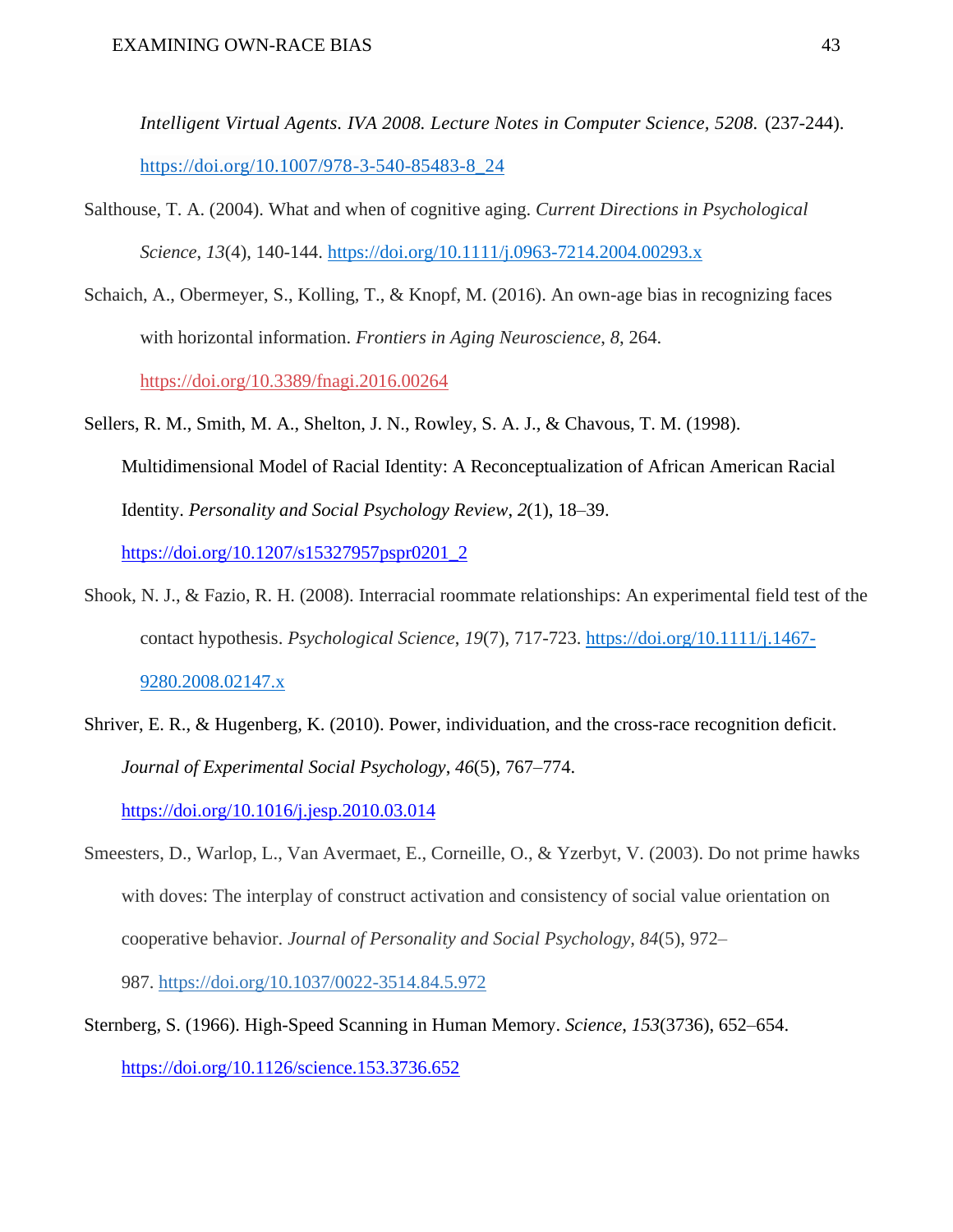- Sternberg, S. (1975). Memory Scanning: New Findings and Current Controversies. *Quarterly Journal of Experimental Psychology*, *27*(1), 1–32.<https://doi.org/10.1080/14640747508400459>
- Swartz, M., Crooks, A., & Kennedy, W. (2020). Diversity from Emojis and Keywords in Social Media. *International Conference on Social Media and Society*, 92–100.

<https://doi.org/10.1145/3400806.3400818>

- Sweeney, M. E., & Whaley, K. (2019). Technically white: Emoji skin-tone modifiers as American technoculture. *First Monday*, *24*(7).<https://doi.org/10.5210/fm.v24i7.10060>
- Tanaka, J. W., & Pierce, L. J. (2009). The neural plasticity of other-race face recognition. *Cognitive, Affective, & Behavioral Neuroscience*, *9*(1), 122–131.<https://doi.org/10.3758/CABN.9.1.122>

Tukey, J. W. (1977). *Exploratory data analysis.* Reading, MA: Addison-Wesley.

- Valentine, T. (1991). A unified account of the effects of distinctiveness, inversion, and race in face recognition. *Quarterly Journal of Experimental Psychology Section A-Human Experimental Psychology, 43*, 161–204. [https://doi.org/10.1080/14640749108400966](https://doi.org/10.1080%2F14640749108400966)
- van der Land, S. F., Schouten, A. P., Feldberg, F., Huysman, M., & van den Hooff, B. (2015). Does avatar appearance matter? How team visual similarity and member–avatar similarity influence virtual team performance. *Human Communication Research*, *41*(1), 128-153. <https://doi.org/10.1111/hcre.12044>
- Vezzali, L., Hewstone, M., Capozza, D., Giovannini, D., & Wölfer, R. (2014). Improving intergroup relations with extended and vicarious forms of indirect contact. *European Review of Social Psychology*, *25(1)*, 314-389.<https://doi.org/10.1080/10463283.2014.982948>
- Wiese, H., Kaufmann, J. M., & Schweinberger, S. R. (2014). The neural signature of the own- race bias: Evidence from event-related potentials. *Cerebral Cortex*, *24*(3), 826-835. <https://doi.org/10.1093/cercor/bhs369>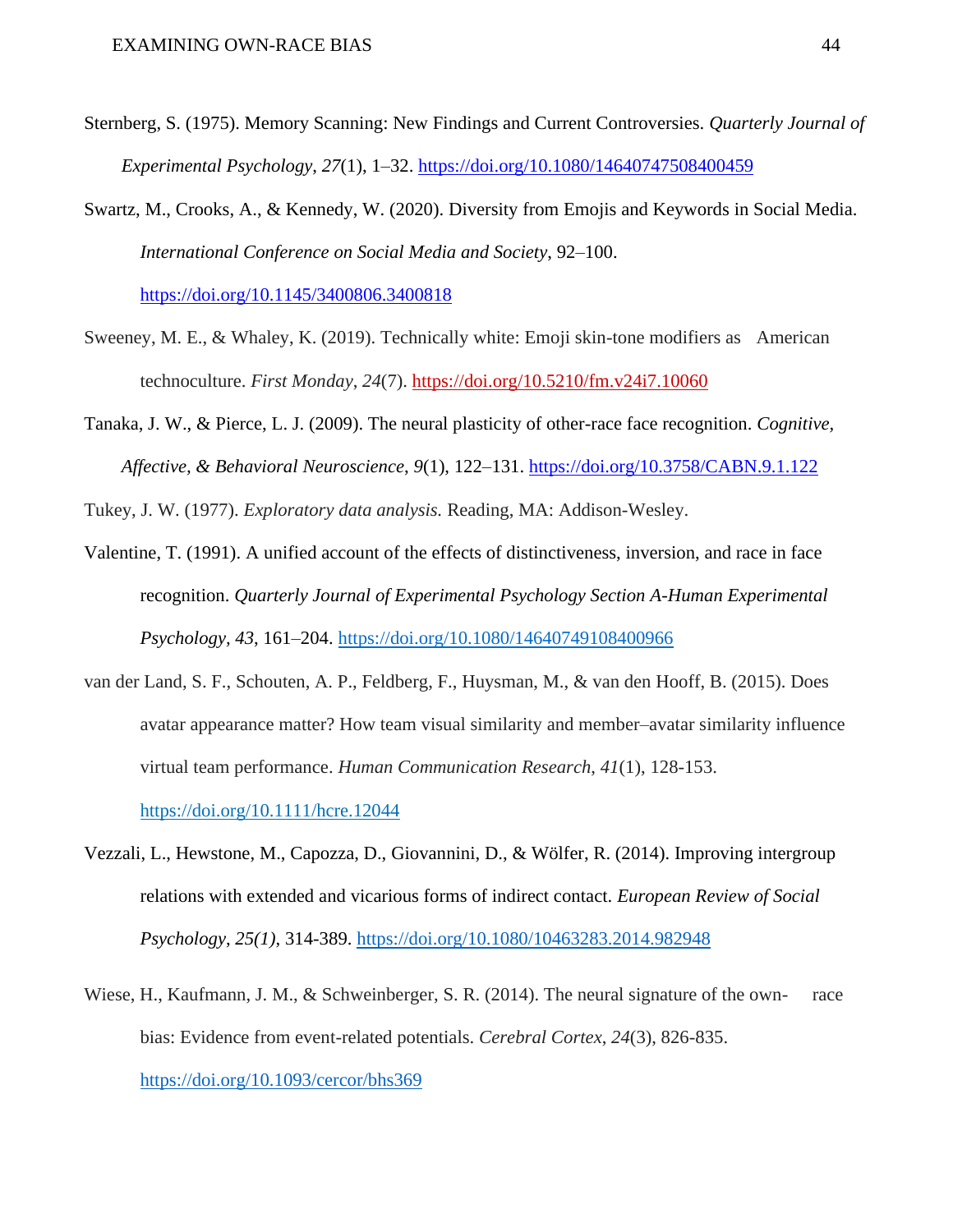- Wilson, W., & Kayatani, M. (1968). Intergroup attitudes and strategies in games between opponents of the same or of a different race. *Journal of Personality and Social Psychology, 9*(1), 24– 30. [https://doi.org/10.1037/h0025720](https://psycnet.apa.org/doi/10.1037/h0025720)
- Wright, S. C., Aron, A., McLaughlin-Volpe, T., & Ropp, S. A. (1997). The extended contact effect: Knowledge of cross-group friendships and prejudice. *Journal of Personality and Social Psychology*, *73*(1), 73–90.<https://doi.org/10.1037/0022-3514.73.1.73>
- Xu, H., Kou, Y., & Zhong, N. (2012). The Effect of Empathy on Cooperation, Forgiveness, and "Returning Good for Evil" in the Prisoner's Dilemma. *Public Personnel Management*, *41*(5), 105– 115.<https://doi.org/10.1177/009102601204100510>
- Zhou, Y., Gao, T., Zhang, T., Li, W., Wu, T., Han, X., & Han, S. (2020). Neural dynamics of racial categorization predicts racial bias in face recognition and altruism. *Nature Human Behaviour*, *4*(1), 69-87. [https://doi.org/10.1038/s41562-019-0743-y.](https://doi.org/10.1038/s41562-019-0743-y)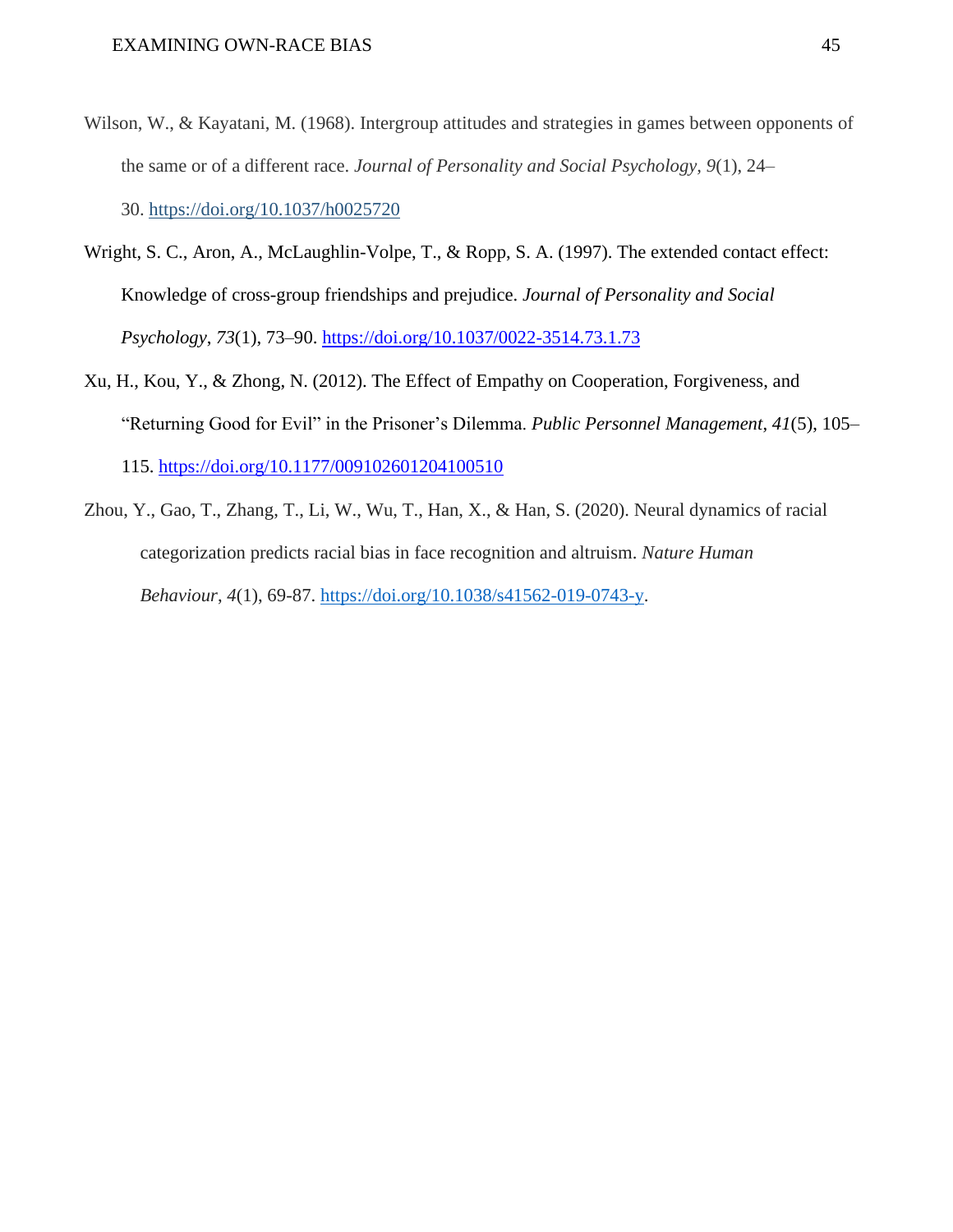## **Appendix A**

## *Prescreen Eligibility Questions (Qualtrics)*

Section 1:

What is your race/ethnicity?

## African American/Black American

Indian/Alaska Native Asian/Asian American/ Pacific Islander Caucasian/White Hispanic/Latino Two or More Races Other Prefer not to Answer

## **What sex were you assigned at birth?**

Female

Male

**Intersex** 

Prefer not to Answer

What is your current gender/gender identity?

**Woman** 

Man

Trans Woman

Trans Man

**Genderqueer** 

**Not Listed** 

Prefer not to Answer

What is your age?

Less than 18 years of age

18-25 years

 $26-40$  years

41-55 years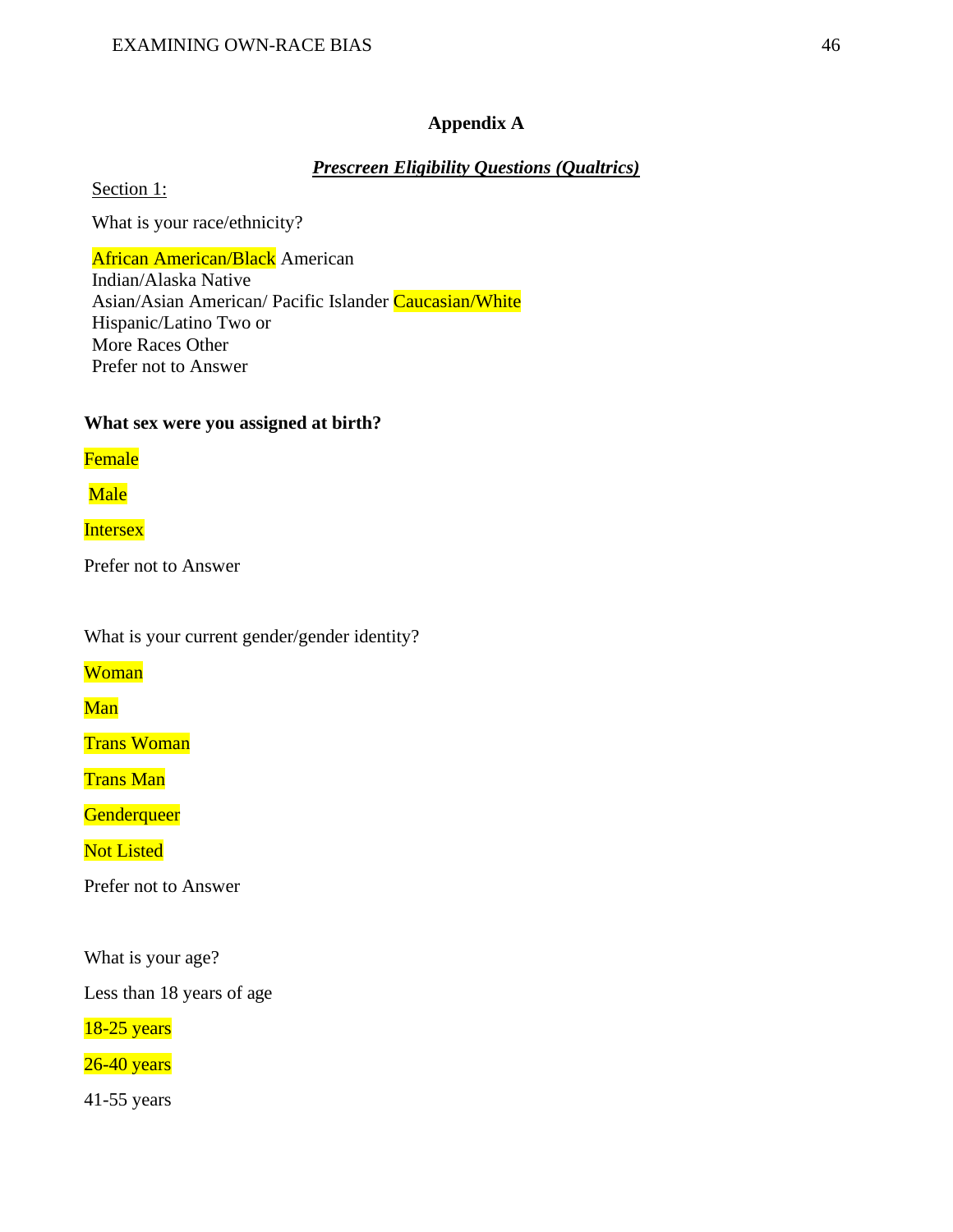## Over 55 years

Prefer not to Answer

Section 2: Do you have any neurological conditions (e.g., epilepsy, traumatic brain injury)?

## Yes

No\*

**Prefer not to Answer** 

Are you currently taking any type of anti-depressant or anxiety medication?

Yes

No

Prefer not to Answer

\*participants must not be currently taking any type of anti-depressants or anxiety medications for participation in the Lab study.

## *Part 1: Online Questionnaire Measures*

## **What is your race or ethnicity? (Select all that apply)**

Asian/Pacific Islander

African American/Black, Not Hispanic

Caucasian/White, Not Hispanic

Latino(a)/Chicano(a), Hispanic Middle Eastern

Native American/Alaskan Native

Another (please write in)

Are you between 18-35 years of age?

No

Yes

What is your gender?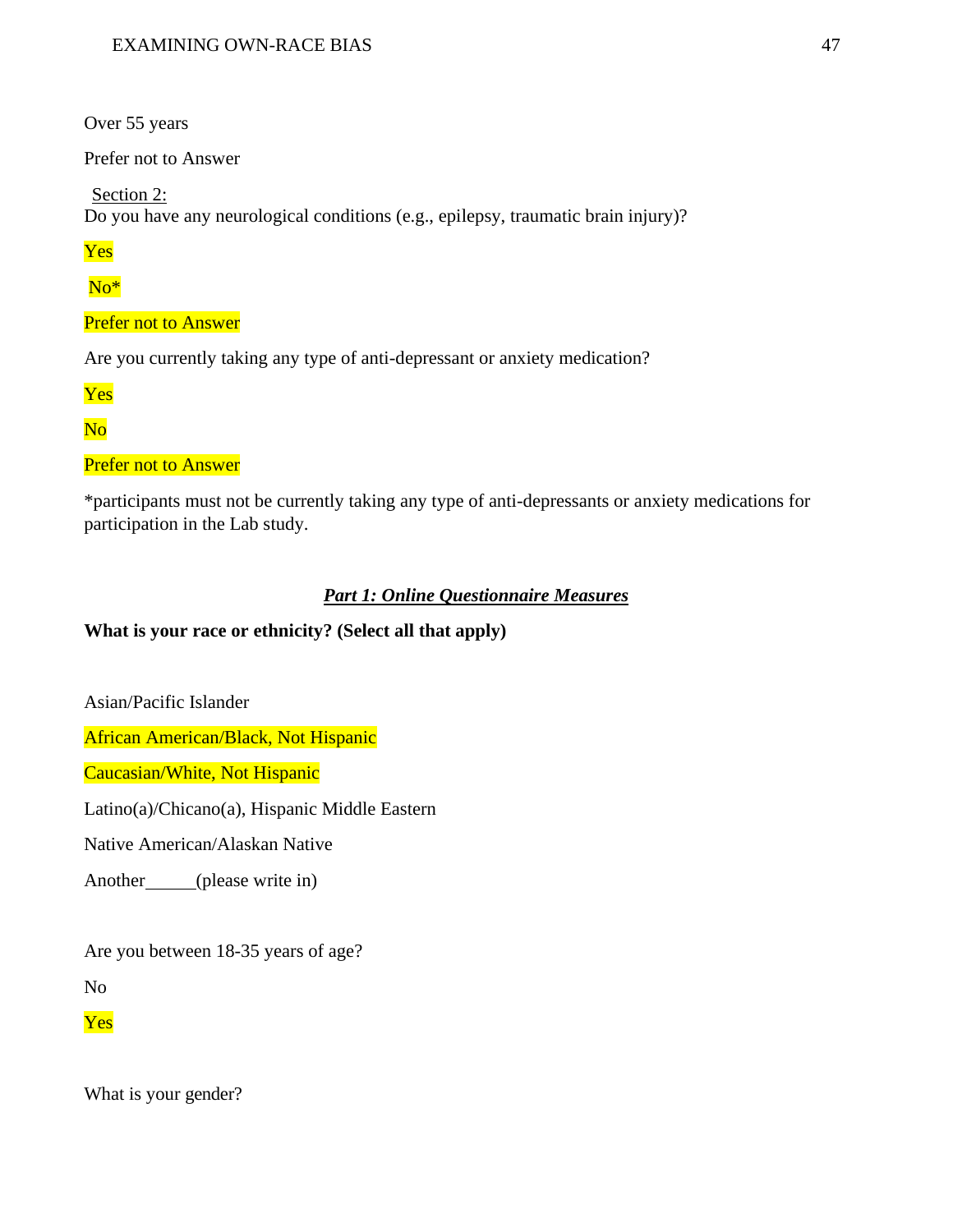Man

**Woman** 

**Transgender** 

Gender non-binary

**Prefer not to Answer** 

What is your age?

Do you have normal, or corrected to normal vision (e.g., wear glasses or contacts)?

## Yes

No

Are you colorblind or have color vision deficiencies?

Yes

No

Do you currently own a smartphone?

## Yes

No

\*if No study will end

What type of smartphone do you own?

Apple

Android

**Windows** 

**BlackBerry** 

Amazon Fire Phone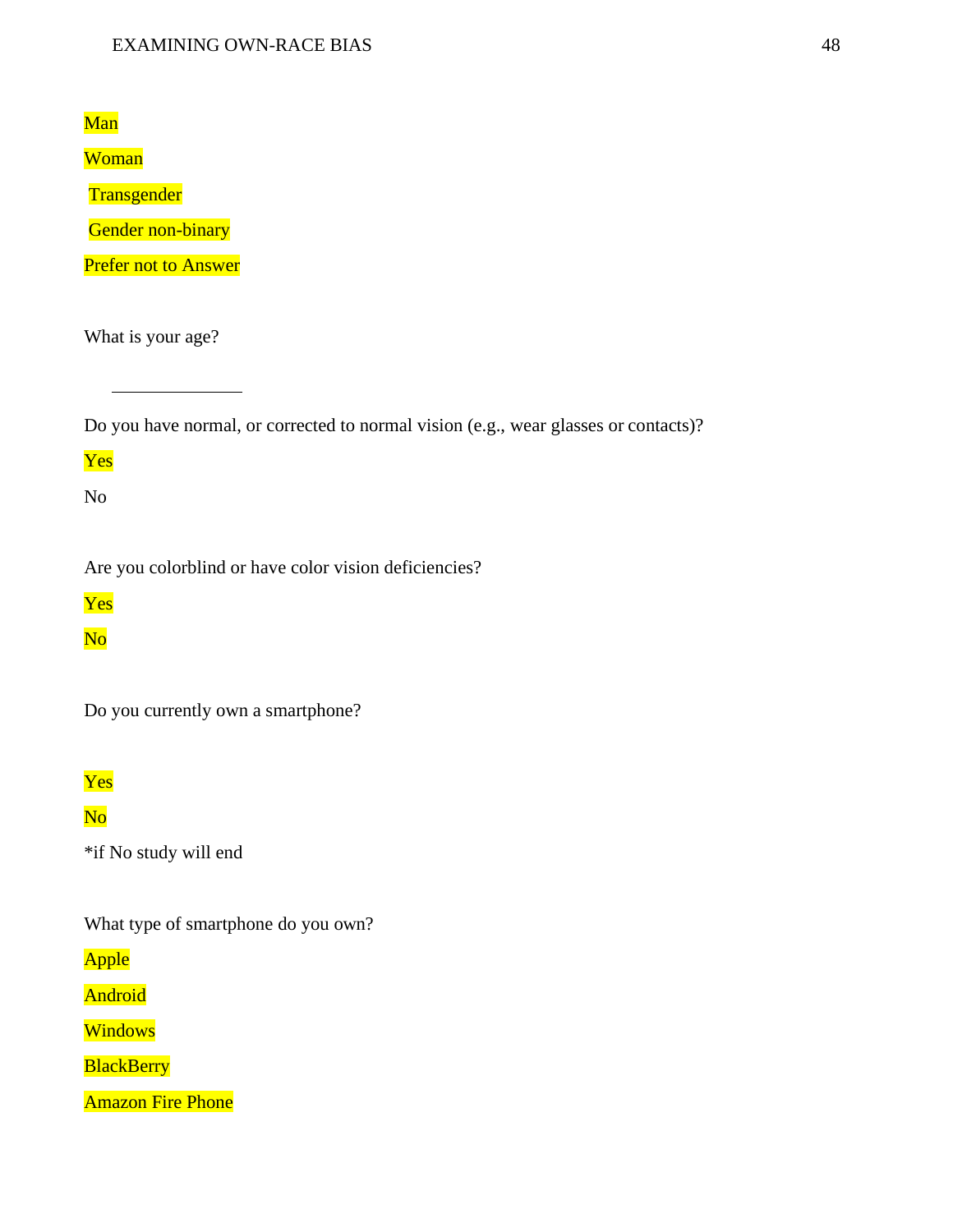## **Other**

## **Emoji Usage**

Prada, M., Rodrigues, D. L., Garrido, M. V., Lopes, D., Cavalheiro, B., & Gaspar, R. (2018).

Motives, frequency and attitudes toward emoji and emoticon use. *Telematics and* 

*Informatics*, *35*(7), 1925-1934.

| Never | Very rarely | Rarely | Occasionally Frequently | v erv      |
|-------|-------------|--------|-------------------------|------------|
|       |             |        |                         | frequently |

- 1. How often do you use emojis in your text-based electronic-media communication (e.g., computer, smart phone, tablet, etc.)?"
- 2. How many years have you own a smartphone? 1-30
- 3. How many years have you used social networks (e.g.,: Twitter, Facebook, Instagram)? 1-30
- 4. How many hours per day do you spend on chat programs (e.g.,: SMS text message, iMessage, WhatsApp)? 1-24
- 5. How often do you use the messaging platform WhatsApp?

## Other-race emoji usage

- 1. How often so you use other-race emojis (emojis you would consider different you're your skin tone) when sending messages that contain emojis?
- 2. How often do you use the skin-tone modification (a color different from default yellow) when sending messages that contain emojis?
- 3. How often do you receive text messages that contain other-race emojis (emojis you would consider different you're your skin tone)?
- 4. How often do emojis that have been modified by for skin tone appear in the recently/frequently used section of your keyboard?
- 5. Rank the emojis according to how much you identify with them.

1=Identify the most with

5= Identify the least with



6. What color emoji are the most likely to send in a text-message?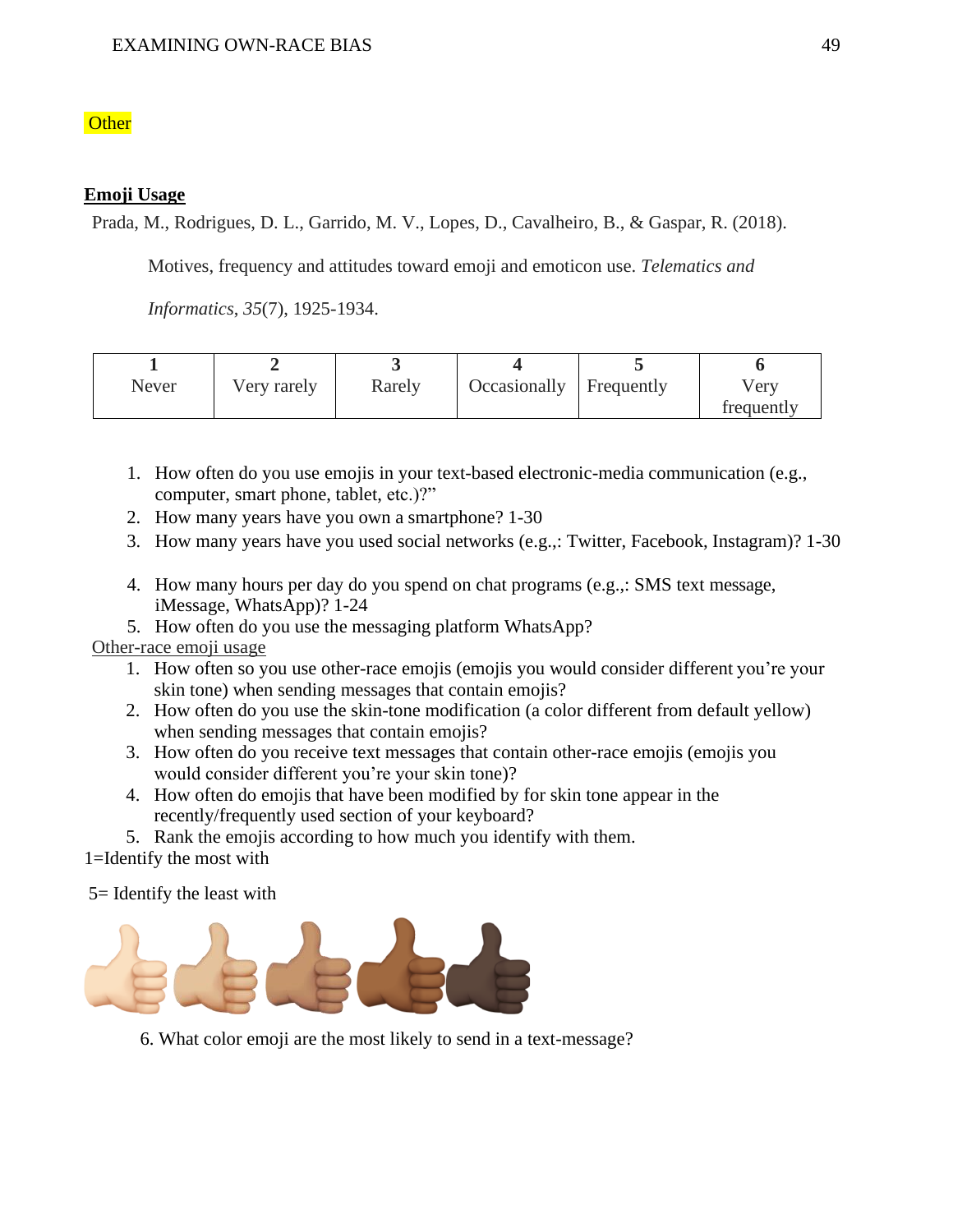

**Attitudes**

Useful ®

| $\,1\,$               | $\sqrt{2}$     | $\mathfrak{Z}$ | $\overline{4}$ | 5              | $\sqrt{6}$ | $\boldsymbol{7}$   |
|-----------------------|----------------|----------------|----------------|----------------|------------|--------------------|
| <b>Useful</b>         |                |                |                |                |            | <b>Useless</b>     |
| Uninteresting         |                |                |                |                |            |                    |
| $1\,$                 | $\sqrt{2}$     | $\mathfrak 3$  | $\overline{4}$ | $\sqrt{5}$     | $\sqrt{6}$ | $\boldsymbol{7}$   |
| Uninteresting         |                |                |                |                |            | <b>Interesting</b> |
| Fun $\circledR$       |                |                |                |                |            |                    |
| $\,1\,$               | $\sqrt{2}$     | $\mathfrak{Z}$ | $\overline{4}$ | $\mathfrak{S}$ | $\sqrt{6}$ | $\boldsymbol{7}$   |
| Fun                   |                |                |                |                |            | <b>Boring</b>      |
| $\operatorname{Hard}$ |                |                |                |                |            |                    |
| $\,1\,$               | $\overline{2}$ | $\mathfrak{Z}$ | $\overline{4}$ | $\sqrt{5}$     | $6\,$      | $\boldsymbol{7}$   |
| Hard                  |                |                |                |                |            | Easy               |
| Informal $\circledR$  |                |                |                |                |            |                    |
| $\,1\,$               | $\overline{2}$ | $\mathfrak{Z}$ | $\overline{4}$ | $\sqrt{5}$     | $\sqrt{6}$ | $\boldsymbol{7}$   |
| <b>Informal</b>       |                |                |                |                |            | Formal             |
| Good $\circledR$      |                |                |                |                |            |                    |
| $\,1\,$               | $\sqrt{2}$     | $\mathfrak{Z}$ | $\overline{4}$ | $\mathfrak{S}$ | $\sqrt{6}$ | $\boldsymbol{7}$   |
| Good                  |                |                |                |                |            | <b>Bad</b>         |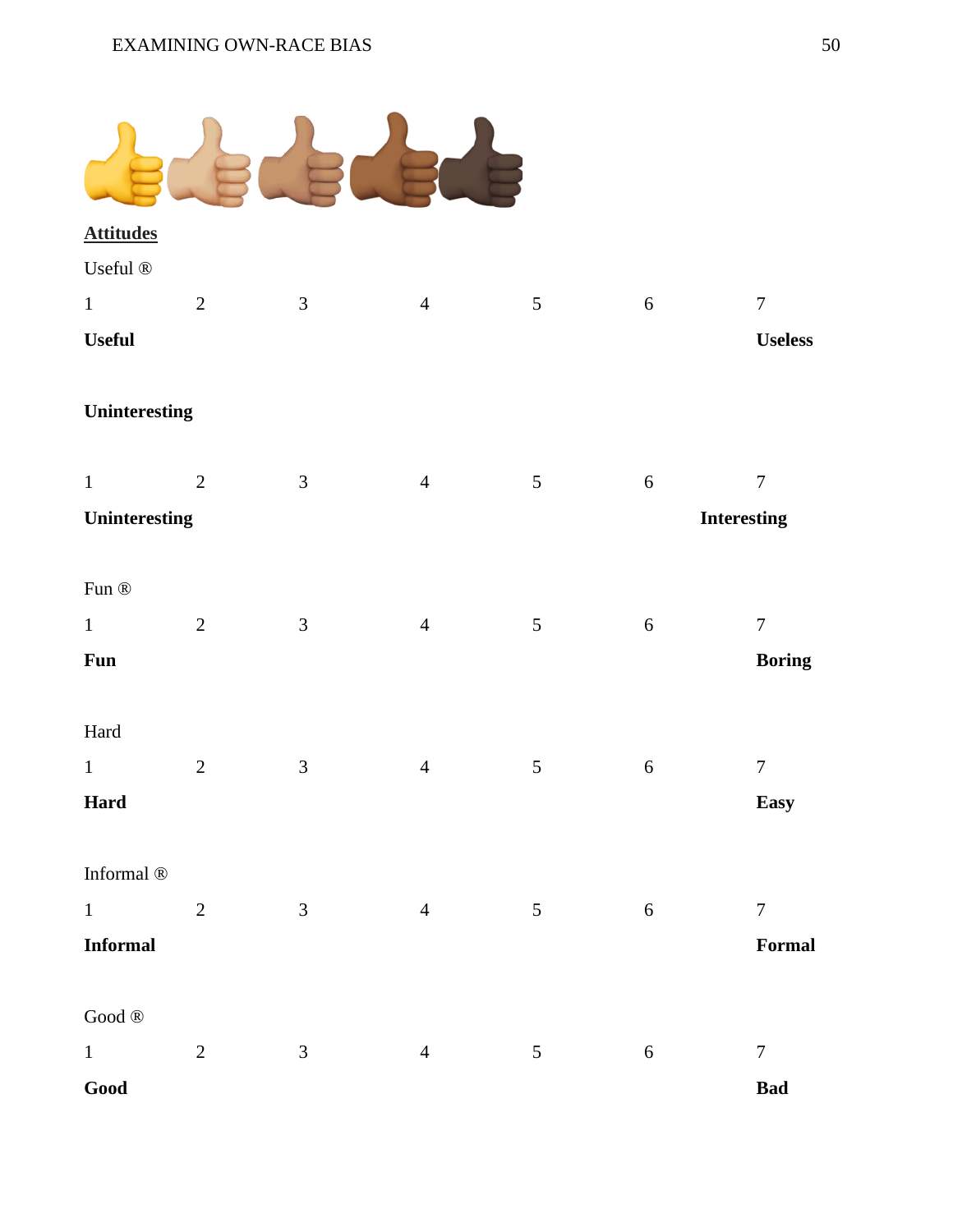## **Motives**

- 1= Completely disagree
- $2 =$  disagree
- $3 =$  Somewhat disagree
- $4$  = Neither disagree nor agree
- $5 =$ somewhat agree
- $6 = \text{agree}$
- $7 =$  Completely agree
	- 1. When I use emojis, I intend to express how I feel to others.
	- 2. Emojis strengthen the content of the message.
	- 3. Emojis soften the content of the message.
	- 4. Emojis make the content of the message more ironic/sarcastic.
	- 5. Emojis make the content of the message more fun/comic.
	- 6. Emojis make the content of the message more serious.
	- 7. Emojis make the content of the message more positive.
	- 8. Emojis make the content of the message more negative.
	- 9. When I use emojis I express through images what I can't express using words

## **Modern Racism Scale**

- 1= strongly disagree
- 2= somewhat disagree
- $3$  = neither disagree nor agree
- $4 =$ somewhat agree
- $5 =$  strongly agree

McConahay, J. B. (1986). *Modern racism, ambivalence, and the Modern Racism Scale.* In J. F. Dovidio & S. L. Gaertner (Eds.), *Prejudice, discrimination, and racism* (p. 91–125). Academic Press.

## **For White participants**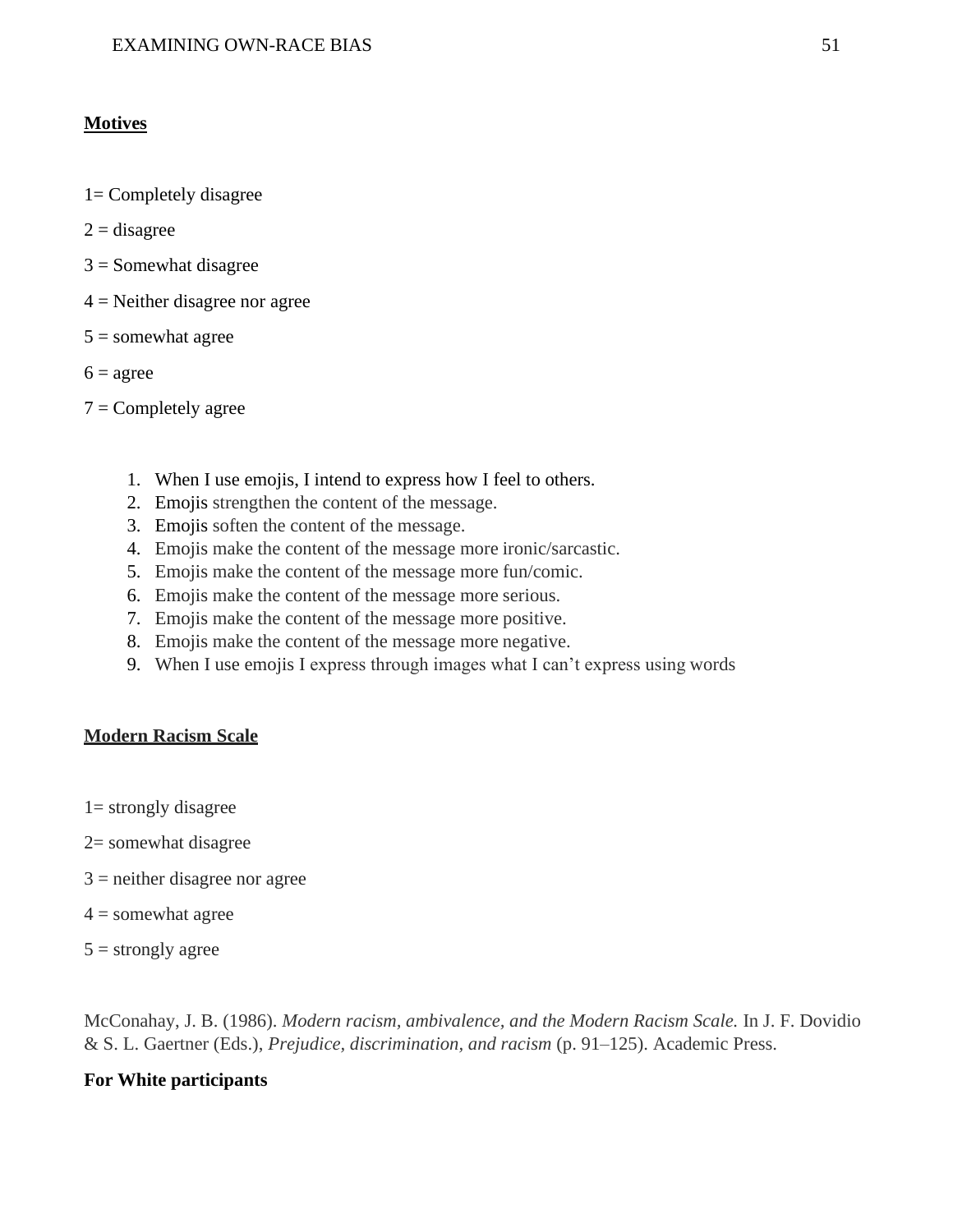- 1. Discrimination against blacks is no longer a problem in the United States.
- 2. It is easy to understand the anger of black people in America. ®
- 3. Blacks have more influence upon school desegregation plans than they ought to have.
- 4. Blacks are getting too demanding in their push for equal rights.
- 5. Blacks should not push themselves where they are not wanted.
- 6. Over the past few years, blacks have gotten more economically than they deserve.
- 7. Over the past few years, the government and news media have shown more respect to blacks than they deserve.

## **Race Identification**

| Strongly<br>disagree | Disagree | Somewhat<br>disagree | Somewhat<br>agree | Agree | Strongly agree |
|----------------------|----------|----------------------|-------------------|-------|----------------|

## **For Black Participants Centrality**

- 1. Overall, being Black has very little to do with how I feel about myself. ®
- 2. In general, being Black is an important part of my self-image.
- 3. My destiny is tied to the destiny of other Black people.
- 4. Being Black is unimportant to my sense of what kind of person I am. ®
- 5. I have a strong sense of belonging to Black people.
- 6. I have a strong attachment to other Black people.
- 7. Being Black is an important reflection of who I am.
- 8. Being Black is not a major factor in my social relationships ®

## **Private Regard Subscale**

- 1. I feel good about Black people.
- 2. I am happy that I am Black.
- 3. I feel that Blacks have made major accomplishments and advancements.
- 4. I often regret that I am Black.  $\circledR$
- 5. I am proud to be Black.
- 6. I feel that the Black community has made valuable contributions to this society.

## **Public Regard Subscale**

- 1. Overall, Blacks are considered good by others.
- 2. In general, others respect Black people.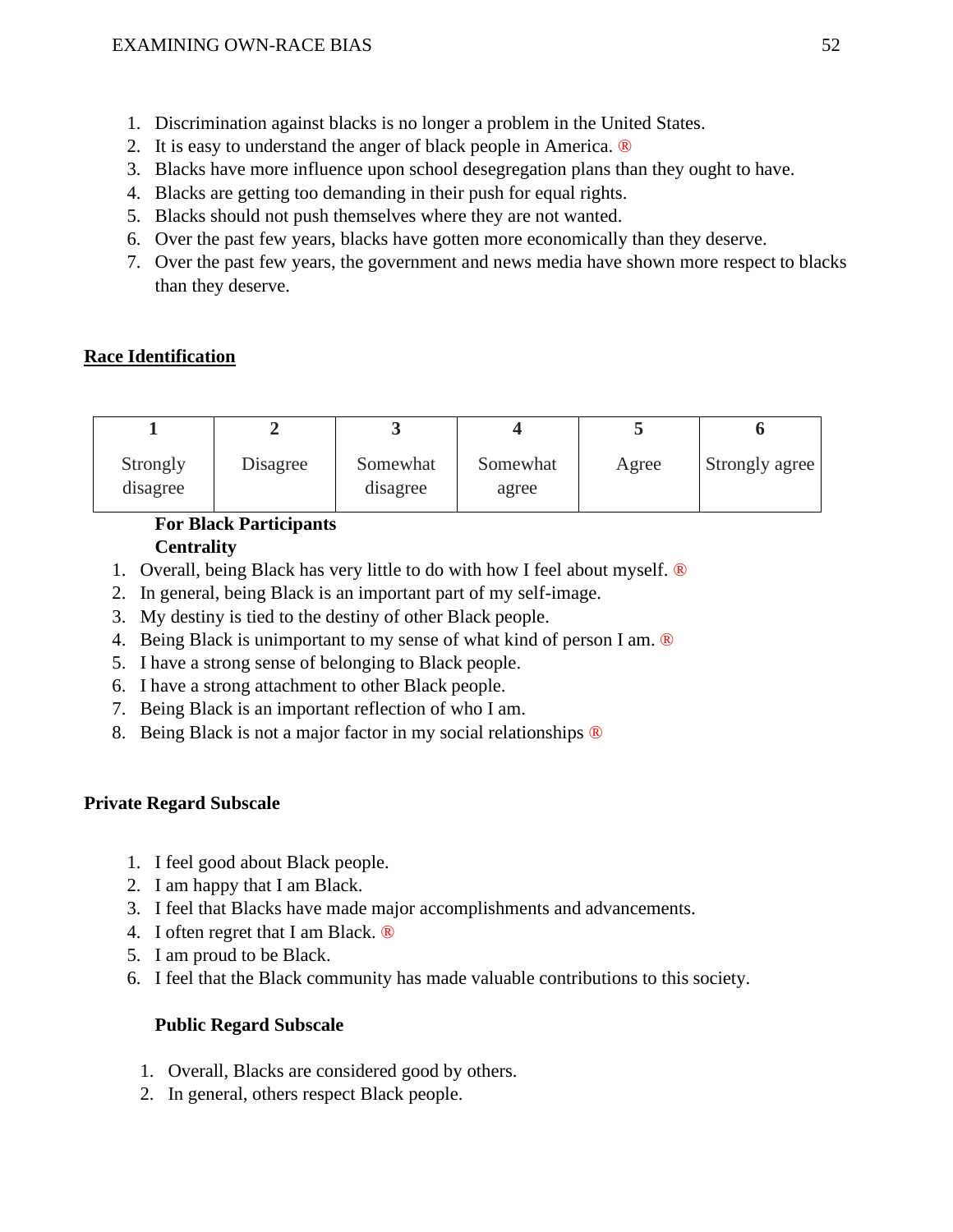- 3. Most people consider Blacks, on the average, to be more ineffective than other racial groups. ®
- 4. Blacks are not respected by the broader society. ®
- 5. In general, other groups view Blacks in a positive manner.
- 6. Society views Black people as an asset.

## **Skin Color Satisfaction Scale**

Falconer, J. W., & Neville, H. A. (2000). African American college women's body image: An examination of body mass, African self-consciousness, and skin color satisfaction. *Psychology of Women Quarterly, 24*(3), 236-243

## **For Black participants**

- $1 =$  Extremely dissatisfied
- $2 =$  Very Strongly dissatisfied
- $3 =$  Strongly dissatisfied
- $4 =$ Moderately dissatisfied
- $5 =$  neutral
- $6 =$ Moderately satisfied
- $7 =$ Strongly satisfied
- $8 =$  Very strongly satisfied
- $9$  = Extremely satisfied
- 1. How satisfied are you with the shade (lightness or darkness) of your own skin color?
- 1= strongly disagree
- $2 =$  disagree
- $3$  = moderately disagree
- $4$  = mildly disagree
- $5$  = Neither agree nor disagree
- $5 =$ Mildly agree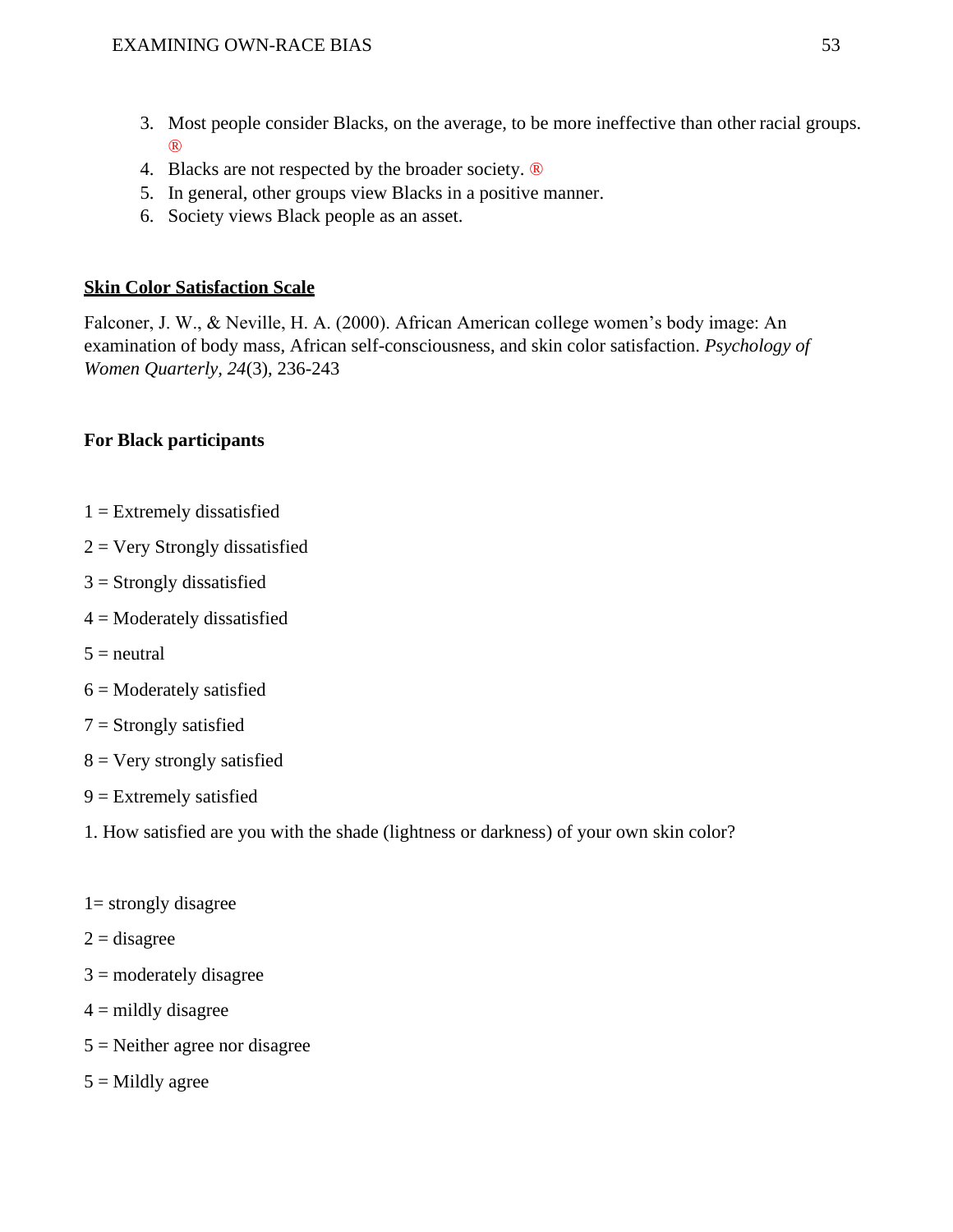## $6$  = Moderately agree

### $7 = \text{agree}$

## $9 =$ Strongly Agree

2. Compared to the complexion (skin color) of members of my family, I am satisfied with my skin color.

- 1= strongly disagree
- $2 =$  disagree
- $3 =$  moderately disagree
- $4$  = mildly disagree
- 5 = Neither agree nor disagree
- $5 =$  Mildly agree
- $6 =$ Moderately agree
- $7 = \text{agree}$
- $9 =$  Strongly Agree
- 3. I wish the shade of my skin was darker.
- 1= strongly disagree
- $2 =$  disagree
- $3 =$  moderately disagree
- $4$  = mildly disagree
- 5 = Neither agree nor disagree
- $5 =$  Mildly agree
- $6 =$ Moderately agree
- $7 = \text{agree}$
- $9 =$ Strongly Agree
- 4. I wish the shade of my skin was lighter.
- 1= strongly disagree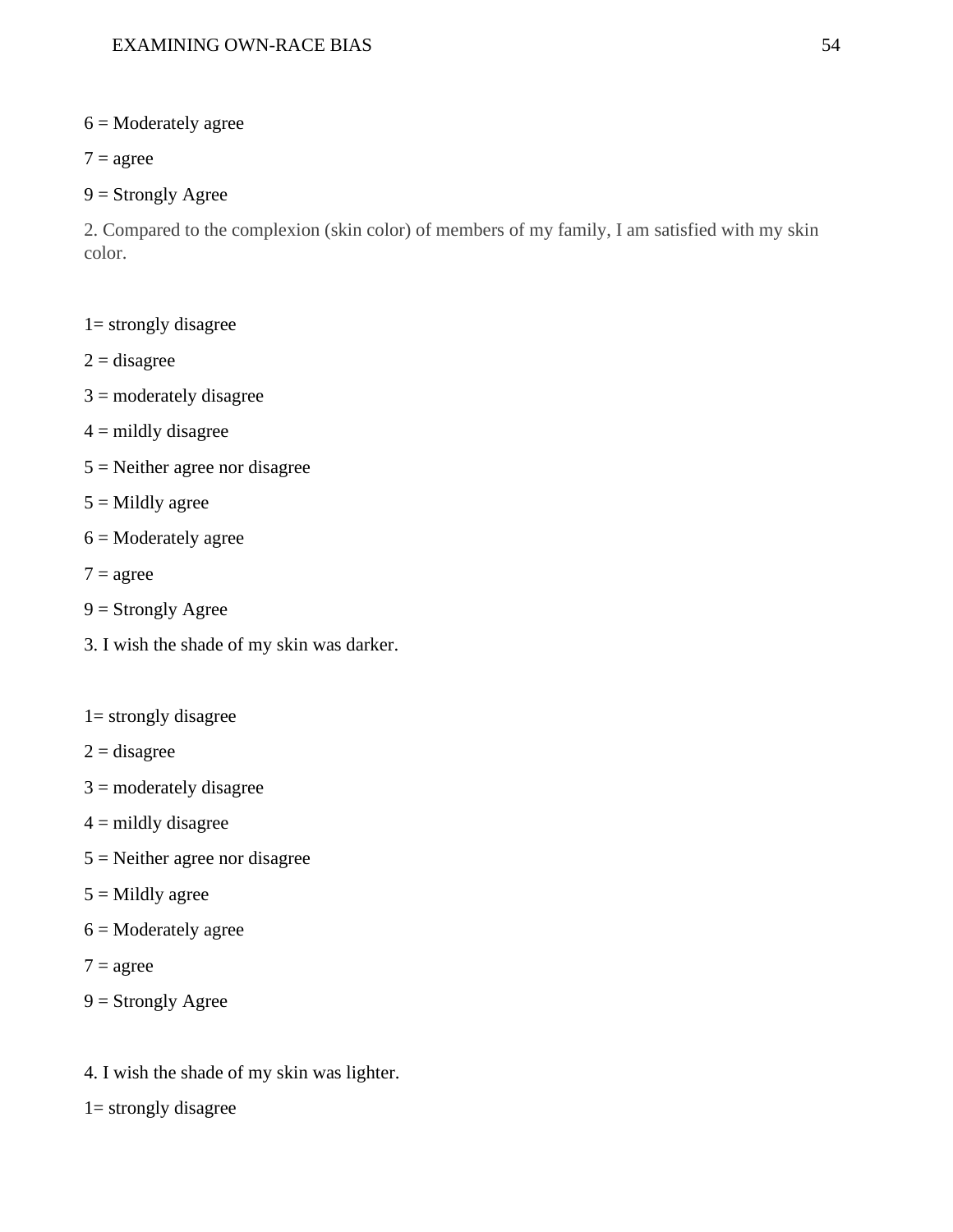- $2 =$  disagree
- $3 =$  moderately disagree
- $4 =$  mildly disagree
- 5 = Neither agree nor disagree
- $5 =$  Mildly agree
- $6 =$ Moderately agree
- $7 = \text{agree}$
- $9 =$  Strongly Agree

5. Compared to the complexion (skin color) of other African Americans, I am satisfied with my skin color.

## **Interpersonal Reactivity Index**

- $0 =$ Does not describe me
- 1= describes me slightly well
- $2 =$  describes me moderately well
- $3 =$  Describes me very well
- $4 =$  describes me extremely well.

Davis, M. H. (1980). A multidimensional approach to individual differences in empathy. *JSAS Catalog of Selected Documents in Psychology,*10, 85.

Interpersonal Reactivity Index (IRI: Davis, 1980)

\*Indicates it is part of the 28-item measure if we decide to use the smaller version

| Does not<br>describe me | Describes me Describes me Describes Describes me<br>slightly well   moderately well   me very well extremely well |  |
|-------------------------|-------------------------------------------------------------------------------------------------------------------|--|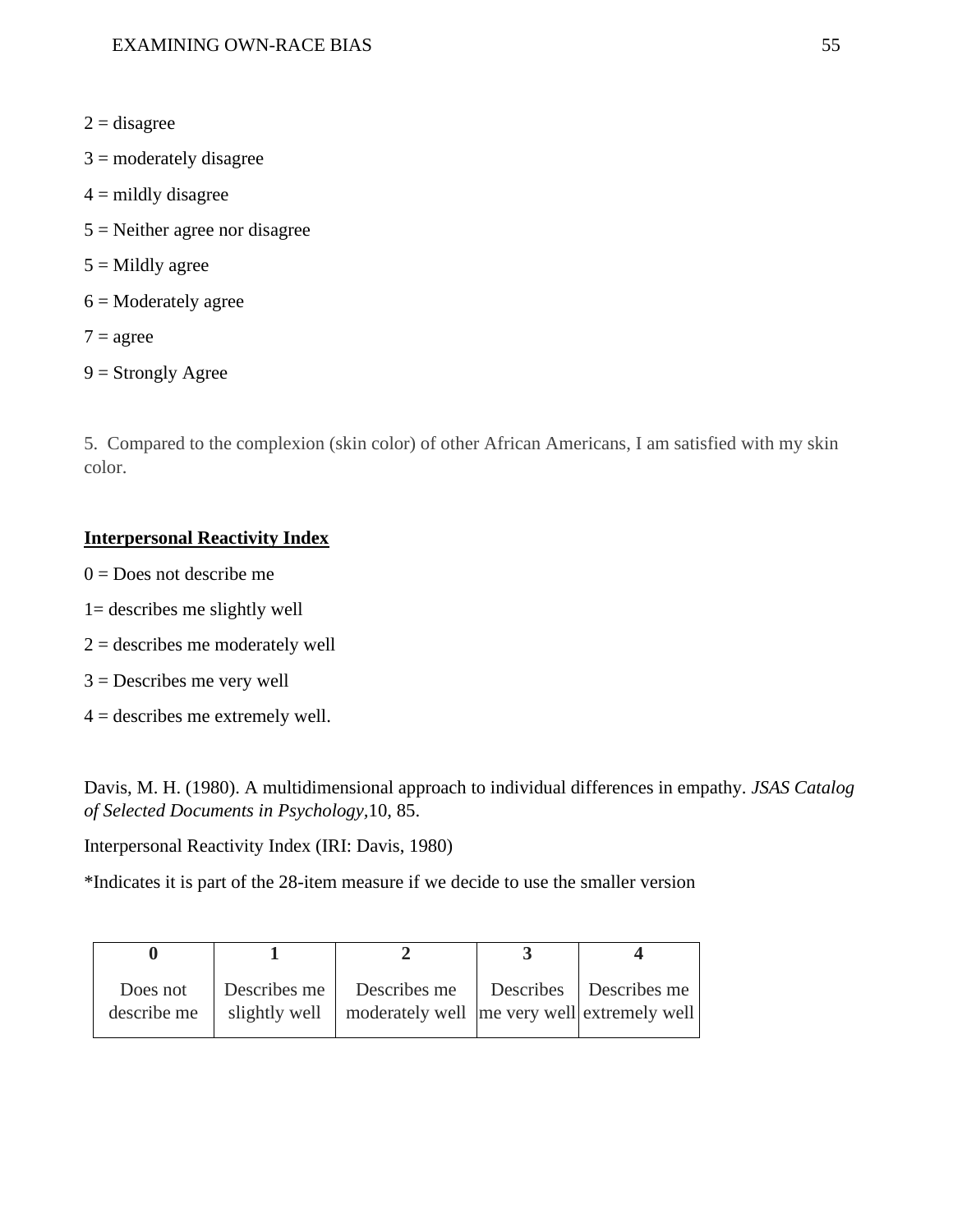## **Perspective-taking Items**

- 1. Before criticizing somebody, I try to imagine how I would feel if I were in their place.
- 2. If I'm sure I'm right about something, I don't waste much time listening to other people's
- 3. arguments. ®
- 4. I sometimes try to understand my friends better by imagining how things look from their
- 5. perspective.
- 6. I believe that there are two sides to every question and try to look at them both.
- 7. I sometimes find it difficult to see things from the "other guy's" point of view. ®
- 8. I try to look at everybody's side of a disagreement before I make a decision.
- 9. When I'm upset at someone, I usually try to "put myself in his shoes" for a while.

## **Empathic Concern Items**

- 1. When I see someone being taken advantage of, I feel kind of protective toward them.
- 2. When I see someone being treated unfairly, I sometimes don't feel very much pity for them. ®
- 3. I often have tender, concerned feelings for people less fortunate than me.
- 4. I would describe myself as a pretty soft-hearted person.
- 5. Sometimes I don't feel sorry for other people when they are having problems. ®
- 6. Other people's misfortunes do not usually disturb me a great deal. ®
- 7. I am often quite touched by things that I see happen.

## **Quality and Quantity of Interracial Contact**

Plant, E. A., & Devine, P. G. (2003). The antecedents and implications of interracial anxiety. *Personality and Social Psychology Bulletin*, *29*(6), 790-801.

Use the numbers given below to indicate how much you agree or disagree with each statement.

- $1 =$ Strongly disagree
- $2 = Disagree$
- $3 =$  Somewhat disagree
- $4$  = Neither agree nor disagree
- $5 =$ somewhat agree
- $6 = \text{Agree}$
- $7 =$ Strongly agree

## **Positive Previous Experience With Black People**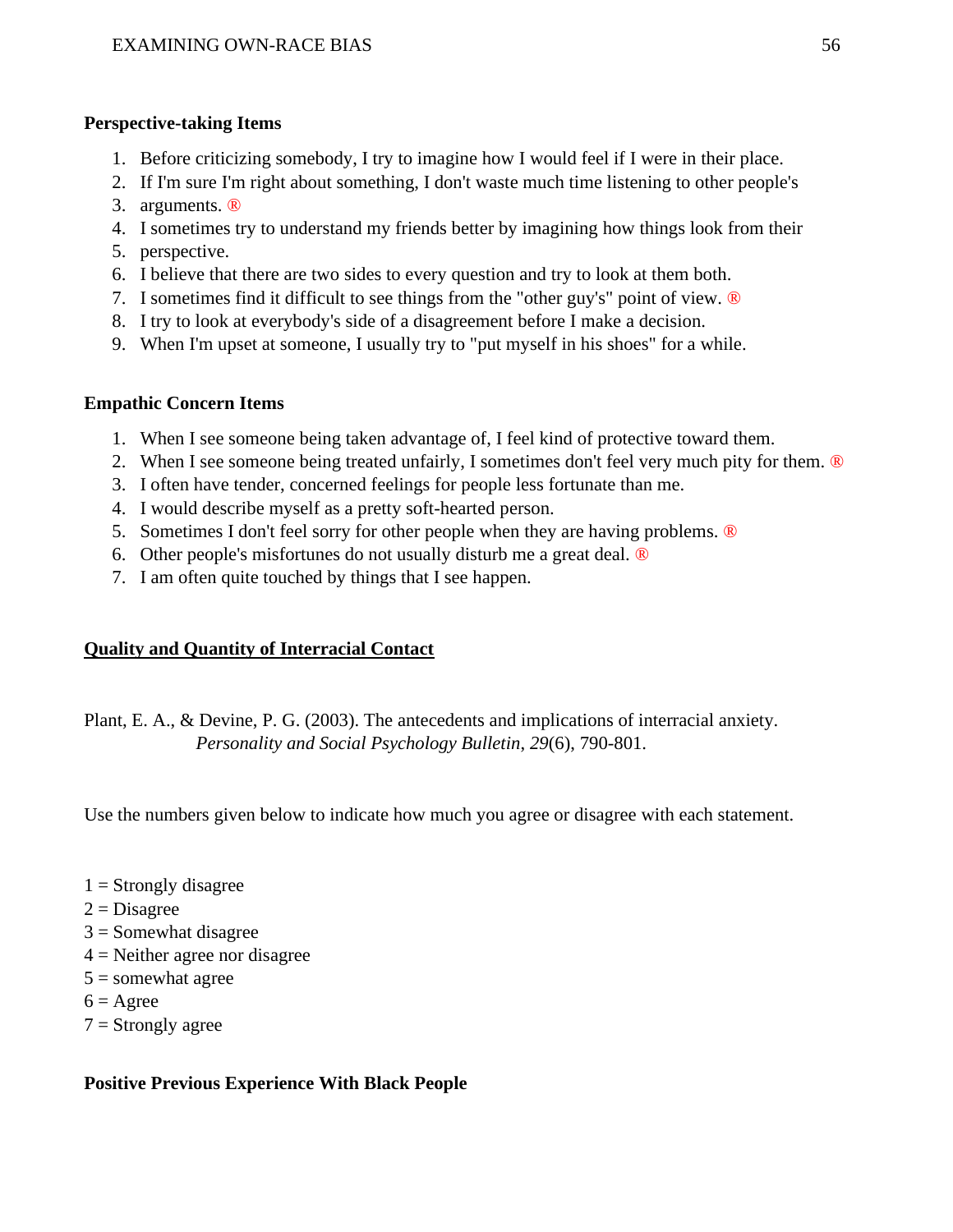- 1. In the past, my experiences with Black people have been pleasant.
- 2. Over the course of my life, I have had many Black friends.
- 3. I have had many positive experiences with Black people.

## **Amount of Previous Experience With Black People**

- 1. In the past, I have interacted with Black people in many areas of my life (e.g., school, friends, work, clubs).
- 2. The neighborhood(s) I grew up in had mostly White students.  $\circledR$
- 3. The high school I attended had mostly White students. ®
- 4. In the past, I have rarely interacted with Black people. ®

## **Positive Previous Experience With White People**

- 1. In the past, my experiences with White people have been pleasant.
- 2. Over the course of my life, I have had many White friends.
- 3. I have had many positive experiences with White people.

## **Amount of Previous Experience With White People**

- 1. In the past, I have interacted with White people in many areas of my life (e.g., school, friends, work, clubs).
- 2. The neighborhood(s) I grew up in had mostly Black students.  $\circledR$
- 3. The high school I attended had mostly Black students. ®
- 4. In the past, I have rarely interacted with White people.

## **Attention Check**

This survey is about fish?

Yes

No

In the summer snowmen

Melt

Freeze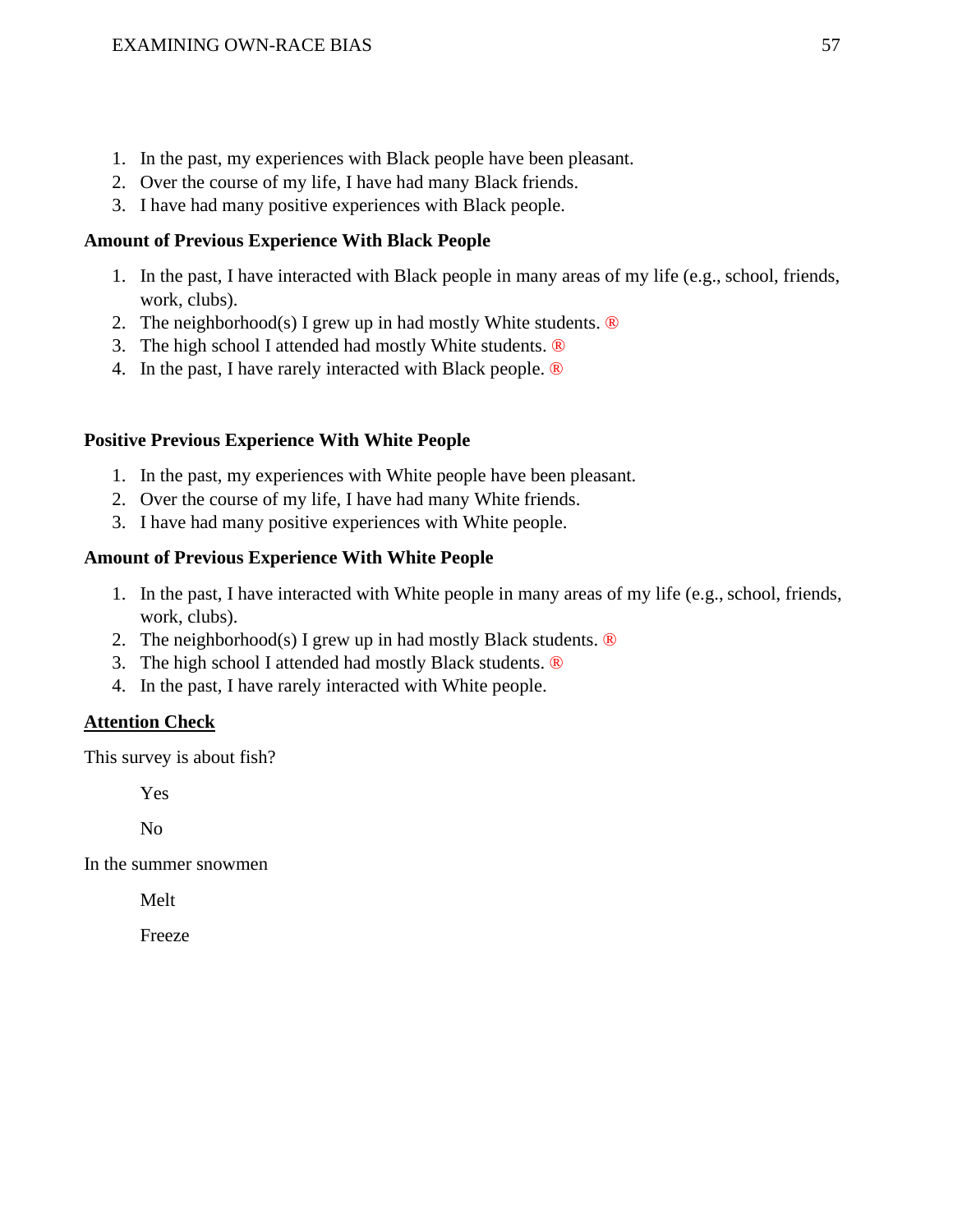# **Appendix B**

# *Sample Stimuli*

**Recognition Memory Task** 

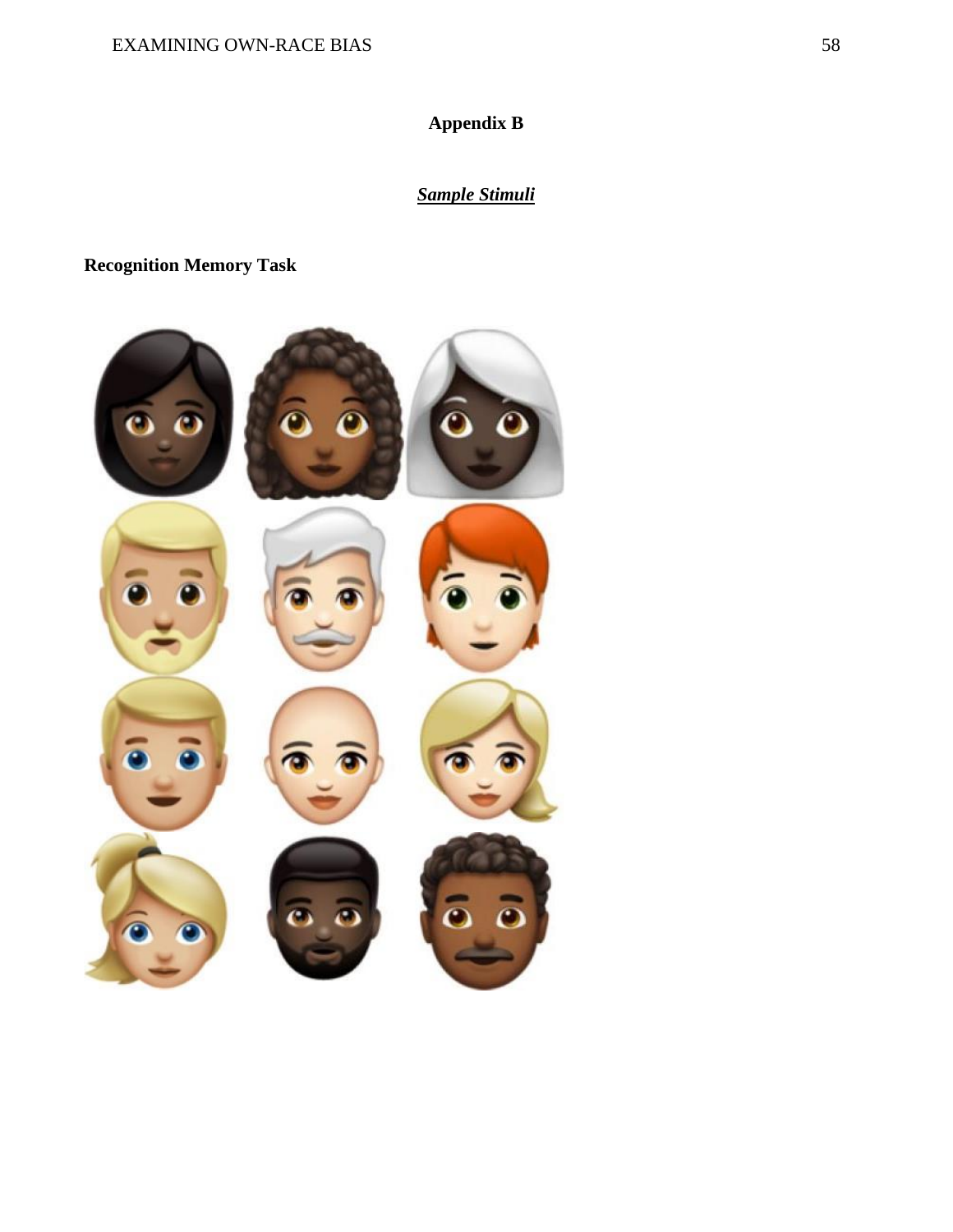## **Cooperation Task**

- Ma, D. S., Correll, J., & Wittenbrink, B. (2015). The Chicago face database: A free stimulus set of faces and norming data. *Behavior research methods*, *47*(4), 1122-1135.
	- Human faces obtained with permission for research use from The Chicago face database (Ma et al., 2015)

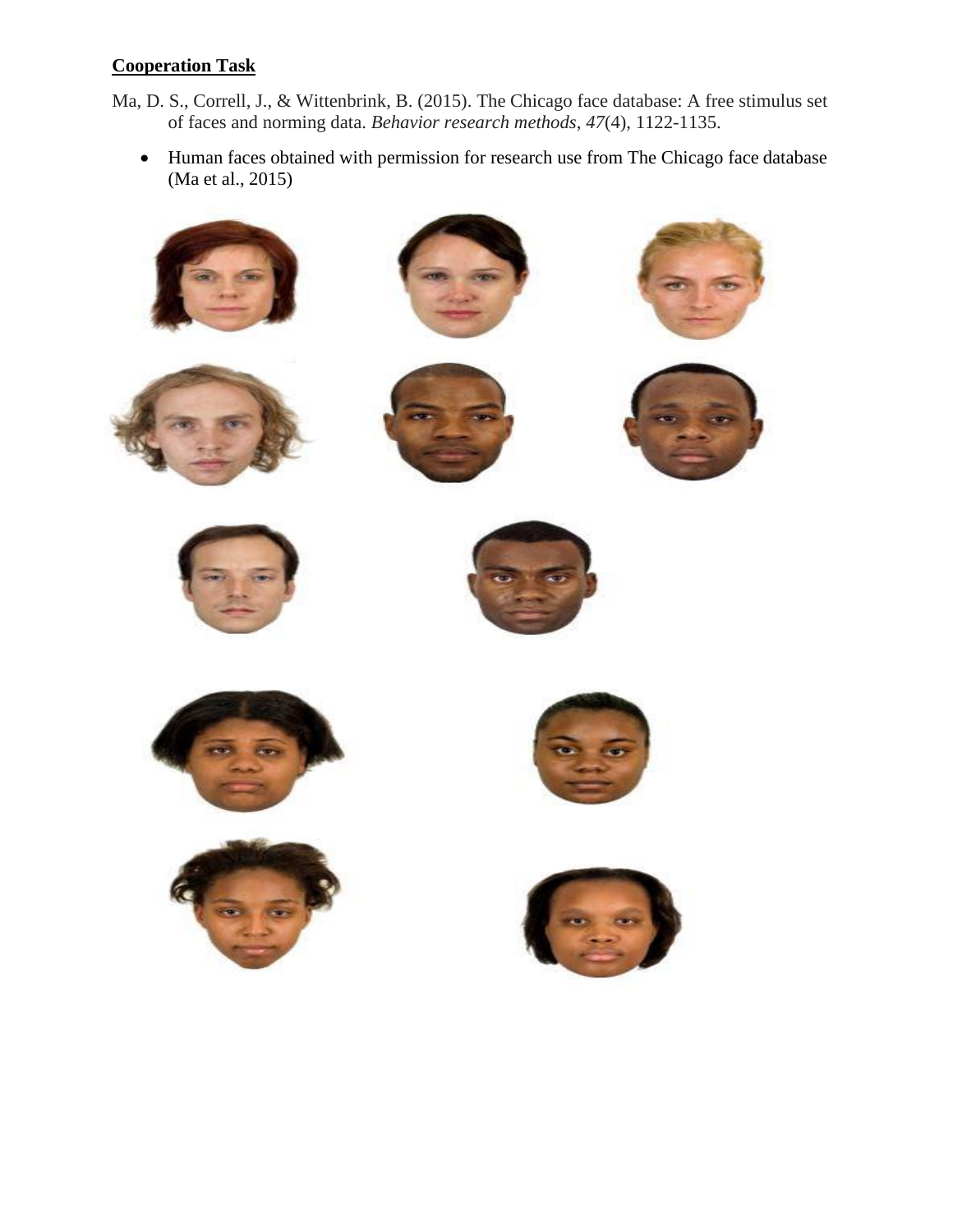